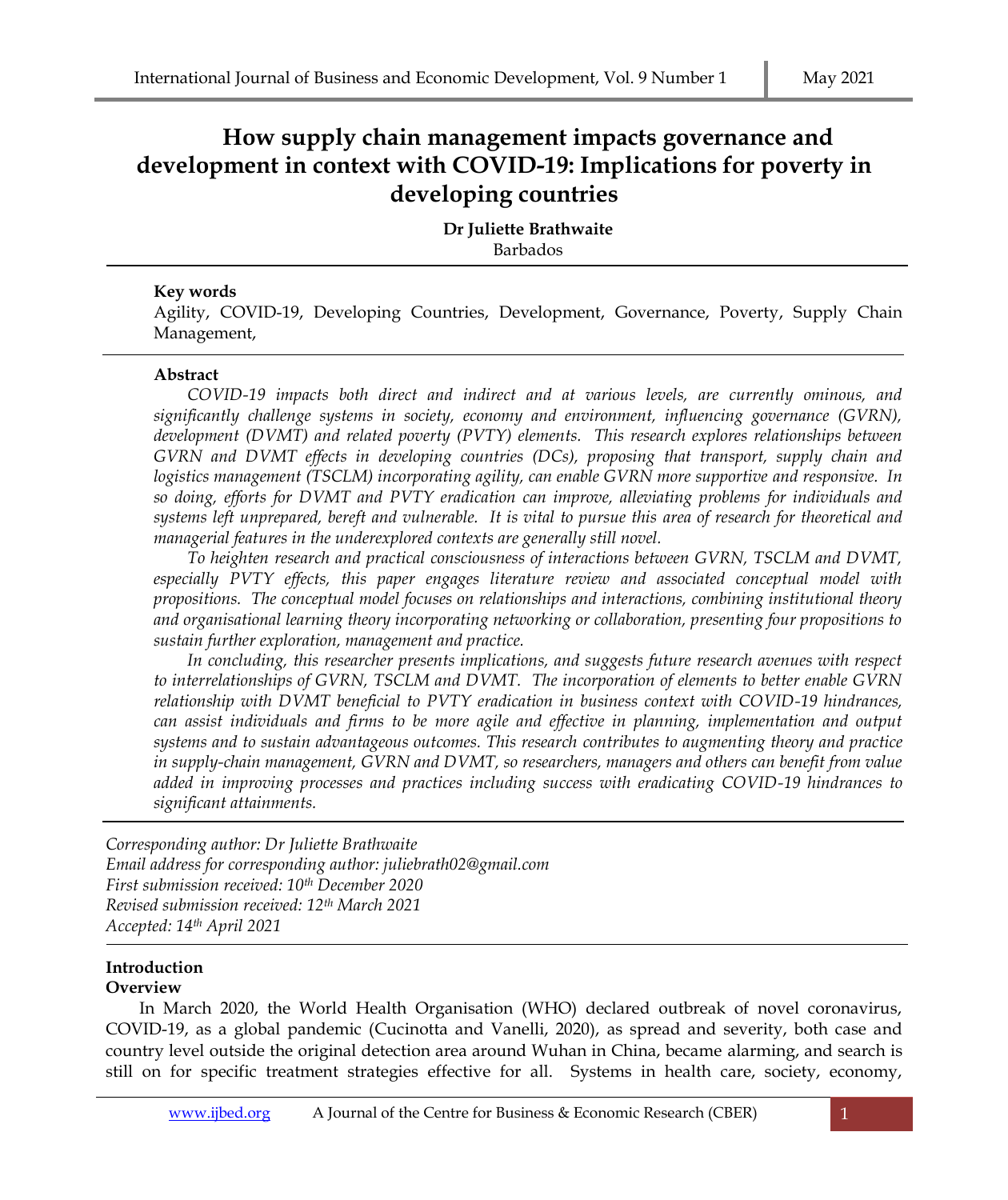development (DVMT) and governance (GVRN), are challenged significantly by COVID-19 impacts directly and indirectly and at levels including individuals, firms, sectors, countries, and globally. Systems and levels supported by transport, supply chain and logistics management (TSCLM), impacted by COVID-19, can be left unprepared, bereft and vulnerable. For countries with people most vulnerable, poor, or severely impacted, financial and technical support is crucial, so leading economies must take 'coordinated, decisive, innovative policy action' (United Nations (UN), 2020), showing responsibility and unanimity as the world is in severe crisis. Responsiveness of good GVRN is necessary to bolster such support of sustainable development (SD), especially for developing countries (DCs). DCs, with gross national income per head of US\$12,195 or less, collectively encompass 80% of the world population (Ibrahim and Damasceno, 2012). Their immediate context (CTX) is different from developed countries and Oldekop et al (2020) find that there is a need to 'recognise that a more sustainable and equitable world requires transformation of and cooperation with all countries', as preexisting challenges of inequality and deprivation augment the spread of COVID-19 through global interconnections.

Globalisation (GBLN) (Goldberg and Pavcnik, 2007), involves 'flows of goods and services across borders, reductions in policy and transport barriers to trade, international capital flows, foreign direct investment (FDI), multinational activity, outsourcing, increased exposure to exchange rate volatility, and immigration'. With trade and financial liberalisation and reform, it can impact inequality, and while this can be reduced through trade GBLN, financial GBLN including FDI can increase it (Jaumotte et al, 2013). Effects from GBLN can induce firms to not comply with labor market standards or increase proportion of workers in informal economic sector (Goldberg and Pavcnik, 2003; 2004). Price changes induced by GBLN can affect inequality through impacts on consumption or demand reducing earning prospects for the poor (Porto, 2006). Social marginalisation and unemployment persist globally (Woolcock, 2001), so there needs to be more responsiveness to sustainable development goals (SDGs), which 'measure different aspects of the economic, social and environmental DVMT within countries' (DeNeve and Sachs, 2020).

The absolute poverty (PVTY) line involves necessity for essential services (Fuchs, 1965; DFID, 2007), and the measure of inequality, incorporating consumption, is best captured through changes in current income purchasing power (Deaton, 1997; Goldberg and Pavcnik, 2007), to avoid misleading results concerning PVTY (Deaton, 2003). This paper incorporates elements of economic well-being, capability and social exclusion dimensions of PVTY as Goldberg and Pavcnik (2007) call for studies to pursue a more integrative approach to PVTY. Measuring PVTY can involve indicators of incidence, depth and severity (Karim et al, 2013). PVTY and inequality are social welfare concerns crucial to address for improvements in economic opportunities and avoidance of social unrest, so that economy and society can develop with capital and labour efficiently matched for optimal productive capacity, translating to growth (Jaumotte et al, 2013). COVID-19 impacts can lead to aspects of PVTY (Sumner et al, 2020), and nations can experience an economic burden where it affects growth and DVMT, as the virus seems difficult to eliminate, both wealthy and poor being significantly impacted. Gross National Product (GNP) per capita levels can fall, if impacted negatively by productivity of human capital, life expectancy of humans in especially vulnerable age groups, geographical location of nations including logistics (LGS) connections and human movement across borders. Humans with COVID-19 virus, can be more susceptible to other illnesses, and in addition to significant medical costs, rise in morbidity and mortality, reduced hours at workplaces and schools can impact productivity, learning (LNG) and DVMT. Attempts to globally eradicate COVID-19 can involve cost-effective programmes designed to meet needs of nations, groups or individuals, appropriate GVRN targets or expenditures matching critical needs, reducing extremely high global burdens.

GVRN concerns safeguarding and advancing human rights, being a means to DVMT and PVTY reduction (Smith, 2007), 'creating conditions for ordered rule and collective action' (Stoker, 2018), even in case of threat 'to undo or upset opportunities to realise mutual gains' (Williamson, 1999). It incorporates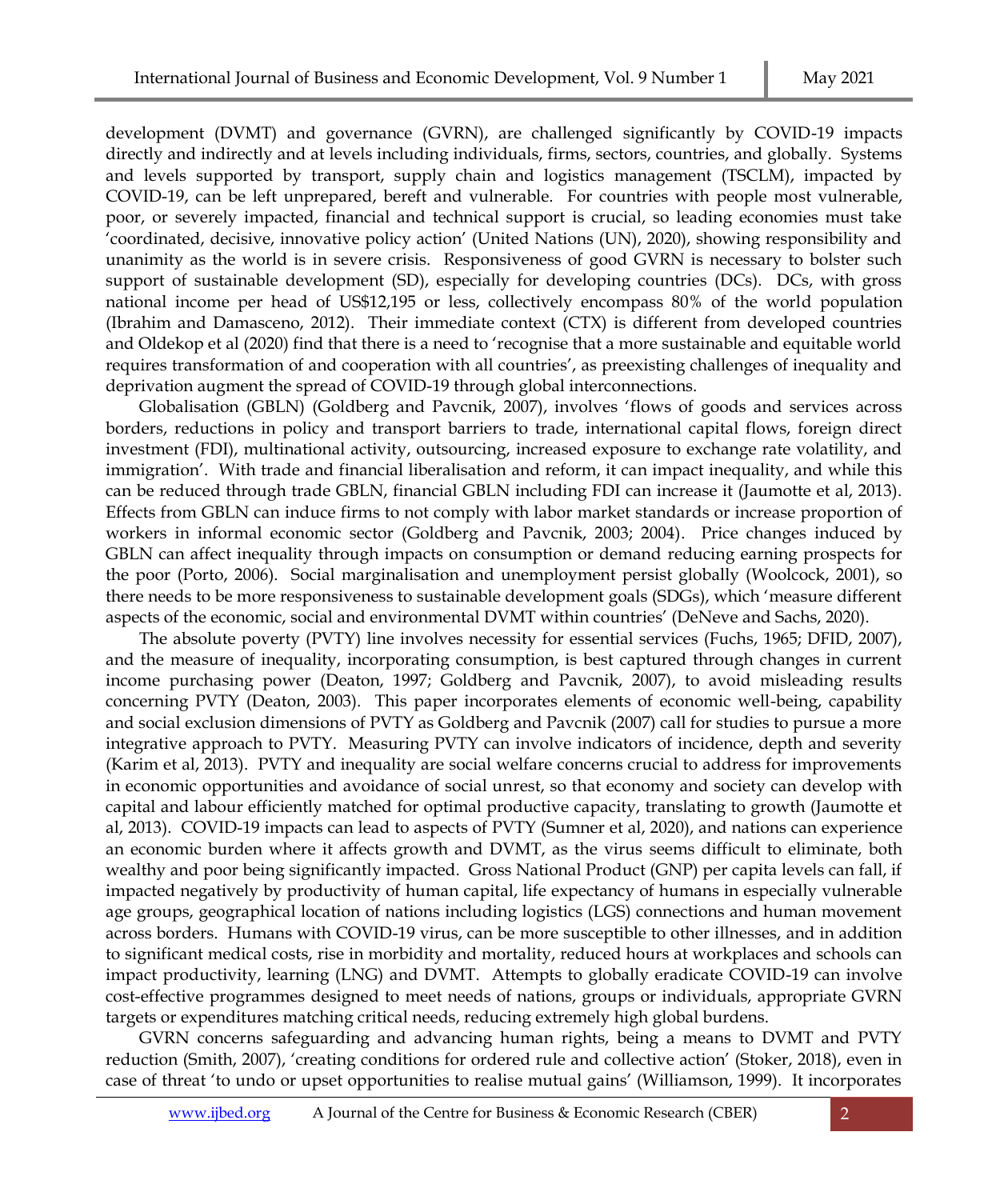all processes of governing 'undertaken by government, market, or network, over an entire system, formal or informal organisations, or individuals' part of such system, and through laws, power, contracts, norms and language' (Rukanova et al, 2020; Bevir, 2012). This highlights how institutional constraints and CTX factors (Quatraro and Vivarelli, 2015) are faced and, despite environmental dynamism, best configuration(s) and timing determined utilising resources and capabilities (Penrose, 1959), engaging in beneficial cooperative adaptation. Moreover, 'Corporate GVRN mechanisms are economic and legal institutions that can be altered through political process' (Shleifer and Vishny, 1997). When these internal and external GVRN mechanisms cooperate, the incentives and interactions can affect alignment, monitoring, control and risk reduction (Misangyi and Acharya, 2014), for quality beneficial to stakeholders. Quality of GVRN dimensions in DCs can be improved through international DVMT agencies' (IDAs) assistance (Smith, 2007), but the reform is susceptible to external influences, and the assistance for good GVRN has attached conditionality of donors or lenders with coercion or cooperation measures.

It is vital that institutions, groups and individuals actively, positively participate and cooperate to eradicate COVID-19. However, despite some conformity to policy measures suggested and imposed by GVRN internationally, regionally and nationally, DCs experience vulnerabilities pre-existing and current, some lacking support needed to ensure successful progress towards UN 17 SDGs (UN, 2020). SDGs include 'no poverty, zero hunger, good health and well-being, quality education, gender equality, clean water and sanitation, affordable and clean energy, decent work and economic growth, sustainable cities and communities, climate action, peace, justice and strong institutions, and partnership for the goals' (Barbier and Burgess, 2020). DCs can better pursue paths to progress to become well-endowed, needing to sustain DVMT, avoid stagnation of citizens' well-being (DeNeve and Sachs, 2020), and suitably attain SDGs, chiefly no PVTY.

DVMT incorporates quality of life in terms of capabilities – 'capabilities expansion' distinguished by factors economic and human, measured in terms of growth in gross domestic product (GDP) and human capabilities respectively (Smith, 2007). PVTY alleviation, most important to DVMT (World Bank, 2015; 2016), is part of 17 SDGs to guide global action. Environmental, economic, and social dimensions are pillars of SD (OECD, 2001; Commission of the European Communities (CEC), 2001), mutually interacting, but independent elements can be analysed separately, heeding social 'embedded in the environment and encompassing the economy' (Lehtonen, 2004). Important to all, DVMT involves 'creating an environment in which people can develop full potential and lead productive, creative lives' (UNDP, 2003). SD relates to attentiveness to present generation needs while paying same attention to interests of future generations without compromise (Anand and Sen, 2000), prioritising the poor. For an economy facing recession associated with COVID-19 pandemic, first order supply and demand shocks occur at levels of individual occupations and industries both essential and non-essential, threatening GDP, reducing total wage income, jeopardising jobs (del Rio-Chanona et al, 2020), and SD.

Supply chain management (SCM) involves firms engaged in closely integrated collaboration to achieve significant efficiency effects in areas such as replenishment, promotion, product introduction and store assortment (Skjoett-Larsen et al, 2003). When such collaboration includes information-sharing and relations with proactive approaches incorporating common planning and synchronisation of activities and business processes (Jagdev and Thoben, 2001), the integration and digitalisation can strengthen forecasting and replenishment elements. Initiatives for SCM (Ballou et al, 2000), allow delivery of enhanced value across boundaries. This can occur when parties persist in aligning objectives and integrating resources, considering providers, suppliers and customers as they outsource non-core activities to those with superior capabilities (Harps and Hansen, 2000; Kilpatrick and Factor, 2000; Fawcett and Magnan, 2002). However, individuals and firms are now experiencing supply chain (SC) risks, as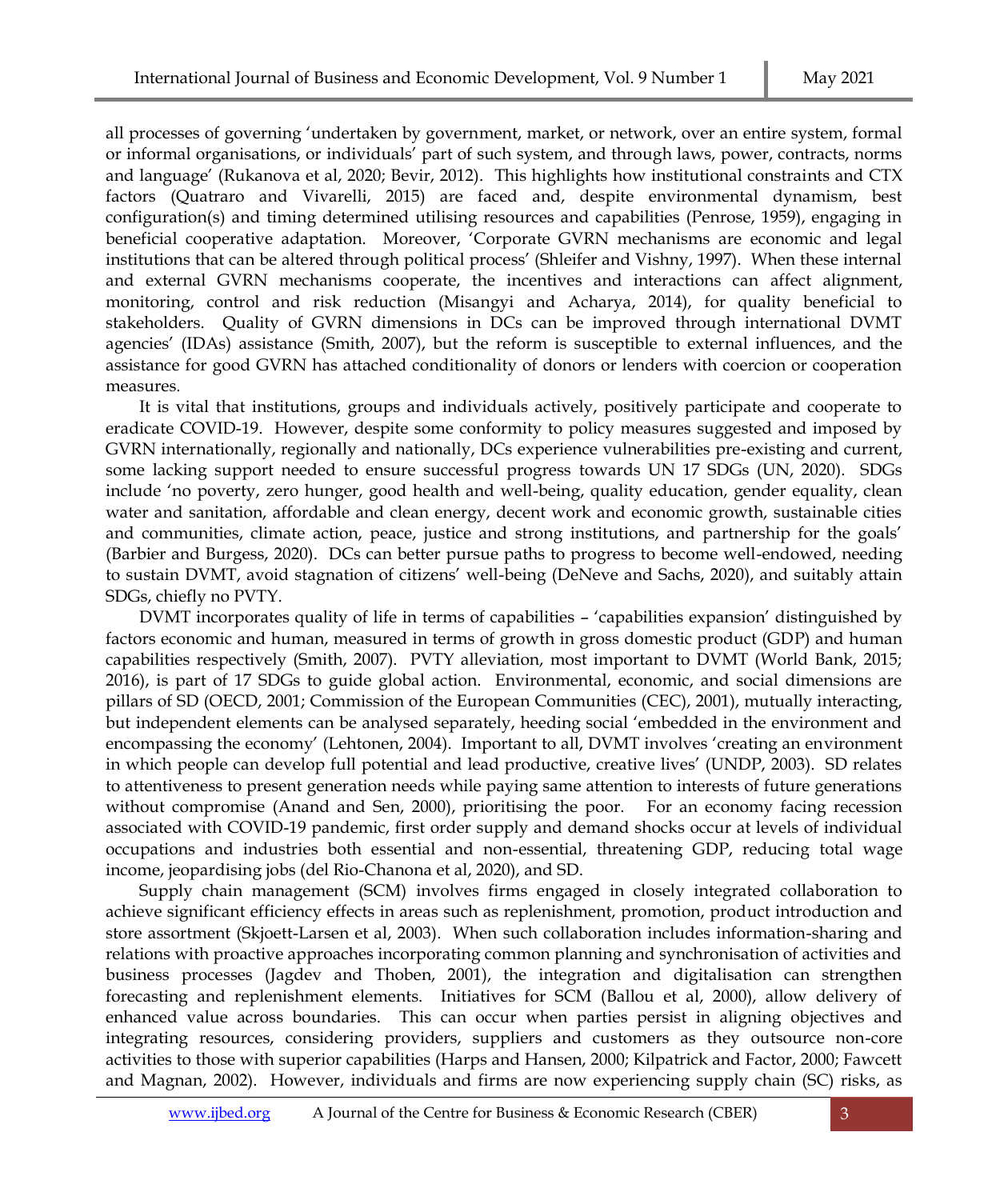epidemic outbreak of COVID-19, which existence has long-term disruption with high uncertainty, impacts SC performance globally, requiring mitigation and policies to recover in CTX of pandemic (Ivanov, 2014; 2020). When suppliers, manufacturers, warehouses, transporters, retailers, and final customers, are efficiently integrated through synchronised decisions and activities (Li, 2014; Anca, 2019), there can be greater focus on cost minimisation and meeting of stakeholder requirements leading to sustainable advantages from such SCM.

Logistics (LGS) supports SCM, for with strategic management of firms and their marketing channels, and techniques and technologies to sustain elements such as procurement, movement and storage of materials, parts and finished inventory, customer needs can be fulfilled cost effectively (Martin, 2011). LGS capabilities including relationships upstream and downstream, are crucial in promoting flexibility in SC (Novillo et al, 2017), and support reliability, quality and competitive advantage (Martin, 2011). GVRN can improve decision making concerning location, LGS and alliances, advantageously improving elements of innovation, infrastructure and raw materials availability (Cantwell, 2009; Mann, 2012). In the event of disruption of SC, they can then be able to crucially minimise risk exposure by engaging major elements contributing to agility and flexibility, including managerial support, information technology (IT), resources alignment, external collaboration (Skipper and Hanna, 2009), and networking (NWG).

In CTX incorporating COVID-19 pandemic, restrictions on travel and transport have disrupted movement of labour and goods (Food and Agricultural Organisation (FAO), 2020). Transportation (TSPN) infrastructure such as road, rail, ports and customs, can be improved and more closely aligned to facilitate and enhance trade, relations and global SC transformation (Estache and Garsous, 2012). Global SCs are additionally impacted by export regulations, duty rates, and exchange rates (Beamon, 1998). However, stakeholders can cooperate more, utilising advanced physical and other technologies such as face recognition, artificial intelligence (AI), biometrics, robotics, laser, infrared and block chain, to enhance transparency and traceability (Koh et al, 2020). Firms that can overcome restrictions and disruptions hindering flexibility and agility, utilising supporting elements of TSCLM, are more likely to sustain profitable outcomes. Flexibility is a tactic to organise for responsiveness to effects or uncertainty in planning or DVMT (Sager, 1990; Sanchez, 1995). Agility is 'a business-wide capability that embraces organisational structures, information systems, LGS processes and in particular, mindsets' (Christopher and Towill, 2001). Planners rarely scrutinise agility or flexibility theoretically, but they can facilitate synchronisation (Sager, 1990; Wadhwa and Roe, 2003).

This paper addresses linkages between GVRN and economic, social and environmental aspects of DVMT, highlighting roles, rights and responsibilities, and focuses on TSCLM relationship with GVRN and DVMT in CTX with COVID-19. Research acknowledges that market economies function best through good legal foundations and well-defined property rights, vital to GVRN framework and quality promoting economic DVMT (ED) and well-being (Claessens and Yurtoglu, 2013). However, the literature has limited focus and sparse research on DCs, even though they are more vulnerable to risks from market forces. There are gaps whereby theory and practice can better highlight realities and results concerning linkages between different aspects of DVMT and well-being of individuals, firms, sectors and countries, beneficial to human and societal welfare, and economic growth, especially in DCs. As literature can focus more on relationship between GVRN and DVMT, these aspects also form the purpose of this paper, to fill these gaps. This paper additionally seeks to answer the call for more research on SC flexibility and integration (Fabbe-Costes and Jahre, 2009), given dynamic CTX, for in addition to focusing on ports, popular tourist destinations, and occupations or activities highly labour-intensive, 'more complex and contextualised policy efforts are needed in order to achieve SD while optimising for well-being' (De Neve and Sachs, 2020). There is limited research examining GVRN and DVMT relationships with TSCLM as mediator in DCs CTX to improve flexibility and integration. Although it is research necessary to advance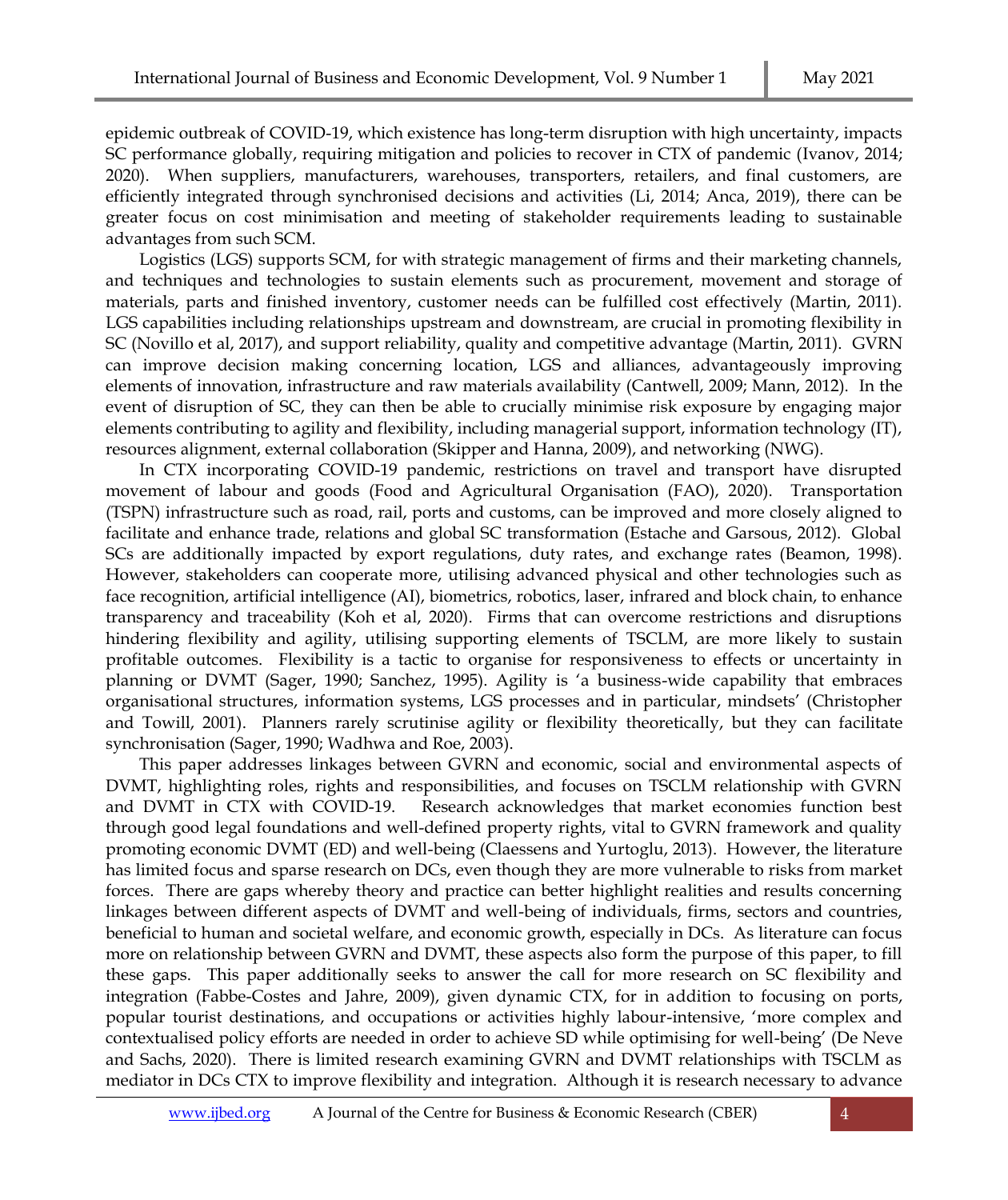theory (Smith and Hitt, 2007), few researchers have explored TSCLM as enabler to DVMT and reduction in the hindrance of PVTY to SD in underexplored CTX. Moreover, attention is given to the COVID-19 pandemic impacts, for further research can be conducted to determine correlation between PVTY and COVID-19 transmissions, and if causal links in both directions, how great are implications for DVMT.

Relevant literature is reviewed, supporting identification of research gaps, conceptual model, discussion, implications, limitations and areas for further research. Literature reveals that good corporate GVRN framework and quality are important, to enhance DVMT and well-being. Moreover, GVRN can more closely consider the poor, especially in policy and implementation areas such as managing risks and transferring resources effectively. In considering the impact of policy reform on PVTY in DCs, Winters et al (2004), find that 'the poor may be less well placed in the short run to protect themselves against adverse effects and take advantage of favorable opportunities. This paper therefore finds it relevant to study issues and interactions in GVRN, DVMT, economy and PVTY, through the combined perspectives of Institutional Theory (INST) and Organisation Learning Theory (OLT), in CTX of global economy and COVID-19. For GVRN to well implement policy to accelerate DVMT, institutions need to be strong, or policies institutionally robust (Elsbach, 2002; Rodrik, 2009), especially for sustainability in DCs. This paper examines aspects of GVRN-TSCLM-DVMT relationships and interlinkages, CTX factors and COVID-19 pandemic, and impacts on individuals, firms and nations, highlighting PVTY reduction especially in DCs. Evaluating elements involve answering the main research question:

What is the effect of transport, supply-chain and logistics management on the relationship between governance and development and how does this impact poverty in context with COVID-19 crisis?

Sub-questions generated from the main research question include

- 1 What is the relationship between GVRN and DVMT?
- 2 How is GVRN facilitated by TSCLM?
- 3 How can TSCLM systems benefit DVMT?
- 4 What TSCLM, GVRN and CTX impacts, need better management to alleviate PVTY in DCs?

Types of GVRN are included in the analysis but the primary focus is on GVRN-TSCLM interlinkages for DVMT effectiveness and efficiencies. Emerging themes include firstly, that although there has been upheaval in consideration of good GVRN in contemporary times, especially with recurrence of corporate malfeasance, its magnitude and effective rectification, novel attention is needed to avoid adverse impacts. Secondly, where there exist significant deficiencies in GVRN, corrupt behavior has significant adverse consequences for efficient and equitable outcomes and DVMT. Thirdly, evidence exist that TSCLM phenomena can be modeled in line with GVRN and DVMT principles, and the level of responsiveness of stakeholders to checks and penalties is also subject to influencing factors such as relevant incentives and market forces. Policymakers can interlink, interchange or substitute alternate forms and techniques of TSCLM and GVRN while adapting to changes in dynamic CTX in short run or long run. Ultimately, their ability to do so can influence decision making concerning procedures and application in practice to facilitate SD and reduce PVTY and related problems. As PVTY is regarded from main dimensions of economic well-being, capability and social exclusion (Karim et al, 2013), this can assist the improvement in maturity levels in consideration of ways to eradicate it, empirical work to enhance its measurement, and contribution to academic literature encompassing these areas. Elements from this paper complements other work as it incorporates types of GVRN relevant to TSCLM linkages and inter-relationships beneficial to DVMT and identifies how policies and practices for PVTY reduction and eradication can be developed by enhancing understanding of influencing factors currently in CTX of DCs.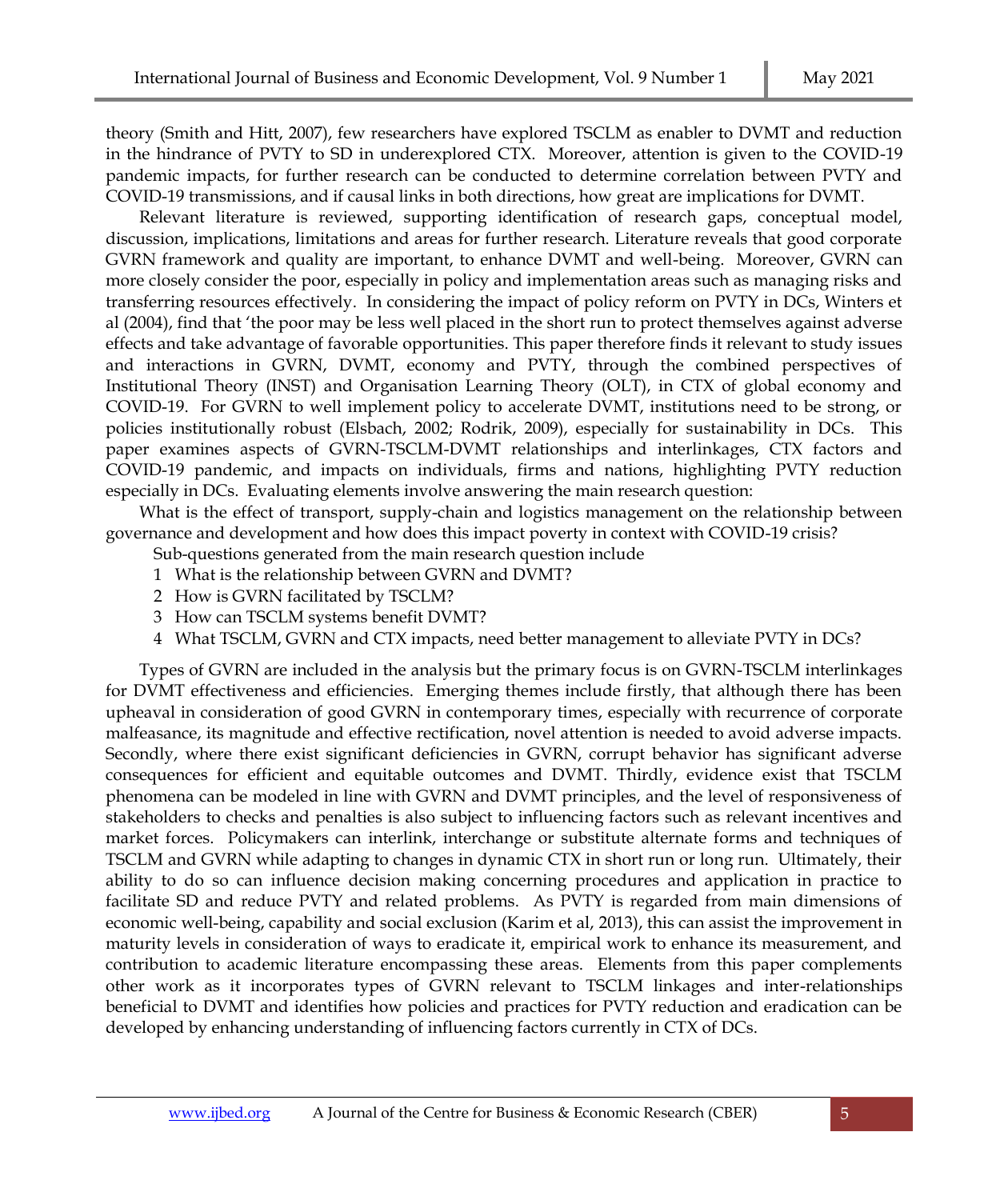The structure of this paper is as follows. The Introduction incorporates definition of main terms GVRN, economy, DVMT, PVTY and DCs, highlighting the scope, objectives and motivation for this work focusing on how GVRN supports DVMT. This is followed in Section 2 with the Methodology and theoretical perspectives supporting the analysis. Next is presented Theoretical Framework and Discussion of Conceptual Model in Section 3 with Propositions supporting how individuals, firms, sectors and markets especially in DCs are impacted. Section 4 presents Conclusions with summary, implications, limitations, and directions for further research.

## **2 Methodology**

COVID-19 pandemic has severely affected DCs [\(Ahmed et al., 2020,](https://www.sciencedirect.com/science/article/pii/S0305750X20302084#b0005) [Sumner et al., 2020\)](https://www.sciencedirect.com/science/article/pii/S0305750X20302084#b0115), impacting their systems of GVRN, TSCLM and DVMT, so they have not made significant PVTY reduction. Certain factors influence dimensions of GVRN effected through a country's institutions and firms' resources and affect PVTY in dynamic CTX with COVID-19 pandemic. This paper looks at these through GVRN-TSCLM-DVMT relationships or interlinkages, heeding moderating contextual factors and COVID-19 global pandemic, and highlighting effects on PVTY reduction especially in DCs. McNulty et al (2013), find it viable to develop research on corporate GVRN through qualitative methods. Qualitative approach is used to answer questions about experience, meaning and perspective, with analysis of texts, databases and documents (Hammarberg et al, 2016), such as journal articles, so issues can be revealed, variables linked and emerging themes from knowledge learned, to sustain analysis. Relevant literature is reviewed, following its successful use (Alfalla-Luque and Medina-Lopez 2009; Fabbe-Costes and Jahre, 2009; Fabbe-Costes et al, 2009), specially to focus on TSCLM in disaster response or humanitarian concerns. It supports identification of constructs and research gaps. From review, observation and analysis of content and themes also, a conceptual model with propositions is discussed with theoretical framework supporting implications, limitations and areas for further research. Peng (2002) supports utility of examining business strategy through an institutions-based perspective; and Oliver (1997), supports combining theoretical perspectives to better explain strategic management or GVRN phenomena. Such approaches allow analysis regarding who, what, how and when participants and stakeholders perform roles impacting GVRN-TSCLM-DVMT relationships, supporting agility and performance, improving associated frameworks or practice.

This paper focuses on impacts on individuals/investors, firms and countries, highlighting good GVRN with reduced risk of economic/financial crisis, and better interactions between suppliers, customers and other stakeholders, to improve relationships social, labour or environmental, and contribute to DVMT reducing PVTY and inequality. Although there are nascent GVRN and markets in DCs, in areas such as Barbados, the Caribbean and Latin America, further DVMT is needed to avoid a state of flux (Ramgutty-Wong 2000; Muttakin, et al. 2015; Khine et al. 2017). Such countries with CTX under-researched, need further exploration to improve responsiveness and reduce negative elements exacerbating PVTY. A country's institutional characteristics impact its level of market DVMT (Beck at al, 2000; Claessens and Laeven, 2003), elements vital to sustainability for DCs. To sustain significant interconnections, key issues are examined to answer research questions, contribute to theory and assist meeting requirements by individuals, academics, other professionals and practitioners. Governments and citizens in developed and DCs continue to be concerned with the scourge of PVTY and its spillover effects, and while there are huge variations in PVTY levels among them, qualitative research can make great contribution to understanding social science phenomena PVTY (Balarabe Kura, 2012). It assists formulation and evaluation of strategies and interventions to reduce PVTY (Jeanty and Hibel, 2011), helping to understand the problem of DVMT in different areas or cases (Patton, 1990; Yin, 2013). It permits utilisation of a small number of individuals/firms/cases to study responses, to avoid being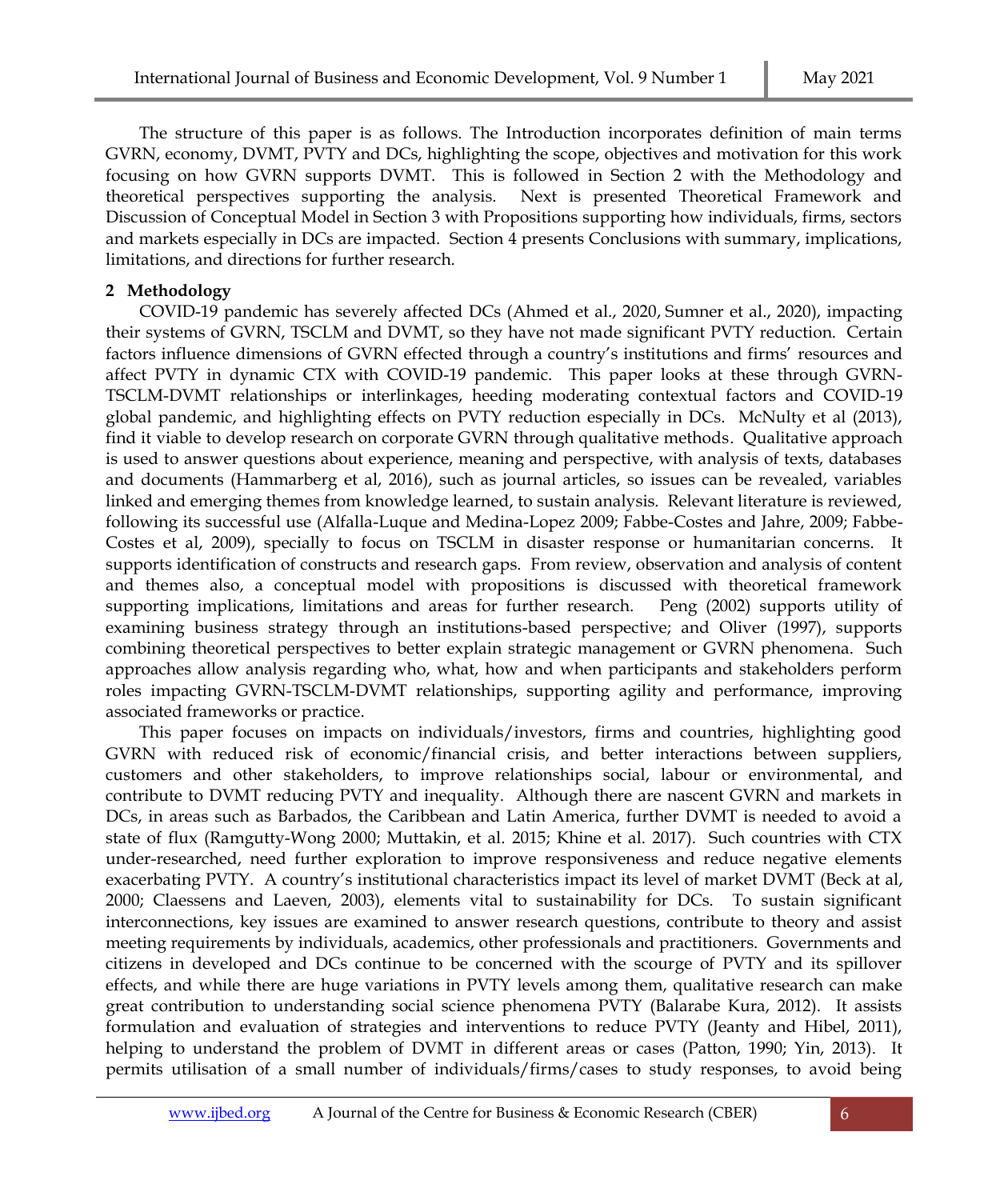unwieldy (Boddy, 2016), facilitating revelations of how individuals or organisations select and engage activities and cooperative networks (Gao, 2005). The nature of phenomena in PVTY, and research guidelines (Creswell, 1998), make apt contribution through constructive and qualitative research (Lukka, 2003; Churchill and Iacobucci, 2005), methodology allowing review of literature and experiences examined to be reinforced with trialling.

The conceptual model is therefore derived through cognizant research gaps and theoretical perspectives. Heeding the call from Bjorkman (1990), to engage diverse perspectives, INST and OLT are combined to better focus on collaboration and LNG. While INST and OLT have some similarities, institutions can have stability-inducing roles conflicting with LNG that can be induced by circumstances changing and innovation capacity (Duit and Galaz, 2008). OL also incorporates tensions of exploration or risky innovation with exploitation or efficient refinement (March 1991), requiring balance. Relating INST and OLT, allows GVRN to be more critically examined, and presentation enriched through TSCLM with agility to more flexibly, innovatively and beneficially improve outcomes of DVMT incorporating reduced PVTY, so contributions can enhance theory and practice. This paper includes market and collaborative GVRN approaches similarities and contrasts, and entrepreneurship aspects (Spencer and Gomez, 2004; Rauch et al, 2009). These, dimensions and choices are discussed heeding CTX, flexibility and agility impact on GVRN and DVMT factors (Christopher and Towill, 2001; Yang, 2014). Use of academic journals allow the researcher to represent advances in practice and academic rigor (Hällgren 2012), while analysis of documents databases particular to firms purposefully selected (Babbie, 2010), and discussions with specialists, assist pertinent findings. Qualitative data analysis (Miles and Huberman 1994; Miles et al, 2014), supports processes to be valid and reliable, collaborations and interrelationships analysed maintaining validation of framework, findings or implications to sustain contributions. Impacting constraints include time, financial or other scarce resources, links or conditions. Future investigations can use approaches quantitative, qualitative or mixed methods (Balarabe Kura, 2012), to further explore behavior and outcomes concerning individuals or institutions involved with TSCLM, GVRN and DVMT in developed and DCs, and globally.

INST provides a viewpoint to strategies and practices for adoption in SCM (Kauppi, 2013), using management of quality, digitalisation and operations in CTXs with institutional and other pressures experienced by DCs. Institutions, formal or informal, constitute factors of regulations and values (Scott, 2008a; 2008b), enforced by guardians, such as governments or professional associations that can impose penalties, affecting legitimacy (Ruef and Scott, 1998; Scott, 2005), and GVRN. Where institutions constrain individuals and organisations that have to comply, the dominance impacts on firms that seek legitimacy can lead to 'isomorphic behavior' according to INST (DiMaggio and Powell 1983; Orrù et al, 1991; Dacin et al, 2002; Scott 2008a). The mimetic behavior supports adoption of top-management strategic decisions (Oliver, 1997), obligations or justifications determined socially, supported by economic motives, conformity to culture and tradition (Berger and Luckmann, 1997; Palmer and Biggart. 2002). Institutional mechanisms, vital, present opportunities or barriers to transforming capability into human well-being (Goldberg and Pavcnik, 2007), impacting LNG and PVTY.

OLT perspective is relevant (Hitt, 2011), for incorporating NWG and knowledge, it complements SCM research for CTXs such as DCs where dynamism currently strongly impacts. OLT (Argote and Miron-Spektor, 2011), promotes better understanding of interactions, supporting GVRN, TSCLM and DVMT, allowing better reflection and integration of elements or effects heeding risks and effectiveness. Regard can be made to factors such as collaboration, innovation, progress, culture and CTX (Jones and Coviello, 2005; Todeva and Knoke, 2005). It allows more focus on interdependencies, coordination or responsiveness to support interlinkages and agility, so stakeholders can benefit from internal or external knowledge and experience facilitating diverse configurations (Zuchella et al, 2007). Moreover, it can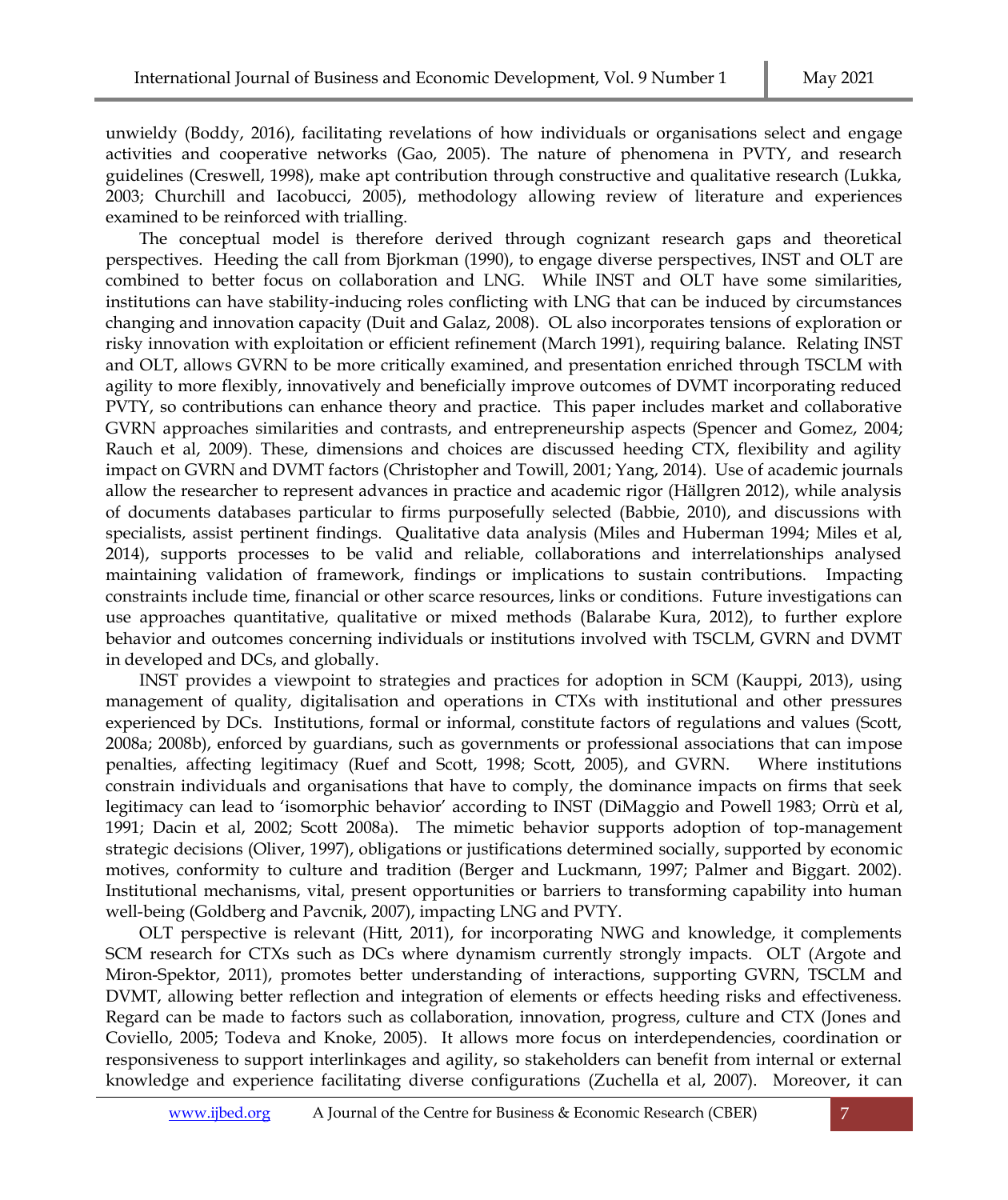enhance the appropriate elements combined for analysis and LNG, including resources, capabilities, networks, structures and management, to attain efficiency and performance (Kuivalainen et al, 2010; Tang and Liu, 2011). Improvements in capabilities including LNG, sharing and agility (Ghosh and Fedorowicz, 2008; Yang, 2014) can assist TSCLM and GVRN to help DVMT outcomes favourable to PVTY alleviation. Combining INST and OLT is to enhance understanding of their explanatory value for GVRN, TSCLM and DVMT, allowing underexplored research avenues and contributions to be better developed. Better linking OLT and INST with TSCLM can augment appreciation of complementarities and integration in GVRN-TSCLM-DVMT relationships. Identifying elements and dimensions, the framework was developed to facilitate analysis and implications. Figure 1 conceptual model presents GVRN-TSCLM-DVMT relationships, interactions, related propositions and associated PVTY effects, and the theoretical framework assists exposition and analysis of major gaps in the literature.

## **3 Theoretical Framework and Discussion of Conceptual Model**

Figure 1 Conceptual Model, results from literature relating to GVRN, TSCLM, DVMT, COVID-19 and CTX inter-relatedness. It illustrates TSCLM as a mediator vital to facilitating GVRN-DVMT relationship, and related successes with PVTY eradication (Grindle, 2004). GVRN comprises means to DVMT, PVTY reduction (Smith, 2007), infusing order and maintaining opportunities for gain (Williamson, 1999), as individuals and institutions utilise resources and capabilities (Penrose, 1959), including LNG, to engage in beneficial cooperation. All aspects of sectors can be improved to secure good GVRN, but strategies need to be responsive to what needs to be done, when and how (Grindle, 2004). Propositions and discussions support how firms, sectors and markets in DCs are impacted by interactions of GVRN, TSCLM, DVMT, CTX and COVID-19 influences. Figure 1 Model, heeds elements of external and internal CTX, examining mediating and moderating impacts on GVRN-TSCLM-DVMT relationships, outcomes or consequences. Operationalisation of concepts is allowed, studying behavior of firms, individuals, or institutions involved in elements formal, informal, and network (Granovetter, 1985; Williamson, 1985; 1999; North, 1991; Verner and Alda, 2004; Goldberg and Pavcnik, 2007). Engaging risks, resources, collaboration or transformation; choices, offerings and performance can be enhanced for SD, from perspectives of INST and OLT (March 1991; Hitt, 2011; Argote and Miron-Spektor, 2011).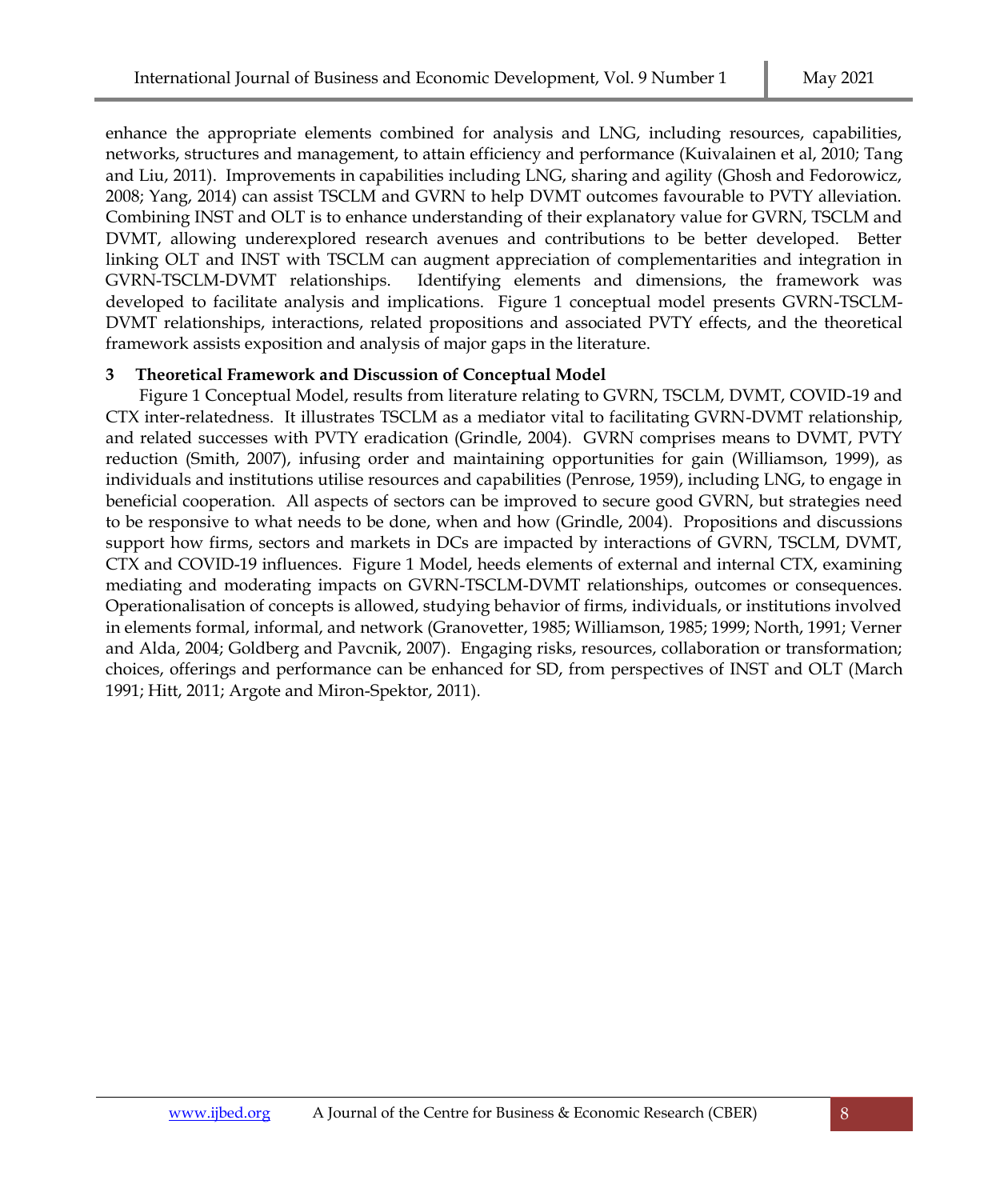

# \* **Transport, Supply-chain and Logistics Management (TSCLM)**

Figure 1: Conceptual Model of Governance-TSCLM-Poverty Interactions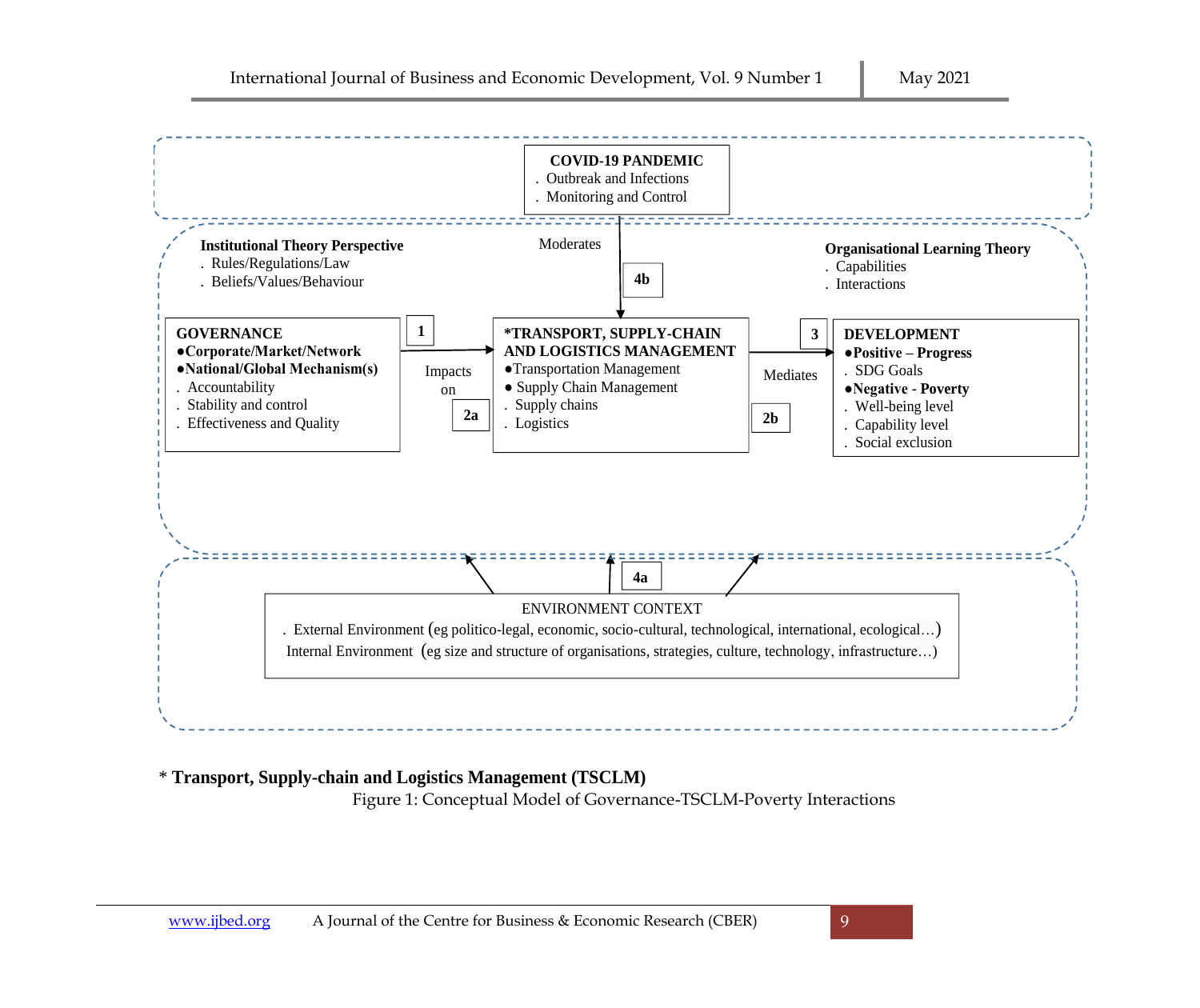Figure 1 helps understand the scope and current state of GVRN and DVMT relationships and impacting factors. It is to assist definition of measures and establishment of metrics to enable maintenance of standards and successes, while contributing to alleviating chronic PVTY especially in DCs. It facilitates review processes related to GVRN mechanisms incorporating planning, execution and evaluation, and better pursuit of requirements using resources to realise success.

## **3.1 Governance**

#### **3.1.1 Procedures, Practices and Facilitating Factors**

GVRN involves ordered rule, collective action, progress, poverty reduction (Smith, 2007; Stoker, 2018), and all other processes of governing (Williamson, 1999; Rukanova et al, 2020; Bevir, 2012). There are institutions of GVRN, and GVRN structures include firms and markets which differ in their cost and competence globally (Williamson, 1985; 1998; 1999; Jones and Coviello, 2005; Duit and Galaz, 2008). Political and other processes can alter Corporate GVRN mechanisms, both economic and legal institutions (Shleifer and Vishny, 1997), and functions such as sharing, transferring and managing resources and risks (Claessens and Yurtoglu, 2013; Misangyi et al, 2014), are impacted by market complexity. In GVRN framework, nations, organisations and individuals face institutional constraints and dynamic CTX factors (Quatraro and Vivarelli, 2015). However, they still determine how and when best to reconfigure core or distinctive competencies (Penrose, 1959; Gao, 2005), and utilise resources and differential LNG within and between them to efficiently coordinate cooperative adaptation elements beneficial to markets and DVMT. Such collaborative GVRN supports inclusion and innovation, its orientation to DVMT of policy and programmes being flexible, creative and demand-driven, adhering to deliberation and transparency values, but its utility has associated risks and benefits (Gash, 2016). Nevertheless, it supports good GVRN involving policies for SD, and government that is democratic, decentralised, empowering and accountable (Smith, 2007). GVRN in DCs can enhance mechanisms incorporating policy, integrating synergistic innovations or incentives with strategy that promotes DVMT, viable and sustainable. COVID-19 immediate effect has been primarily in urban areas, but economic impact quickly spread to rural areas, with consequence of eventual contagion for most, the vulnerable poor and insecure suffering from the economic contraction (World Bank, 2020), as some DCs are unprepared to deal with crisis impacts. In CTX with COVID-19 crisis, rural poor will reduce dietary diversity as they experience reduced incomes, increasing prices, disproportionate burdens and reduced economic opportunities (FAO, 2020); so, to mitigate impacts worldwide, measures for planning, response or recovery are being addressed.

There can be significant deviations amid GVRN types, rules and compliance, so more 'institutionally robust' policies can be implemented, and weak institutions avoided (Barbier and Burgess, 2019), for bad GVRN is ranked as a DVMT pitfall (Moore, 2001; Collier, 2007). Albassam (2013), finds that economic crisis has affected all aspects of life, resulting in political instability, personal financial troubles, and a growing number of business bankruptcies. This highlights the interrelatedness of aspects of worldwide GVRN indicators (WGI), such as Voice and Accountability, Political Stability and Absence of Violence/Terrorism, Government Effectiveness, Regulatory Quality, Rule of Law, and Control of Corruption (World Bank, 2020). Evaluating WGI from 1996 to 2002, Kaufmann and Kraay (2002) find strong positive correlation between per capita incomes and quality of GVRN across countries. GVRN and management impact productivity and performance (Van de Walle and Bouckaert, 2007), and corporate GVRN is important for DVMT of economies and well-being of sectors, firms and individuals (Claessens and Yurtoglu, 2013). With dynamics of changes in GVRN, greater attention can be paid to choice of GVRN types heeding increase or decrease in transactions complexity, codification abilities, and capabilities of supplier base (Williamson, 1979; 1998; Loader, 1997; Nagpal, 2004), highlighted in Table 1, comparison of Market and Collaborative Types of GVRN.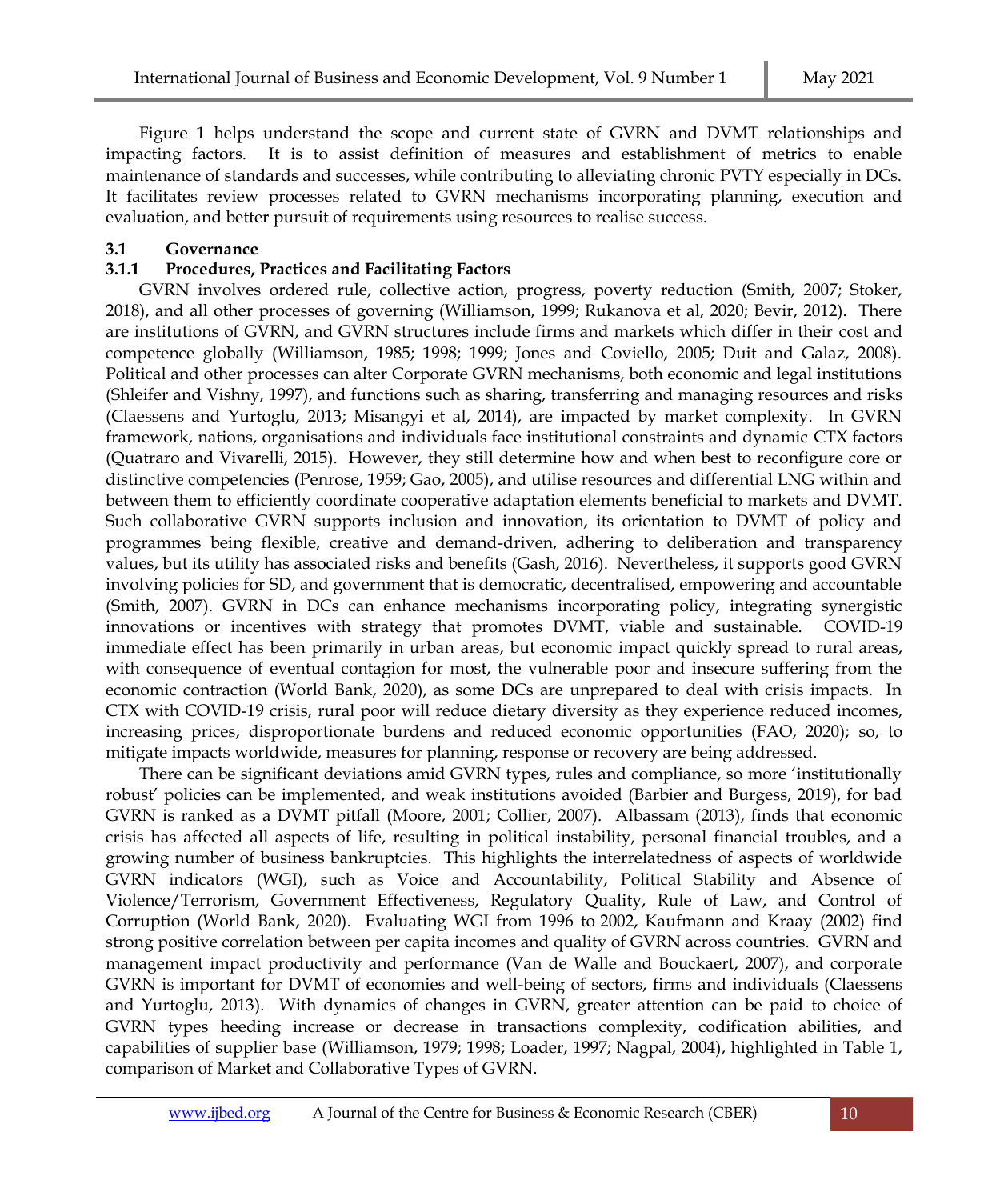## **3.1.2 Models of GVRN, especially incorporating TSCLM**

This research considers GVRN models incorporating institutional and of social relations or networks (Granovetter, 1985; Williamson, 1985; 1999; North, 1991; Verner and Alda, 2004; Nee, 2005; Goldberg and Pavcnik, 2007; Duit and Galaz, 2008). Sound GVRN is perceived as synonymous with NWG, especially for DCs with weak local government capacity who can benefit from partnership-based administration given impacts such as IT growth, GLBN and growth of informal economy or third sector (Asaduzzaman et al, 2016). Such new paradigm, public-private partnerships, are approaches to network and reduce GVRN challenges (Bingham et al, 2005; Asaduzzaman and Virtanen, 2018). As this paper considers mediating effect of TSCLM, it focuses on highly relevant GVRN types (Humphrey and Schmidt, 2002; Ponte, 2008), incorporating cooperation and strong supply-base capabilities, highlighting NWG, complexity, capabilities, novel demands and accomplishments. Table 1 assists comparison of key elements, evaluating GVRN types best suited to particular situations. GVRN measures can also focus on greatest vulnerabilities, including marginalised residents, elderly, children, caregivers, chronic poor, longterm unemployed, and social protection including resilient, secure food systems (FAO, 2020), impacting effectiveness and DVMT. GVRN models with NWG incorporate capabilities for high level of diversity, flexibility, capacity for LNG, adapting, cooperating and interaction opportunities in changing, uncertain CTXs (Duit and Galaz, 2008). Stakeholders can choose to collaborate, involving government, private and civil society, to improve GVRN capacity to better attain sustainability, mitigating problems of 'social exclusion and fragmentation in delivery of services and products' (Asaduzzaman et al, 2016). Information resulting from mature institution structures and markets in developed countries such as Australia, New Zealand, UK and USA (Purushothaman et al. 2000; Post et al. 2011), or other CTX, reveal a relationship between good GVRN and ED. GVRN processes can encourage or limit growth, so they can be redesigned, involving new LNG capabilities, networks, and new business practices and results, to better balance facilitating and resisting forces (Richey et al, 2010).

## **3.2 Transportation, Supply Chain and Logistics Management**

## **3.2.1 People, Practices and Performance Factors**

SCM is 'an integrated process wherein a number of various business entities work together in an effort to acquire raw materials, convert these raw materials into specified final products, and deliver these final products to retailers' (Beamon, 1998). By engaging in closely integrated collaboration to achieve significant effects (Skjoett-Larsen et al, 2003), including value chains and other operational efficiencies, there can be better support of effective strategic initiatives and SCM (Ballou et al, 2000; Porter, 2001; Cao and Zhang, 2011). Despite risks in CTX with uncertainties and disruptions impacting performance of SCs globally, recovery can occur with improved policies and actions mitigating impacts from environment and COVID-19 pandemic (Ivanov, 2020; Loske, 2020). Stakeholders competing in dynamic global CTX, can therefore employ a viable strategy, forging collaborations externally to increase capability-based efficiency (Richey et al, 2010), while sharing resources, relations, and proactive approaches (Jagdev and Thoben, 2001)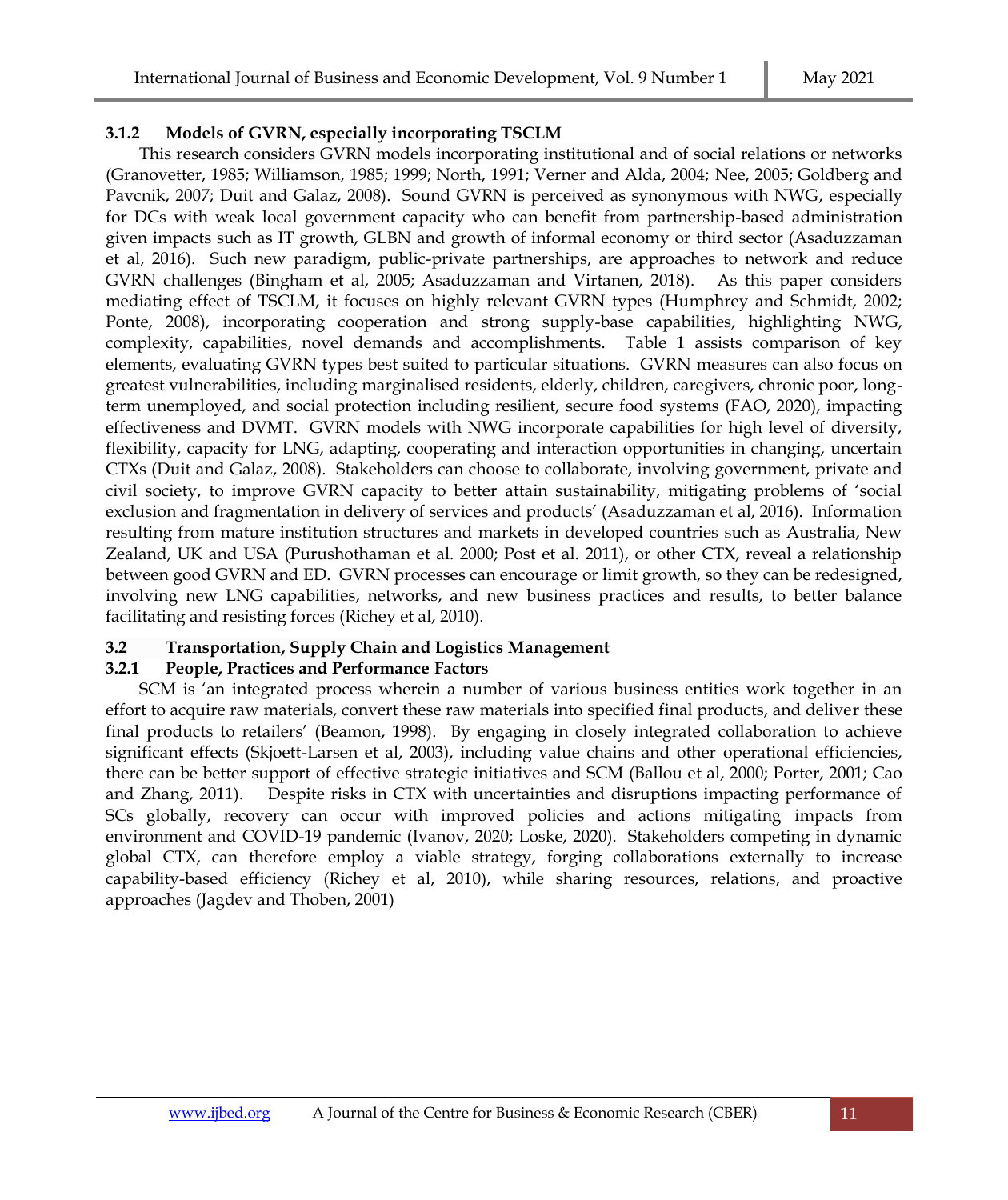|                                                                                                                                                                              | <b>Governance Types</b>                                                                                                                                                    |                                                                                                                                                                                     |                                                                                                                                                                                                                            |  |  |
|------------------------------------------------------------------------------------------------------------------------------------------------------------------------------|----------------------------------------------------------------------------------------------------------------------------------------------------------------------------|-------------------------------------------------------------------------------------------------------------------------------------------------------------------------------------|----------------------------------------------------------------------------------------------------------------------------------------------------------------------------------------------------------------------------|--|--|
|                                                                                                                                                                              | <b>Market</b><br><b>Collaborative</b>                                                                                                                                      |                                                                                                                                                                                     |                                                                                                                                                                                                                            |  |  |
| <b>Characteristics</b>                                                                                                                                                       |                                                                                                                                                                            | <b>Modular</b>                                                                                                                                                                      | <b>Relational</b>                                                                                                                                                                                                          |  |  |
| Focus                                                                                                                                                                        | •Relationships and<br>Reputation<br>Distant or 'hands-<br>$\alpha$ ff                                                                                                      | $\bullet$ Networking                                                                                                                                                                | • Mutual Relations.<br>Reputation.<br>$\bullet$ Regulated.through<br>proximity/ties<br>$\bullet$ Networking                                                                                                                |  |  |
| <b>Assumptions</b>                                                                                                                                                           | $\bullet$ Bounded<br>Rationality,<br>•Buyer has little<br>power<br>$\bullet$ Alternate<br>arrangements for<br>purchase/supply<br>easy                                      | •Power through<br>coordination<br>• Some very complex<br>buyer-<br>supplier interactions                                                                                            | •Power through<br>coordination. Trust<br>• Pattern of future<br>relations<br>•Lead firm controls<br>supplier                                                                                                               |  |  |
| Orientation                                                                                                                                                                  | $\bullet$ Dynamic<br>Governance: Price                                                                                                                                     | $\bullet$ Dynamic                                                                                                                                                                   | $\bullet$ Relational<br>Governance                                                                                                                                                                                         |  |  |
| Key Drivers impacting<br>Product<br>Technology<br>Regulatory                                                                                                                 | •Buyer provides<br>little<br>information<br>• Little cooperation<br>$\alpha$<br>switching costs                                                                            | • Provide product or<br>service to<br>customer<br>specifications.<br>•Supplier - process<br>technology;<br>generic machinery                                                        | •Customer specifies<br>product.<br>•Differentiated by<br>complexity,<br>quality, origin<br>• High switching costs                                                                                                          |  |  |
| <b>Asset Specificity</b>                                                                                                                                                     | $\bullet$ Non-specific<br>purchases<br>•Outsource with<br>classical<br>Contract                                                                                            | $\bullet$ Mixed and highly<br>specific<br>purchases<br>•Outsource with<br>neo-classical contract                                                                                    | $\bullet$ Mixed and highly<br>specific<br>purchases<br>• Relational contract<br>Bilateral: Unified<br>• Procure outside if<br>scale<br>economies exist                                                                     |  |  |
| Capabilities<br>$\diamond$ Information<br>complexity<br>$\diamond$ Transactions<br>complexity<br>$\Diamond$ Codification Abilities<br>$\diamond$ Supply-base<br>competencies | • Easily transmitted<br>$\bullet$ Low as<br>Standardized<br>$\bullet$ Occasional<br>eg equipment<br>$\bullet$ Recurrent eg<br>material<br>$\bullet$ High<br>$\bullet$ High | • High volume flows<br>inter-firm<br>$\bullet$ High as Non-<br>standardized<br>$\bullet$ Occasional<br>specific equipment<br>• Low but interactions<br>manageable<br>$\bullet$ High | • Knowledge sharing.<br>Dense.<br>$\bullet$ Difficult to codify,<br>transmit, learn<br>$\bullet$ High as Non-<br>standardized<br>(customized)<br>• Recurrent eg specific<br>mat/equip.<br>$\bullet$ High<br>$\bullet$ High |  |  |
| Options for<br>Improvement                                                                                                                                                   | $\bullet$ Enhance<br>stakeholder input                                                                                                                                     | • Reduce complexity in<br>interactions<br>•More evenly spread<br>risks                                                                                                              | • Enhance relational<br>linkages and reduce<br>costs                                                                                                                                                                       |  |  |

Sources: Adapted from Williamson (1979; 1996); Loader (1997); Nagpal (2004) Table 1: Market and Collaborative Governance relevant to GVRN-TSCLM-DVMT relationships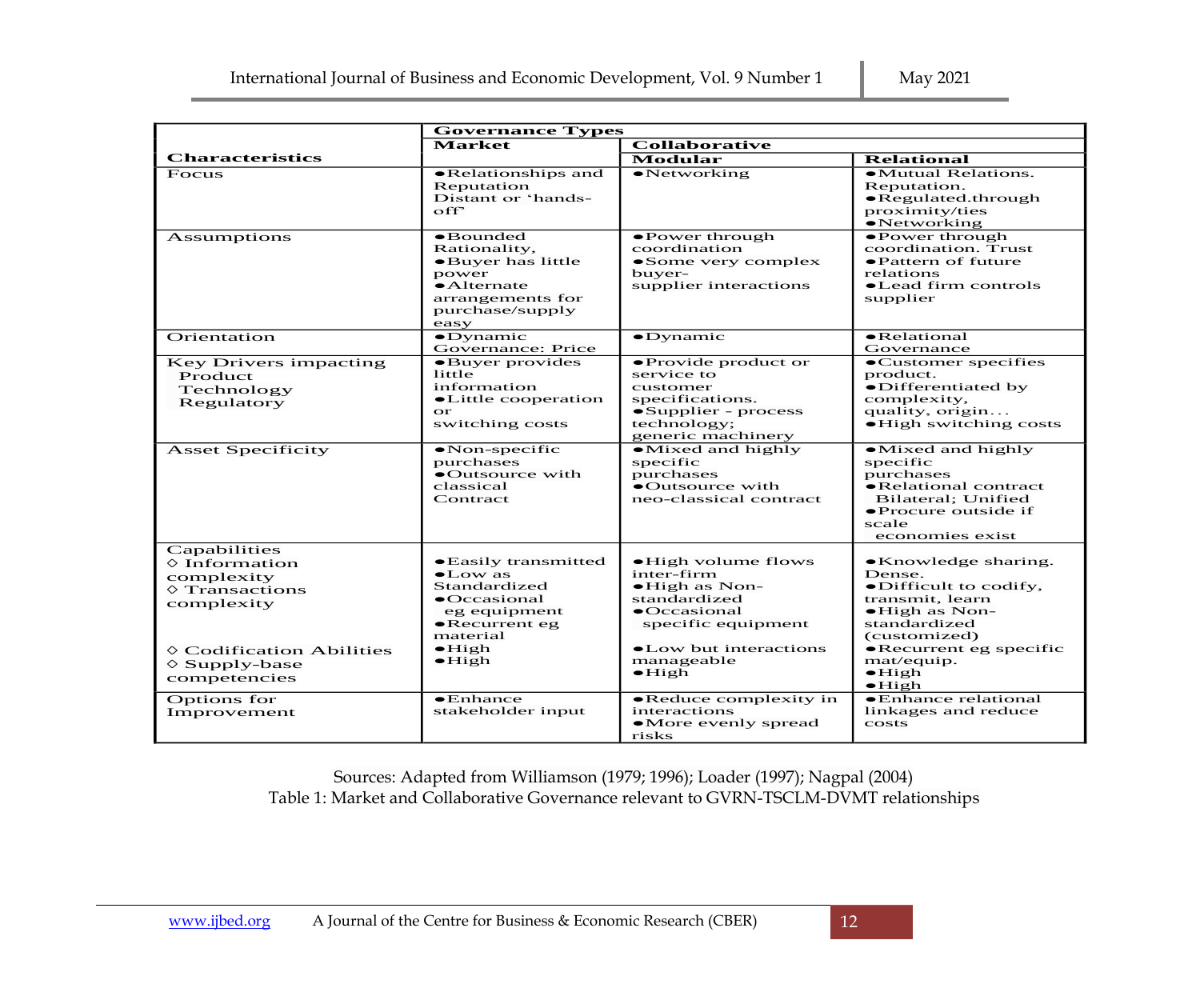By strengthening elements while outsourcing non-core activities to those with superior capabilities (Harps and Hansen, 2000; Kilpatrick and Factor, 2000; Fawcett and Magnan, 2002), they can deliver superior value across frontiers.

## **3.2.2 Models of TSCLM, especially incorporating agility**

Beamon (1998) finds four categories of multi-stage design and analysis SC models including deterministic, stochastic, economic and simulation, and provides a basic framework of SCM integrated processes with, at highest level, production planning and inventory control, as well as distribution and LGS. This framework informs this research incorporating agile TSCLM facilitating GVRN-DVMT relationships and outcomes. Capabilities incorporate agility that can advance LNG, sharing, timeliness and performance embracing changing mindsets, organisational structures, information systems and LGS processes (Christopher and Towill, 2001; Ghosh and Fedorowicz, 2008; Yang, 2014). Agility relates to willingness and speed to adapt to changes, so to facilitate TSCLM to enable better GVRN to assist DVMT for more favourable outcomes alleviating or eradicating PVTY. It is crucial to support TSCLM, and Christopher and Towill (2001), provide a model for enabling agile SC, incorporating supporting elements of transport and LGS. Sustainable advantages can be attained with SCM when greater focus is given to minimising cost and fulfilling stakeholders' requirements, through synchronisation enabling efficient integration (Martin, 2011; Li, 2014; Anca, 2019). With LGS capabilities supporting upstream and downstream relationships, infrastructure, strategic management, marketing channels, techniques and technologies, there can be improvements in flexibility, quality, reliability, innovation and availability (Cantwell, 2009; Mann, 2012; Novillo et al, 2017). Stakeholders in DCs can utilise flexibility (Sager, 1990; Sanchez, 1995), as a tactic to assist organising and responding when uncertain elements impact planning and DVMT, and agility (Christopher and Towill, 2001; Wadhwa and Roe, 2003), as complementary capability facilitating synchronisation. These elements allow exposure to risks and disruptions to be minimised, and GVRN with TSCLM collaboration and resources alignment including managerial and IT (Skipper and Hanna, 2009), supports the attaining of competitive advantage and DVMT.

## **3.3 Development**

## **3.3.1 Purposes, Processes, Drivers and Mediating Factors**

The DVMT and advancement of society are from foundations of capacity of the GVRN system to act and integrity of its actions, as influences from GLBN create novel requirements (Jreisat, 2004). How individuals, organisations and nations are endowed in terms of infrastructure as well as conditions such as market, economic, legal, political, technological, cultural or social (Quatraro and Vivarelli, 2015), determines impacts enabling or hindering performance and SD. There is evidence that as a country becomes more well-endowed, without sustainability of its economic growth, its citizens' well-being stagnates (DeNeve and Sachs, 2020), so there can be greater agility in addressing inequality in SDGs. According to Barbier and Burgess (2019), COVID-19 pandemic is likely to have adverse impact on 12 of the 17 SDGs as shown in Figure 2, for extreme PVTY is still experienced by approximately 736 million persons. Moreover, by the time period 2030, SDGs 1-4, 6 and 7 can still not be attained by 28 poor countries (Moyer and Hedden, 2020). PVTY is currently a primary SDG (Winters et al, 2004; UN, 2020). Some individuals can experience life with income PVTY and multidimensional resources deprivation persistent over three years (Muffels and Fouarge, 2001).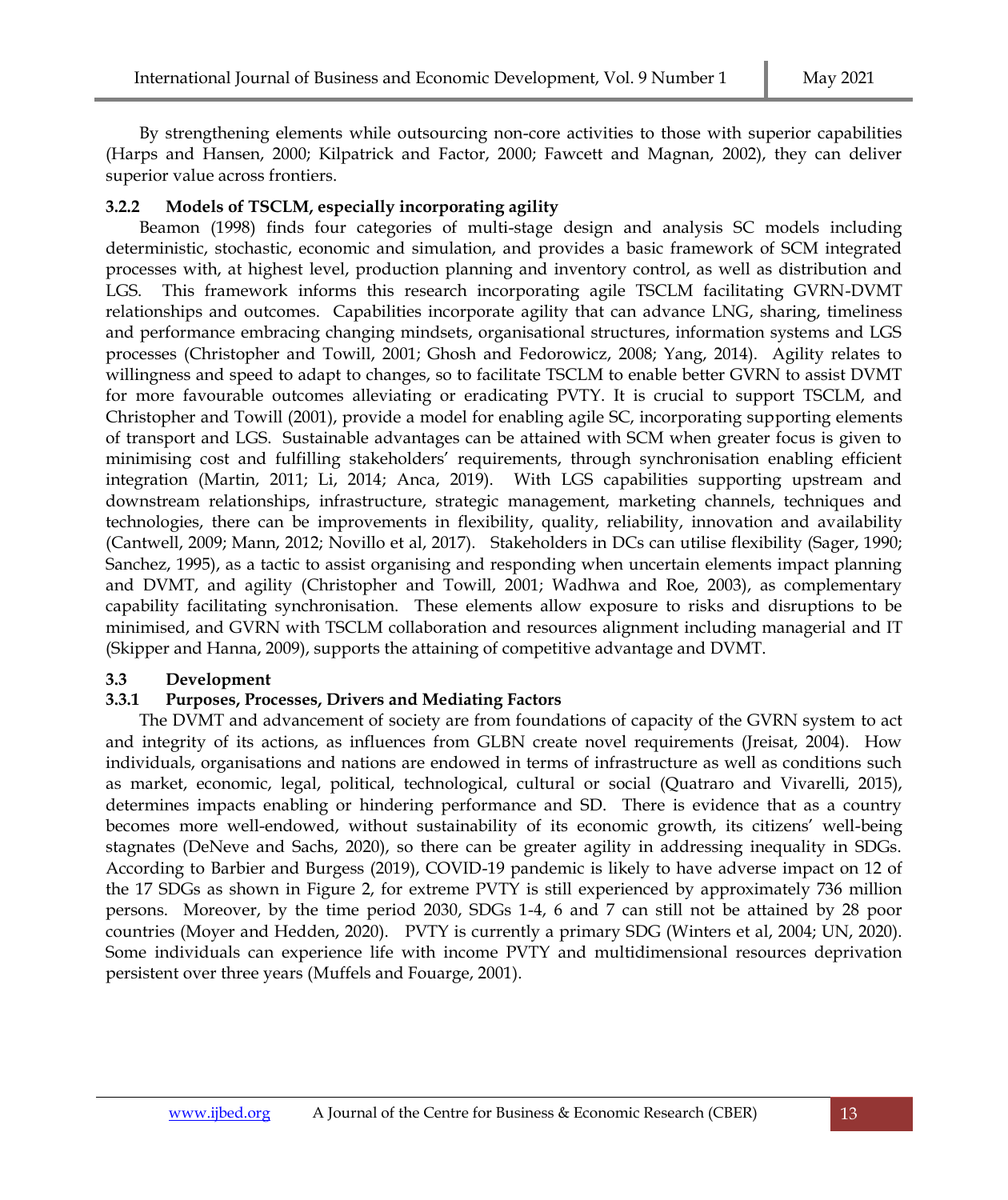

Sources: Barbier and Burgess (2019); UN (2020) Figure 2: The Impact of COVID-19 on the SDGs**.**

Where exogenous support from government, partners or non-governmental organisations is absent, individuals or groups can be maintained in the 'poverty trap' unable to meet basic needs and even with voice of freedom non-existent (DFID, 2007; Karim et al, 2013). Persons poor for over five years are 'very unlikely to escape PVTY' (Green and Hulme, 2005), the chronic poor tending to remain so most of their lifespan, have PVTY designated to their offspring, and more easily die of easily preventable demises (Hulme and Shepard, 2003). The absolute PVTY line involves minimum requirement for food, shelter, clothing, or other essential services such as TSPN, sanitation, health and education (ILO, 1976; UNDP, 2000; DFID, 2007), but can change according to change in relative and subjective economic and societal standards (Fuchs, 1965). Each human being should have capacity to make informed decisions and live a life that is long and healthy (Sen, 1992). Such capability is perceived as the cornerstone of innovation and economic progress (Florida et al, 2015), impacting levels of income and wealth, as various alternatives are better perceived.

Social exclusion dimensions involve aspects individual and institutional, impacting PVTY economically, politically and culturally (Goldberg and Pavcnik, 2007). Social institutions and orders/policies impose barriers on individuals and can restrict or deny participation in economic activities such as labour or entrepreneurship (Gallie and Paugam, 2000; Verner and Alda, 2004). They can exclude persons from citizenship rights and political equalities (IILS, 1996), and deny access to civic or cultural activities (White, 1997). Such traditions and guidelines can therefore have outcomes of barring NWG, the reflection of needs and interests, and synergistic effects (Putnam, 1993; UNDP, 2000; Wagle, 2000). Positive DVMT across the human lifespan is a focus in contemporary theories, models or relational approaches of DVMT (Lerner, 2007). Heeding the need to enhance DVMT, individuals, organisations, sectors and nations can collaborate more, aligning strategies and incentives to increase opportunities and alleviate PVTY (Winters et al, 2004; Brugmann and Prahalad, 2007; Best, 2013), and the stakeholders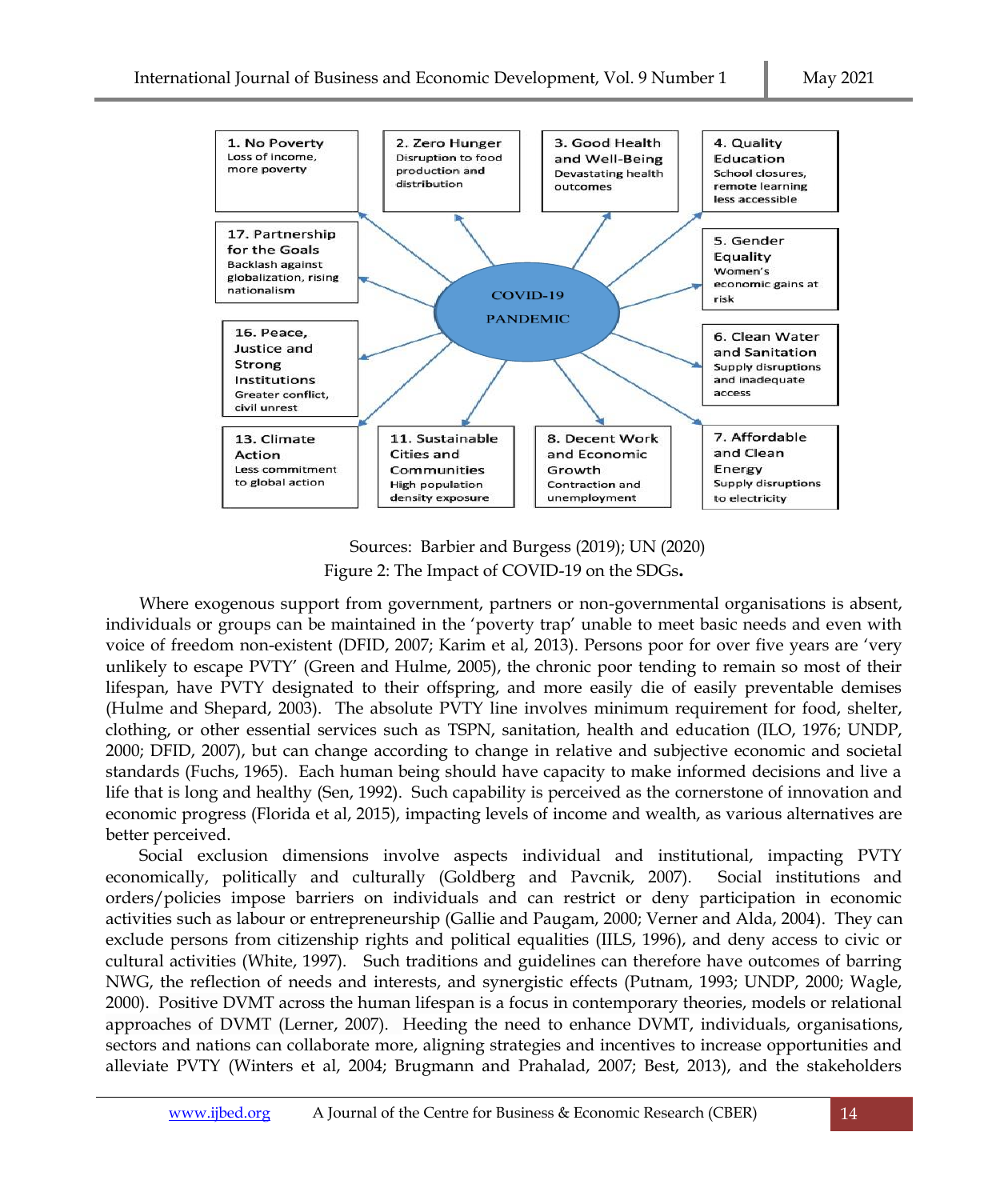involved in poverty-alleviating initiatives can adopt tools and techniques to enhance efficacy and sustainability. Poverty-alleviation approaches can include base-of-the pyramid, micro-finance, DVMT assistance for SMEs, programs for enabling environment, and value chain (Prahalad and Hammond, 2002). Policies can concentrate more on building capabilities, and ensuring that individuals, groups and societies have the freedom to convert economic wealth into outcomes they desire, so as to avoid risks that abrupt changes in elements increase vulnerability to external shocks or irreversibly reduce resilience (Ballet et al, 2003; Olate, 2003; Lehtonen, 2004). Low-wage occupations are especially vulnerable to adverse supply and demand-side economic shocks (del Rio-Chanona et al, 2020), as experienced with COVID-19 pandemic, and the poor subsisting on such wages can find it unsustainable. The poor need to actively contribute to making markets work for them (World Bank, 2001), and given the multidimensional nature of PVTY be involved in its alleviation (Sen, 1999). The poor in some DCs can find products less affordable than the rich in some developed countries by over ten times more (Prahalad and Hammond, 2002; Fellowes, 2006), especially in the current business CTX and impacted by COVID-19 constraints. However, this can be a source of business opportunity for entrepreneurs, as they broaden the search for new markets and new sources of supply with a view to increasing income, reducing costs, and contributing positively to DVMT.

## **3.3.2 Governance Influencing Development**

GVRN, institutions and social capital play a role in the DVMT process (Lehtonen, 2004; Early and Scott, 2010; Aguilera and Jackson, 2010). Social welfare concerns such as PVTY and inequality are crucial considerations if economic opportunities are to be improved, social unrest avoided, and factors of production effectively balanced facilitating productive capacity to efficiently attain growth (Deaton, 1997; 2003; Goldberg and Pavcnik, 2007; Jaumotte et al, 2013; Karim et al, 2013). GVRN can better heed social capital, 'the norms and networks that facilitate collective action', and the nature of its well-being (Woolcock, 2001; Stone and Hughes, 2002), as SDGs are being pursued. Additionally, more complex and contextualised policy efforts are needed to achieve SD while optimising for well-being (De Neve and Sachs, 2020). Good GVRN is positively related to DVMT (Smith, 2007), favourable performance signified by progress, while unfavourable features of GVRN can hinder, encompassing negative aspects such as PVTY. When an individual lacks a given amount of wealth or material possessions, food, water, shelter, adequate income, is without medical care or access to education, and where there is collective destitute or dissatisfaction with basic essential needs, such situation of PVTY (Green and Hulme, 2005; DFID, 2007; Karim et al, 2013), jeopardises SD.

Empirical linkages exist between SDGs and human well-being (DeNeve and Sachs, 2020). Such linkages support that GVRN can concentrate more on improving DVMT and do more to assure that the poor are not left behind (Ravillion, 2018), especially in DCs, and stakeholders can do more to strengthen political will. Significant support for GVRN interventions is provided by resources such as IDAs, which international law identify 'bad GVRN' as a major impediment to economic growth and improved wellbeing in poor countries (Moore, 2001). It is difficult to win the fight against PVTY without 'good' GVRN or at least 'good enough' GVRN (DFID, 2007), for significant DVMT can exist where there is 'no poverty' but rather economic well-being, capability and social inclusion. Strategies - economic, education, FDI and financial development - help eradicate PVTY (Varshney, 1993; El Ghak et al, 2018; Barbier and Burgess, 2019). To improve GVRN interest and commitment, measures can be taken to enhance interactions of institutions interested in a policy area, and to bring about change in behavior of individuals to motivate them to achieve a higher socio-economic status (Nagpal and Rose, 2014), reduce PVTY and enhance DVMT. PVTY reduction also results from public administrative reform, public financial management and reduced corruption (DFID, 2007).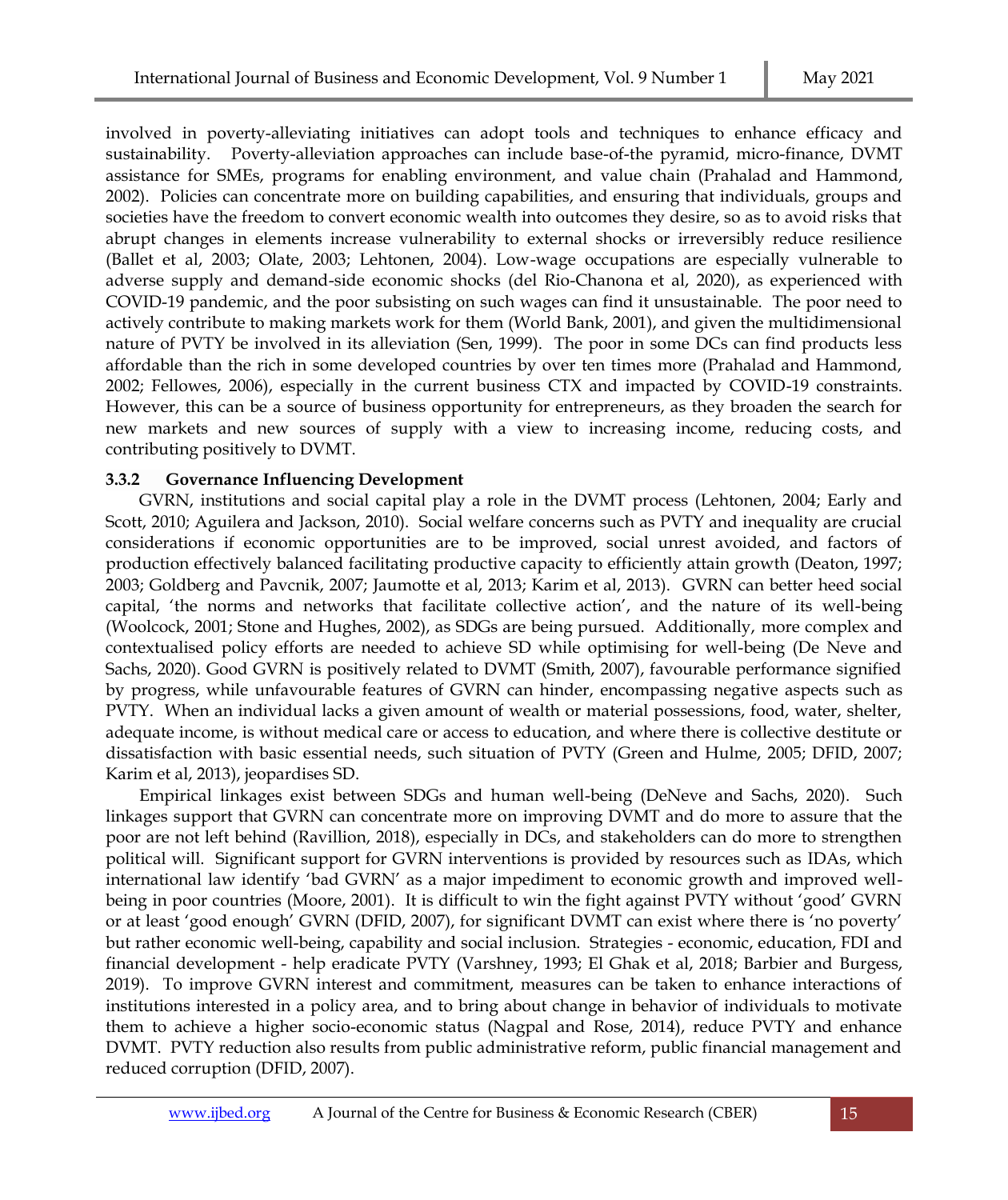GVRN measures to enhance DVMT can better encourage entrepreneurship, a driving force of innovation, and engine for ED (Audretsch et al, 2006; Van Praag and Versloot, 2007; Koellinger and Thurik, 2012). It plays a crucial role in fostering competition and emergence of new sectors, new firms ultimately contributing to overall market growth and job creation (Spencer and Gomez, 2004; Dejardin, 2011; Malchow-Møller et al, 2011). However, rate of new firm creation and ED differs between advanced and DCs (Wennekers et al, 2005; Ligthelm, 2011). Amoròs and Cristi (2008) interpretative framework analysing Latin America evidence, based on Porter's (1990) factor-driven, efficiency-driven and innovative-driven stages of country ED, find a U-shaped relationship between level of DVMT and rate of entrepreneurship. Entrepreneurs of types innovative, defensive and necessity (Baumol, 1990; Desai, 2009; Naudé, 2010), can sustain activities of street vending, production and services (Ihrig and Moe, 2004; Maloney, 2004; Sonobe et al, 2011), building enterprises (Klapper et al, 2010) in all sectors in DCs. Small and medium-sized enterprises (SMEs) can little increase economic performance but reduce inequalities as they impact wealth distribution (Amoròs and Cristi, 2011), improving individual and societal DVMT (Naudè et al, 2011).

## **3.3.3 Governance and Development in context of DCs and COVID-19 pandemic**

Some DCs (Ibrahim and Damasceno, 2012), such as in Barbados, the Caribbean and Latin America, can have GVRN and markets that need further DVMT to avoid a state of flux, although some are nascent (Ramgutty-Wong 2000; Muttakin, et al. 2015; Khine et al. 2017). It is these countries with underresearched CTX that need better and further exploration to enhance awareness and growth. Good GVRN agenda can impact DCs constitutionally, politically, administratively and strategically (Smith, 2007). While acknowledging levels of firms, sectors and countries, Claessens and Yurtoglu (2013), reveal the necessity for strong GVRN, finding that 'better corporate GVRN benefit firms through greater access to financing, lower cost of capital, better performance, and more favorable treatment of all stakeholders. Sound economic policies are essentially complemented by good GVRN, which is fundamental to building and sustaining an environment that fosters DVMT that is robust and equitable (McKensie, 2005; World Bank, 2013; Artuc et al, 2020), the implementation capacity an enabling framework for growth of markets and economies. Naude (2004) finds that factors such as policy, institutions and geography can impact economic growth, while Luo and Tung (2007) show that enterprises in DCs can benefit from such factors in international expansion.

'GVRN is one of the critical factors explaining divergence in performance across DCs' (Khan, 2007). GVRN supporting good policy and strategy, can allow excellent management of change (Jarocki, 2014), and conformity to standards and policies. Conversely, GVRN of poor quality, including 'weak governmental structures, administrative incompetence, corruption, lack of accountability and openness, and an absence of the rule of law, can cause policies of structural adjustment and economic liberalisation to fail (Smith, 2007), detrimental to PVTY alleviation. The informal economy in most DCs accounts for a significant portion of economic activity (Schneider and Enste, 2000), contributing to DVMT. However, efforts for reform can heed that significant DVMT requires capacity to achieve and sustain high investment rates and policy implementation, meaningfully supporting rapid acquisition and LNG of new technologies (Khan, 2007). The GVRN in DCs can empower more the beneficiaries of DVMT programmes and improve effectiveness of projects (Smith, 2007), examining conditions and constraints impacting institutions and strategies. Heeding a viable GVRN structure (Ahrens and Rudolph, 2006), factors influencing DVMT outcomes for DCs are to be considered carefully, GVRN to assure feasibility, committing significantly to implementing and enforcing DVMT processes, policies and practices. The quality of GVRN and DVMT can be enhanced by building viable institutions supportive of sustainable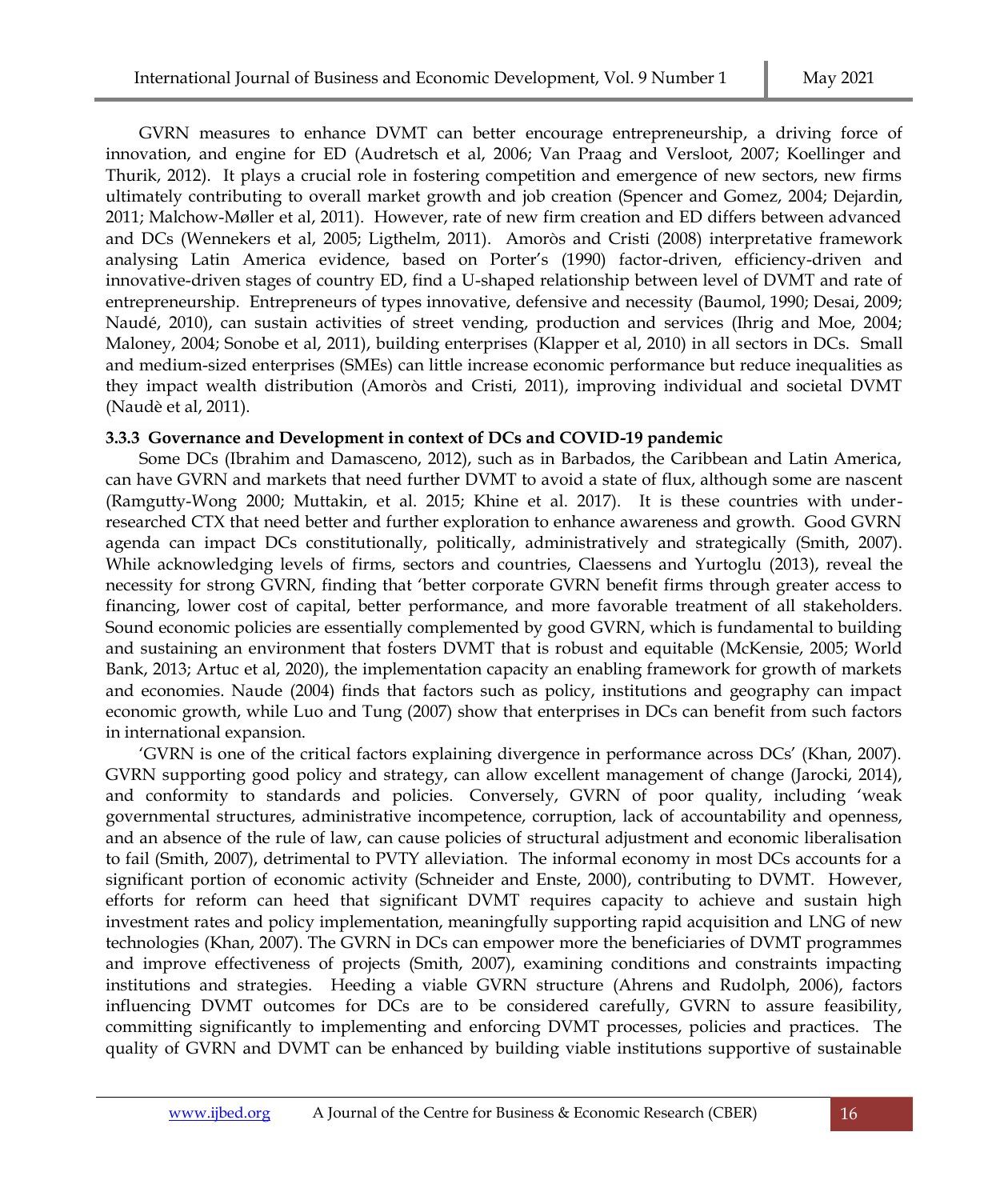livelihoods (Ahrens, 2002), or else risk of disaster such as COVID-19 intensifies, requiring timely relief operations for the susceptible.

The exposure of DCs to GBLN can include engagement in international markets, involving imports or exports, and related impacts on GDP, FDI, capital flows, exchange rate volatility, and inequality increases (Goldberg and Pavcnik, 2007). DCs are some of the most vulnerable in times of crisis, and as the current COVID-19 pandemic impacting globally exposes the entire international community, it is difficult for leading economies to mobilise support financially and technically for all vulnerable and chronic poor (UN, 2020). However, individuals and organisations involved in diverse social networks or associations have strong positioning when in confrontation with PVTY or vulnerability (Woolcock and Nayaran, 2000; Hulme and Shepard, 2003). The networks and institutions to assist with ED and reduction of PVTY, can allow individuals to 'get by' and 'get ahead' (Kozel and Parker, 2000). DCs cost-effective, revenuegenerating strategies to enhance DVMT given COVID-19 crisis, can include measures to improve economic aspects including business activities, creating jobs, improving effects on health and the environment (Barbier and Burgess, 2019). If implementation of these strategies is timely and effective, savings and gains can positively impact efforts to eradicate PVTY and make significant progress towards SDGs. Needs and earnings levels of the poor can be disproportionate, so interventions can also consider affordability and easy payment options.

There are arguments concerning the relationships between GVRN and DVMT (Kaufmann and Kraay, 2002; Albassam, 2013). However, Van de Walle and Bouckaert (2007), propose that relationships taken for granted may not be straightforward, or unidirectional, for contradictory processes and subjective indicators can impact. Linkages between GVRN and economy have been contested in extant literature. Albassam (2013), finds that this relationship is strong both in economic crisis and non-crisis times. For example, corporate GVRN deficiencies endanger financial stability globally (Claessens and Yurtoglu 2013), significantly impacting economies, with corporate malfeasances or scandals generating insolvencies. Social behavior of firms is therefore affected by the system of GVRN and degree of DVMT of markets (Karim et al, 2013; Jia and Zhang, 2014; Gao and Hafsi, 2015; Labelle et al, 2015). Firms have such behavior embedded in CTX institutional, this being especially so for those located in advanced regional institutions and more dynamic industries (Pan et al, 2018).

Proposition 1: Governance is positively related to development outcomes. unfavourable aspects of governance hindering development, increase poverty

## **3.4 Mediating Role of TSCLM in the Relationship of Governance with Development 3.4.1 Linking Governance and TSCLM**

In TSCLM, GVRN assists with the management of cooperation, through coordinating resources and activities and mitigating risks, so operational GVRN of formal or relational types are employed, and contractual GVRN with agreements on safeguards including penalties (Raue and Wieland, 2015). Richey et al (2010), call for an extension of GVRN research into LGS and SCM, acknowledging that GVRN can both facilitate, and hinder integration afforded through SCM. Where SC network of relationships are formed to ensure that value is received by the end customer, the integration needs to be governed (Fawcett and Magnan, 2004; Tate et al, 2010), for SCM is impacted by GBLN and CTX. GBLN (Goldberg and Pavcnik, 2007), increasing interdependence, impacts economy and society of DCs such as Barbados, and adverse factors can impact the disadvantaged more. Good GVRN is crucial, incorporating attributes of constitutional, political, administrative and public policy content (Smith, 2007). In 2020, AM Best international credit rating agency, placed Barbados at Risk Tier 4, signifying high level of country risk, by moderate political risk and high economic and financial system risk, with economic contraction since 2017 and fiscal policy tightened to lower debt levels (Cumberbatch, 2020), situation expected to exacerbate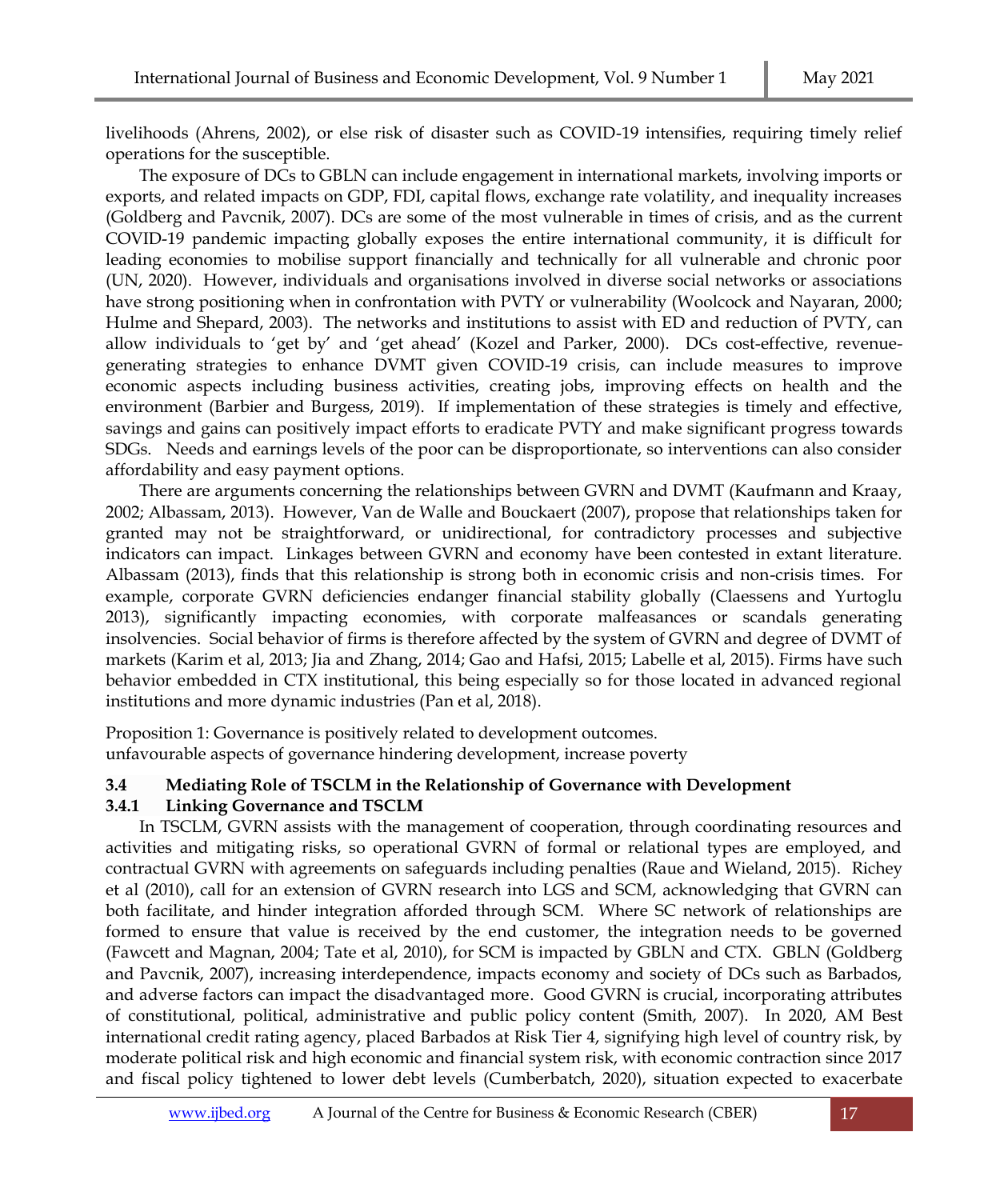given COVID-19 pandemic. Business activities as part of strategies to enhance DVMT include measures for entrepreneurship, which plays a crucial role in fostering competition and emergence of new sectors (Dejardin, 2011; Tracey and Phillips, 2011), new firms ultimately contributing to overall market growth and job creation (Malchow-Møller et al, 2011). However, the rate of new firm creation and ED differs between advanced nations and DCs (Wennekers et al, 2005; Ligthelm, 2011). With Porter (1990) three stages in a scheme of country ED, and Amoròs and Cristi (2008) interpretative framework, supporting analysis of level of DVMT and rate of entrepreneurship relationship, findings from Latin America evidence and micro perspective, are that entrepreneurs of types 'innovative', 'defensive' and 'necessity', coexist (Baumol, 1990). Activities of necessity entrepreneurs diffused in DCs (Naudé, 2010; Desai, 2009), can range from street vending to traditional and personal services in the informal economic sector (Ihrig and Moe, 2004; Maloney, 2004; Sonobe et al, 2011), particularly SMEs (Klapper et al, 2010; Desai, 2009).

There can be decline in GNP per capita levels and competitiveness (Delgado et al, 2012), if impacted negatively by human capital productivity, life expectancy especially in vulnerable age groups, geographical location including LGS connections, and human movement across borders. With collaboration focusing on interdependencies (Todeva and Knoke, 2005; Drori et al, 2006), responsiveness and linkages can be improved, especially where pro-poor policies are planned or implemented to benefit tourism, agriculture or other industries crucial to DCs DVMT. Where there exist production problems, with shortage of capital, credit, investment in particular sectors, and effective technical assistance, as well as inappropriate technology and market entry difficulties, supplies can be inconsistent or of poor quality (Torres and Momsen, 2004). To reduce hardships amid the most vulnerable, implementation barriers such as information gaps or political or economic realities, can be identified or overcome using effective communication or advocacy, to change policymaking, programming and budgetary allocations in DCs (Nagpal and Rose, 2014). 'Pro-poor' tourism DVMT strategies can target increase in benefits and reduction in negative impacts, and incorporate private-sector initiatives, community endeavours, private-public joint ventures, public-sector infrastructure enhancement, forward and backward linkages, and top-down or bottom-up approaches (Torres and Momsen, 2004). Firms that can overcome restrictions and disruptions, using supporting elements of TSCLM, are more likely to sustain profitable outcomes. Stakeholders in DCs can utilise capabilities of flexibility (Sager, 1990; Sanchez, 1995), and agility (Wadhwa and Roe, 2003; Christopher and Towill, 2001), to manage, respond and synchronise for DVMT. Based on resources and capabilities, internal flexibility can support exposition of external flexibility focusing on strategic goal attainment (Eisenhardt and Martin, 2000; [Reichhart](https://www.emerald.com/insight/search?q=Andreas%20Reichhart) and [Holweg, 2](https://www.emerald.com/insight/search?q=Matthias%20Holweg)007). GVRN is positively related to its degree of flexibility afforded through levels of TSCLM agility supporting strategies impacting DVMT and PVTY.

## **3.4.2 Linking TSCLM and Development**

The COVID-19 pandemic has worldwide imposed vulnerabilities on millions in terms of human sustenance, changing lifestyles, extensive loss of jobs and business closures, plummeting stock markets, and slowdown in economic activities impacting crucial sectors, with flight cancellations and closed TSPN systems (He et al, 2020; Loske, 2020; Saadat et al, 2020). Expenditures on measures undertaken to prevent, reduce, stop or eradicate COVID-19 are significant. Containment measures including stay at home orders, physical distancing, closing of schools, prohibition of gatherings, closure of nonessential businesses and activities, and travel and transport restrictions, have significantly impacted economic and social activities (FAO, 2020). The design, development, testing, manufacture, implementation and large-scale distribution of boosters and vaccines (European Centre for Disease Prevention and Control (ECDC), 2020; WHO, 2020a), are measures still in early stages to further reduce transmissions and spur eradication. However, some countries utilising these measures have experienced second- and third wave of COVID-19, new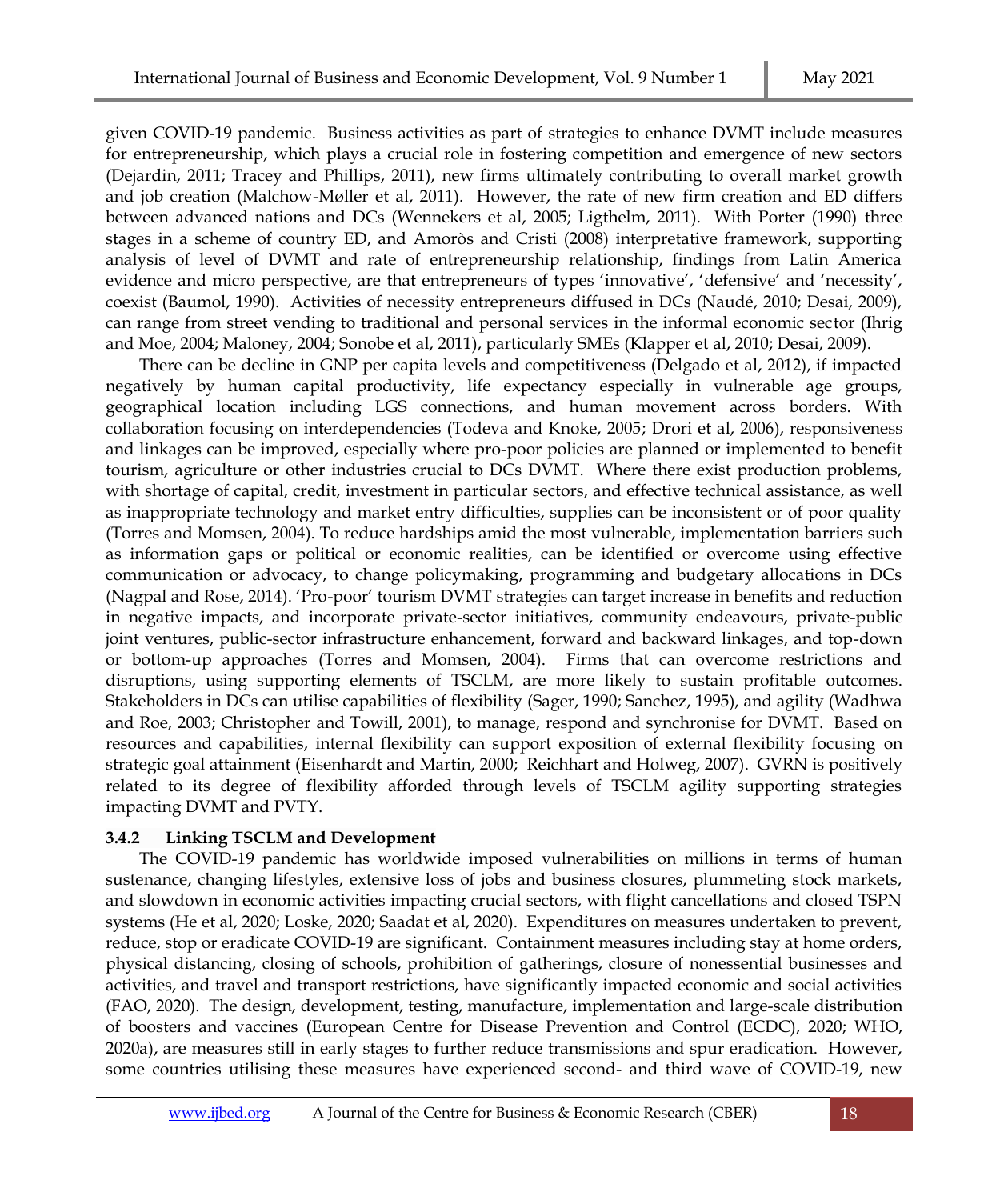infections occurring after a decline, highlighting necessity for further collaboration for proactive actions to avoid jeopardising future DVMT. Significant cooperation and integration can be achieved by TSCLM stakeholders collaborating (Skjoett-Larsen et al, 2003), improving planning, communication, relations and synchronisation (Jagdev and Thoben, 2001; Todeva and Knoke, 2005), strengthening LNG, forecasting and renewal. By uniting in objectives, resources, contracts and subcontracting to enhance benefits from activities and superior capabilities (Harps and Hansen, 2000; Kilpatrick and Factor, 2000; Fawcett and Magnan, 2002), through SCM initiatives (Ballou et al, 2000), the partners facilitate enhanced value across boundaries considering stakeholders. Customers' interests in external flexibility can surround product, mix, volume or delivery, being perceptive to introduction and change of offerings, and alterations [\(Reichhart](https://www.emerald.com/insight/search?q=Andreas%20Reichhart) and [Holweg,](https://www.emerald.com/insight/search?q=Matthias%20Holweg) 2007), effecting responsiveness. However, with COVID-19 epidemic outbreak long-term disruption and high uncertainty, that impacts SC performance globally, SC risks being experienced by individuals, firms and nations, now require more mitigation and policies to recover in CTX forbearing pandemic (Ivanov, 2020).

There is severe negative impact of COVID-19 pandemic on SCs, especially where lockdowns lead to irrational behavior including buyer stockpiling, dumping of perishables by suppliers where broken SC occurs (Sharma et al, 2020), and restriction on movement of stakeholders. With these constraints, there are likely demand shocks constraining output for sectors of transport, and supply shocks for manufacturing, mining and services, while both demand and supply shocks constrain industries with entertainment, restaurants and tourism (del Rio-Chanona et al, 2020). Competitive advantage is usually attained by more efficient performance of strategically relevant or value-chain activities, related interactions or output, basis for differentiation such as high-quality procurement (Porter, 1990). Policymakers and regulatory bodies need to design and develop more efficient systems to facilitate DVMT including measures to reduce restrictions on traffic and hindrances to TSPN or LGS, supporting more resilient SCs (Ivanov et al, 2014; Pettit et al, 2019). In uncertain CTXs, SCM enables achievement of greater collaboration, so resources and knowledge of suppliers and customers can be leveraged to attain or sustain advantages (Cao and Zhang, 2011) while organisation and physical networks can be better developed in terms of location, accessibility and affordability.

Manufacturing and LGS activities can be effectively represented by production-distribution, related with transport systems, but more advantageous influences on DVMT, especially for DCs, can be pursued through a coordination network, vital for action and closer interactions among stakeholders (Hansen, 2013). Intensive anti-COVID-19 interventions (European Medicines Agency (EMA), 2020), are also assisted by socioeconomic DVMT locally, regionally and internationally. In addition to measures to limit contact, waste, risk and environmental management deal with challenges and opportunities direct and indirect (Gasmi et al, 2020; Sharma et al, 2020; Zambrano-Monserrate et al, 2020), and the need for innovation still in these crisis times. There are restrictions on travel and transport (He et al, 2020; Loske, 2020; Saadat et al, 2020), contraction in some productive sectors, negative effects on SCs, and global recession resulting from sudden decline in both demand and supply from developed countries most impacted by COVID-19 contagion (FAO, 2020). Min et al (2005) find collaboration to be a capability strongly supporting effective SCM and best practices, but rewards may not be evenly distributed. This is supported by Fawcett et al (2011), finding that SC collaborative capability as enhanced by IT can improve performance and competitive advantage. GVRN and SC collaboration can improve advantages influencing performance, so greater synergies, results and sustainability can be attained (Todeva and Knoke, 2005; Cao and Zhang, 2011). DVMT choices can be positively influenced through TSCLM enhancing flexibility, impacting strategies and activities to reduce PVTY and enhance wellbeing. This is supported by the below propositions.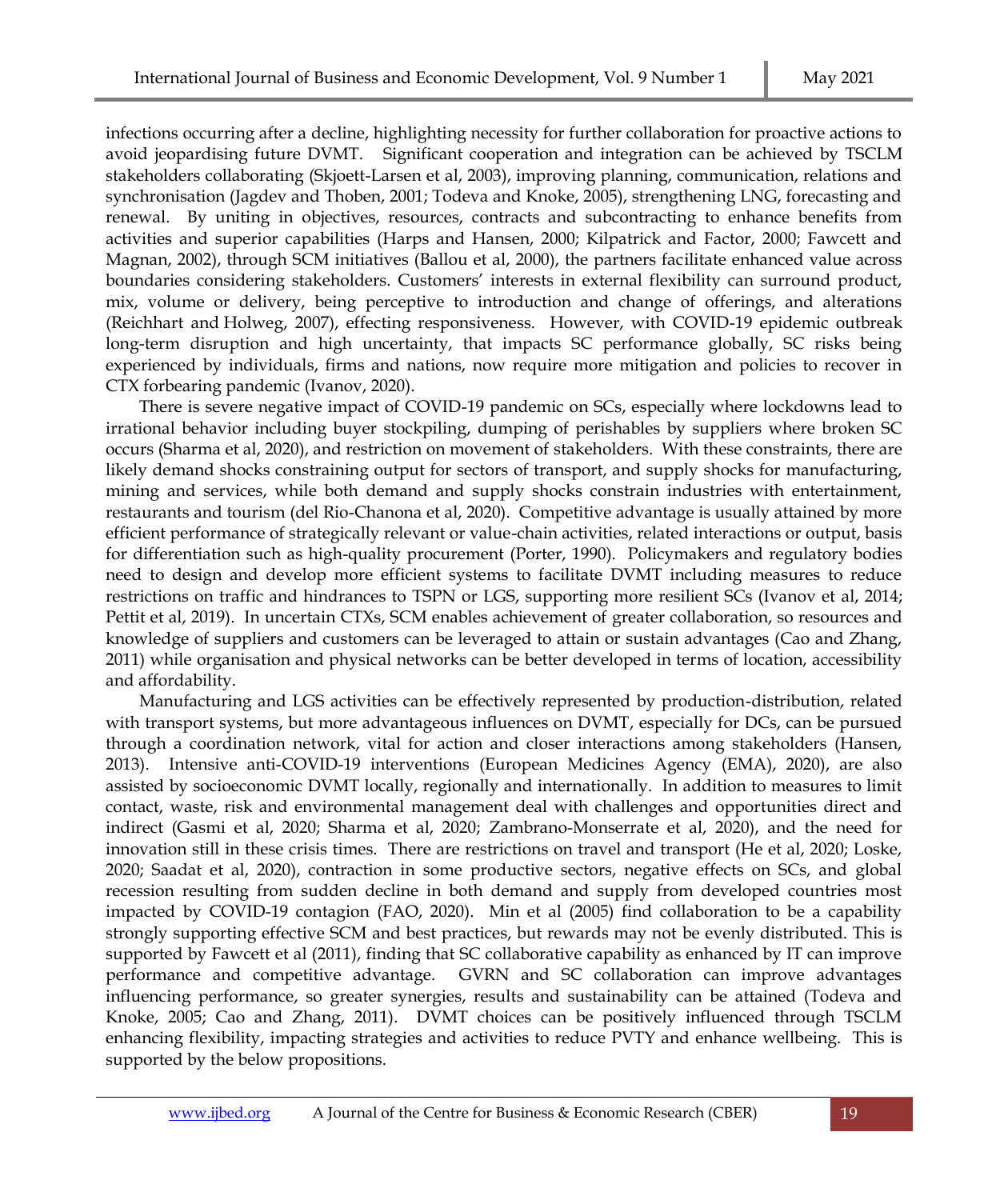Proposition 2a: Governance impacts TSCLM, the impact moderated by COVID-19 pandemic elements Proposition 2b: TSCLM impacts development levels, the effect moderated by COVID-19 pandemic elements

## **3.4.3 Governance, TSCLM and Development**

GVRN involves encouraging rights, order and wider participation in design and delivery of goods and services through partnerships among governments, business and civic organizations (Smith, 2007; Bevir, 2012; Stoker, 2018; Misangyi et al, 2014). With regard to GVRN and TSCLM, nations, firms and individuals can appropriately combine and sequence capabilities including LNG, to achieve effective implementation in dynamic CTX (Eisenhardt and Martin, 2000). For stakeholders in a global CTX to prosper economically and socially, SCs need to function, successfully enabled by TSPN means and networks (Hansen, 2013). However, COVID-19 global pandemic (Cucinotta and Vanelli, 2020), is a disruptive factor presenting risks and significant impacts, with restrictions affecting how goods, individuals and information are conveyed (Ivanov, 2020). Skipper and Hanna (2009) find that to minimise risk exposure where SC disruptions occur, appropriate strategies can be developed by managers and planners, that incorporate flexibility utilising external collaborators, IT, alignment of resources and top management support. Infrastructure and operations of businesses experience significant reduction in transport volume and traffic in CTX of COVID-19 pandemic. The economic operation of maritime, rail, air, and road TSPN networks is impaired by responses to COVID-19 outbreak, including government policy and restrictions to reduce spread of the virus (Loske, 2020). This is exacerbated by restrictions on trade, demand, labour and mobility, and by labour scarcity (Aloi et al, 2020; Ivanov, 2020; Luke and Rodrigue, 2008). Disaster recovery that is sustainable is necessary to support restoration measures (Nakagawa and Shaw, 2004). By so doing, both actuality and opportunities for recovery can occur, allowing all a chance to improve well-being, while unsettled networks (Smith and Wenger, 2007) can be reconnected and improved.

SC integration incorporating internal, inter-organisational and external elements, requires DVMT of both novel capabilities and new social norms, and improvement in management and performance to sustain long-lasting change (Wong et al, 2011; Alfalla-Luque et al, 2013). Table 1, Comparison of Market and Collaborative Types of Governance relevant to GVRN-TSCLM-DVMT relationships; complements Figure 1, supporting the examination of mediating effects of TSCLM on GVRN-DVMT relationships. It focuses on SC governance types of market, modular and relational (Humphrey and Schmidt, 2002; Ponte, 2008) found to have strong capabilities in supply base, heeding that increasing complexity of transactions and need for codification, can decrease capabilities of suppliers to meet demands that are novel. With focus on key elements characterising each GVRN type, comparing across elements, the evaluation helps clarify which type is best suited to particular situations being experienced by stakeholders in DCs. Where information is better communicated and disseminated, activities correctly specified through avenues of TSCLM, stakeholders can be more informed and encouraged to actively and positively learn, participate and cooperate to make and adjust demand and supply to help cope in crisis and assist eradication of COVID-19 negative impacts. With better specification and implementation of such measures, enhancing LNG, encouraging positive response to safely interact, handle, disinfect and transport products or dispose of waste appropriately, actions can be more effective, boosting flexibility to positively affect rather than hinder progress elements.

Sustainable advantages can be accessed through TSCLM, where systems provide for efficient integration of stakeholders, synchronisation of decisions and activities, minimization of cost, and fulfilling of stakeholder requirements (Martin, 2011; Li, 2014; Anca, 2019). Where individuals, firms and nations garner SC flexibility, with resources, IT, alliances, and LGS capabilities (Novillo et al, 2017), enhancing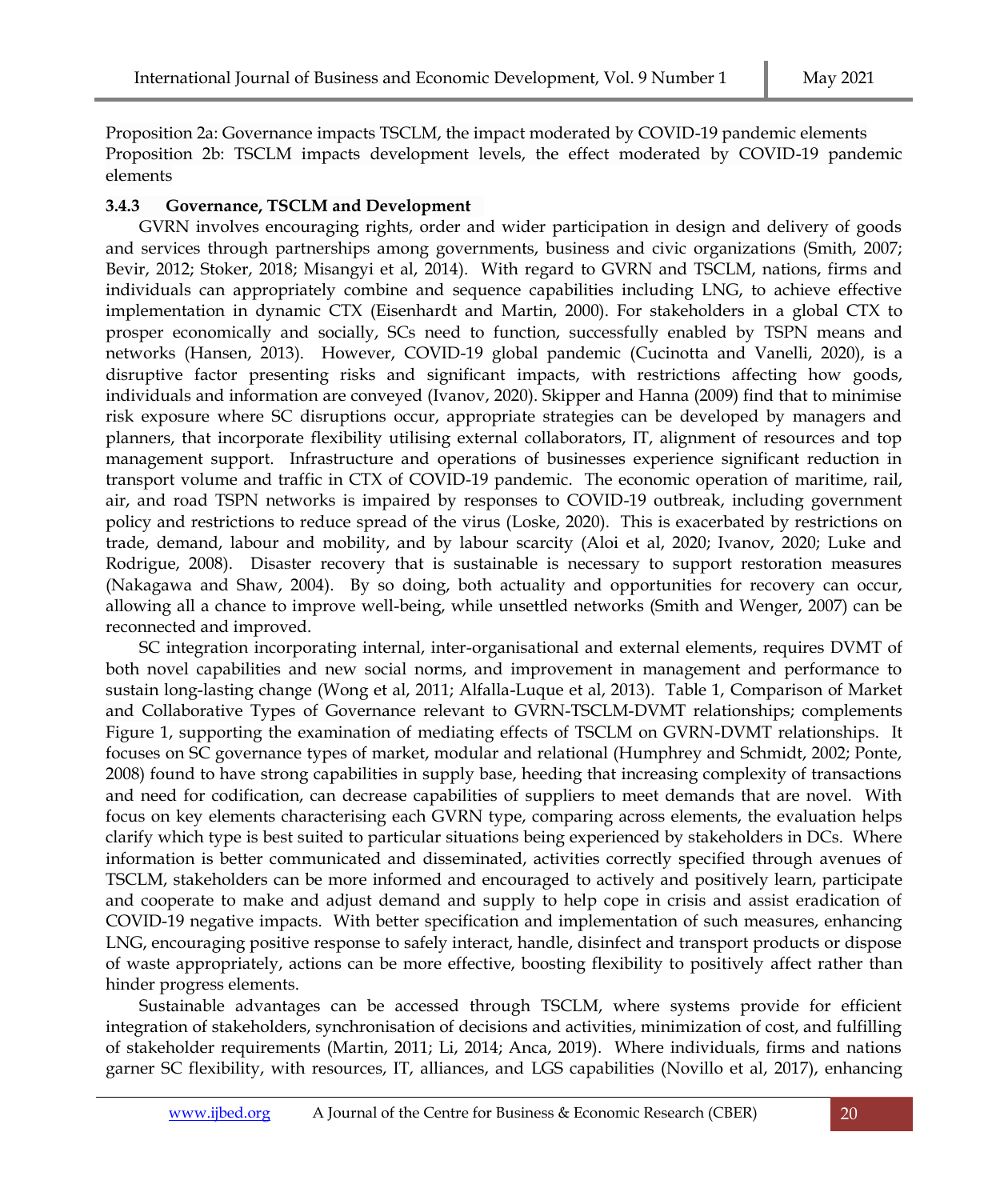reliability, quality or competitive advantage (Martin, 2011), this can improve elements of innovation, infrastructure and raw materials availability (Cantwell, 2009; Mann, 2012). Such elements can further enable GVRN to minimise risk exposure and positively impact DVMT (Todeva and Knoke, 2005; Skipper and Hanna, 2009). As CTX is more uncertain with COVID-19 pandemic, disruptions constrain systems transporting people/labour and merchandise (FAO, 2020). TSPN infrastructure can be more closely aligned and improved to enable and increase trade, relationships and SC transformation globally (Estache and Garsous, 2012). With GLBN, industries such as Tourism have rapidly spread, attracting challenges to enhance positive impacts while reducing costs to poor individuals and nations (Torres and Momsen, 2004). To overcome disruptions and restrictions, GVRN, IDAs and other stakeholders can better engage agility and cooperate more in utilising advanced technologies to improve transparency, traceability (Wadhwa and Roe, 2003; Williams et al, 2013; Koh et al, 2020), and PVTY. Improvements in GVRN that enhance flexibility and agility in TSCLM systems, develop mobility, and reduce restraints on business/trade, demand and labour (Prater et al, 2001; Richey et al, 2009), can therefore result in benefits translated to enhance DVMT and reduce or prevent PVTY, heeding CTX. Hence the below proposition.

Proposition 3: TSCLM mediates the relationship between Governance and Development, both economic and social, and therefore impacts poverty levels.

## **3.5 Environment CTX with COVID-19 Impacts GVRN-TSCLM-DVMT Relationships**

## **3.5.1 Environment CTX and GVRN-TSCLM-DVMT relationships: National; International**

Context and institutional factors (Geroski and Schwalbach, 1991; Audretsch, 1995; Roland, 2004), impact individuals, firms and industries. The main sectors where a country shows comparative advantage, impacting performance and ED more, and relative stage of industries' lifecycle determining firms exit and growth dynamics (Klepper, 1997) are vital in GVRN decisions on strategies or application for SD. Resources and capabilities, infrastructure, regulatory framework, economic state and cycles, and level of market success, can constrain opportunities (Pisani and Pagan, 2004; Nichter and Goldmark, 2009). Where opportunities exist PVTY can persist as GVRN shift strategies and increase vulnerabilities (Adger, 2006; Hyden, 2014). COVID-19 pandemic impacts institutions globally, threatening UN SDGs implementation and attainment (Free and Hecimovic, 2020). Financial and technical support is crucial especially for countries severely impacted or people most vulnerable, the onus on leading economies with the duty to be innovative, decisive and collaborative in policy and action (United Nations, 2020), in unison to save a world in severe crisis. For SD to persist in crisis, good, responsive GVRN can bolster, for DCs collectively encompass 80% world population (Ibrahim and Damasceno, 2012; Sumner, 2020). All nations therefore need to be involved for cooperation and transformation to affect a more sustainable, equitable world (Oldekop et al, 2020), as prior challenges of inequality and PVTY amplify COVID-19 pandemic spread given worldwide interlinkages.

In a globalised context, there is increased exposure to immigration components and volatility in exchange rates, but with reduced barriers to trade in policy and transport areas, goods and services flow across borders, aided by elements such as international capital flows, multinational activity, and outsourcing (Goldberg and Pavcnik, 2007). Despite spread of culture, information, knowledge, technology, FDI and other factors, with GLBN, social marginalisation and unemployment still persist globally (Woolcock, 2001). In addition to increase in workers in the informal sector, some firms can be induced to non-compliance with labour market standards (Goldberg and Pavcnik, 2003; 2004), and price changes can impact consumption, demand and earning prospects for the poor (Porto, 2006), especially in areas of non-tradable services. Financial liberalisation and GLBN can also increase inequality (Jaumotte et al, 2013), but it can be reduced through greater responsiveness to SDGs (De Neve and Sachs, 2020), as well as trade GBLN (Jaumotte et al, 2013), and good GVRN. In the region, the Caribbean Development Bank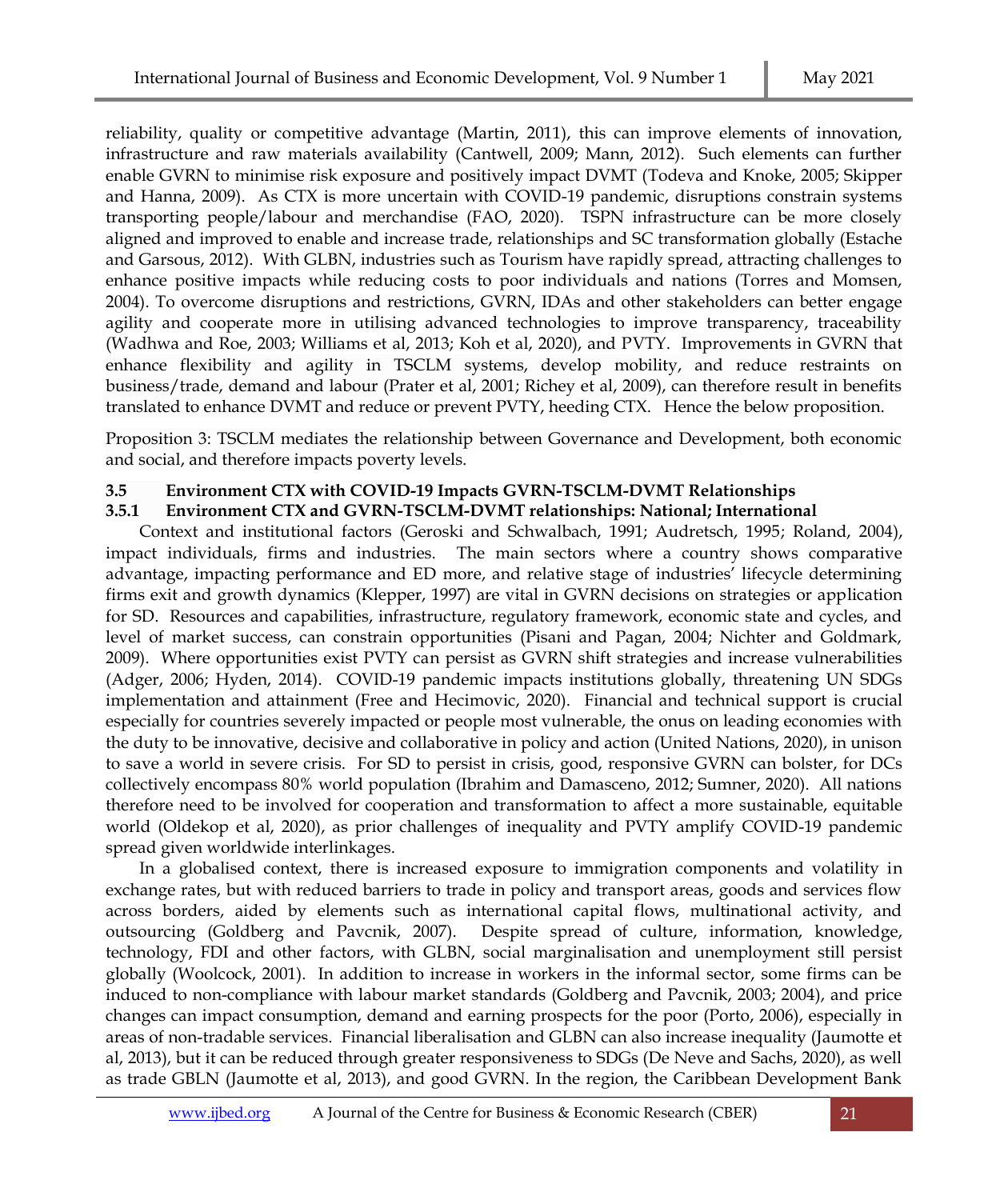(CDB) supports the promotion of good GVRN, concentrating on processes, practices and systems conforming to applicable standards, and the advancement of inclusive and sustainable growth, to help reduce inequality and extreme PVTY by 2025 (CDB, 2020). The existence of deprivation and PVTY still hinder formal opportunities globally (Hulme and Shepard, 2003). With escalation of disparity between rich and poor, entrepreneurship is vital to economies in DCs, to help creativity, innovation, employment and economic growth to significantly increase (World Bank, 2015; Rolle et al, 2016; Rolle and Kisato, 2019). However, there can be substantial barriers to work or entrepreneurship accessibility, especially in certain sectors.

In DCs, any evidence of marketplace failure tends to hinder desirable growth (Vivarelli, 2012; 2013; Karim et al, 2013). Added to this, where there is limited access to credit and equity (Beck et al, 2005; Lian et al, 2011), prospective entrepreneurs can become risk averse, especially if there exist high levels of bureaucracy, taxation and scrutiny. Micro-finance can be more successfully diffused in DCs, as this can significantly influence growth (Akoten et al, 2006; Fogel et al, 2011). Studies also reveal that infrastructure facilities impact growth (Aterido et al, 2011; Goedhuys and Sleuwaegen, 2010). Yet, while good in certain DCs, such as Barbados, those susceptible to chronic PVTY may not have significant access to good roads or railways, basic utilities, or networks such as ICT facilitating LNG, performance and DVMT. Pandemic such as COVID-19 further exacerbate existing problems.

Significant persistence is required to encourage and engage in entrepreneurship phenomena (Fritsch and Mueller, 2007). Individuals may gain such incentives from capabilities, previous wealth or income, expected profit, familiarity of sector or geographical area (Lévesque and Shepherd, 2004; Vivarelli, 2004; 2013), need to escape unemployment (Premand et al., 2012), and personal, family or societal encouragement (Vivarelli, 2004). Persons encouraged to actively participate, help alleviate negative elements or provide avenues to improve mobility, emboldened out of poverty traps. GVRN in DCs can improve advantages by helping to establish more initiatives connected to selecting and financing entrepreneurial projects with significant promise (Kerr and Nanda, 2011), for differing CTXs impact firms and sectors contributing to DVMT in diverse ways. Small, more mature firms need to realise minimum efficient scale and be in business for significant time to grow and avoid failure (Agarval and Audretsch, 2001), but are better able to deal with dynamic CTX, access credit and technological advancement, and generate jobs. Constrained by limited collateral, information and capital markets, there is heavy reliance in DCs on trade credit, overdrafts or informal loans as additional sources of capital (Bigsten et al, 2003), which can impede early growth. Where CTX does not support good orientation to strategy and LRN opportunities, on average entrepreneurs and their firms do not survive (Burgelman, 1983; Geletkanycz and Hambrick, 1997; Barr, 1998; Hillman et al, 2000; Eagly, 2003). Social NWG can be expanded by previous experience, prior managerial capabilities enabling persons to utilise abilities to well coordinate complex activities (Vivarelli, 2004).

## **3.5.2 Moderating Impacts of COVID-19 Pandemic: Determining, Diminishing, Developing**

A country's ED is significantly related to the main sectors that exhibit its comparative advantage (Quatraro and Vivarelli, 2015), and in DCs such as Barbados, reliant on International Trade, Tourism and Financial Services for example, the Tourism Sector has been experiencing significantly negative impacts in a COVID-19 environment. If investors with fear of contracting COVID-19, start to shun regions or countries where COVID-19 is endemic, such lack of or removal of investment, especially FDI, can negatively impact GNP, GDP, economic growth, and DVMT. By 20 September 2020 (numbers real-time, https://www.worldometers.info/coronavirus/), with over 30 674 934 cumulative cases and 954 417 deaths from COVID-19 virus worldwide, 156 economies, representing nearly two-thirds of the global population, were committed to or eligible to receive vaccines through the COVAX Facility (WHO, 2020b).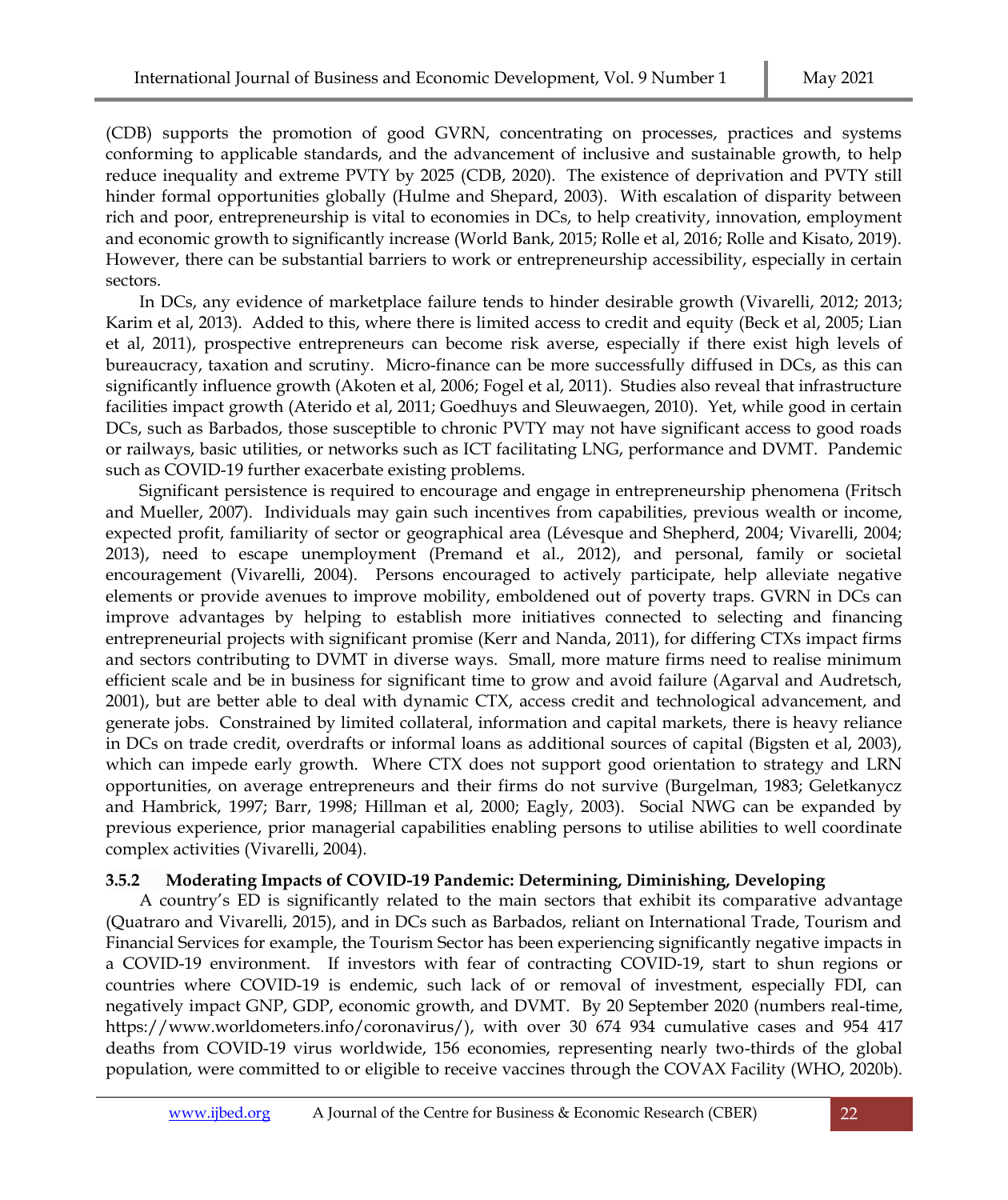However, by 11 February 2021, there are increases to 107 861 756 cumulative cases and 2,365,114 deaths from COVID-19 virus worldwide (numbers real-time, https://www.worldometers.info/coronavirus/), and almost 130 countries, with 2.5 billion people, are yet to administer a single dose of vaccine (WHO, 2021). Moreover, with business, social and environmental CTX impacted by COVID-19 pandemic, travel and transport restrictions still disrupt movement of labour and goods (FAO, 2020). When they halt works or completion of infrastructure, this severely impacts efforts to more closely align TSPN elements for greater facilitation and enhancement of trade relations and transformation of global SC (Estache and Garsous, 2012). Where TSCLM facilitates greater collaboration, this can also allow increase in the utilisation of advanced technologies enhancing transparency and traceability (Koh et al, 2020). Stakeholders benefiting from such physical and other technologies, can avoid or overcome hindrances to flexibility and agility (Wadhwa and Roe, 2003; Williams et al, 2013), and improve competitiveness and DVMT.

Barbier and Burgess (2019), find that strategies are needed to deal with COVID-19 crisis and to immediately support social and economic factors, policy mechanisms to incorporate innovativeness and synergies, removing distortions and other elements inhibiting SD. Evaluation of the strategic implementation can also be based on ex-post rather than forecast impacts, to assist more realistic reporting of results. The COVID-19 pandemic imposes greater uncertainty in the CTX of nations (Oldekop et al, 2020), and with resilience undermined, willingness to cooperatively build, pursue and attain objectives can be affected, impacting social and ED. Heeding greater challenges with strategy options, DCs can focus on multiple manageable goals (Barbier and Burgess, 2019; Moyer and Hedden, 2020), synergistically implementing aspects such as creating jobs, improving economy, renewable energy and energy efficiency, to simultaneously attain several SDGs including PVTY alleviation and health improvement. Crucial areas such as Tourism can be bolstered through greater integration with aspects of sectors such as Agriculture, Maritime Affairs and Blue Economy.

Albassam (2013), recommends that solutions to crises economic, political, financial or personal, cannot merely be by use of monetary policy, but appropriate means to generate economic recovery and DVMT in the long term, and can best combine a governing system that is both effective and efficient. Such good GVRN can enhance monitoring and control, while processes and practices supporting inclusiveness, such as pro-poor policies, can be incorporated as core component in programmes for DVMT aid, to reduce PVTY and enhance status for those disadvantaged. Monetary reforms do not increase inequality (Bergh and Nilsson, 2010), but integration of microcredit into the banking and credit schemes of commercial banks and microfinance institutions in Barbados (Knight et al, 2009) and other DCs, is key to promoting good GVRN and SD. If the rights of creditors and shareholders are advanced, improving credit rating, access to finance, financial and market DVMT, and enforcement (Djankov et al. 2008; Jackson and Roe, 2009), adverse effects such as inefficiencies and cost of debt can be reduced (Anderson et al, 2004; Beck et al, 2005; Lian et al, 2011), while adding value. It is crucial that policy or measures employed during COVID-19 pandemic, and post-pandemic strategies implemented in DCs are impactful, affordable and synergistic in pursuing SD to yield immediate progress with the 17 SDGs, specifically targeting PVTY, while reducing reliance on external funding. While enhancing entrepreneurship and GDP, GVRN support to individual, social and ED (Ahrens, 2002; Ahrens and Rudolph, 2006; Quatraro and Vivarelli, 2015), can also incorporate timely, affordable projects and activities targeting realistic outcomes, outputs to include improvement in sanitation, irrigation, relevant subsidies, alternative energy, and other routes to cost reduction and efficiencies. The above-mentioned factors support the below propositions.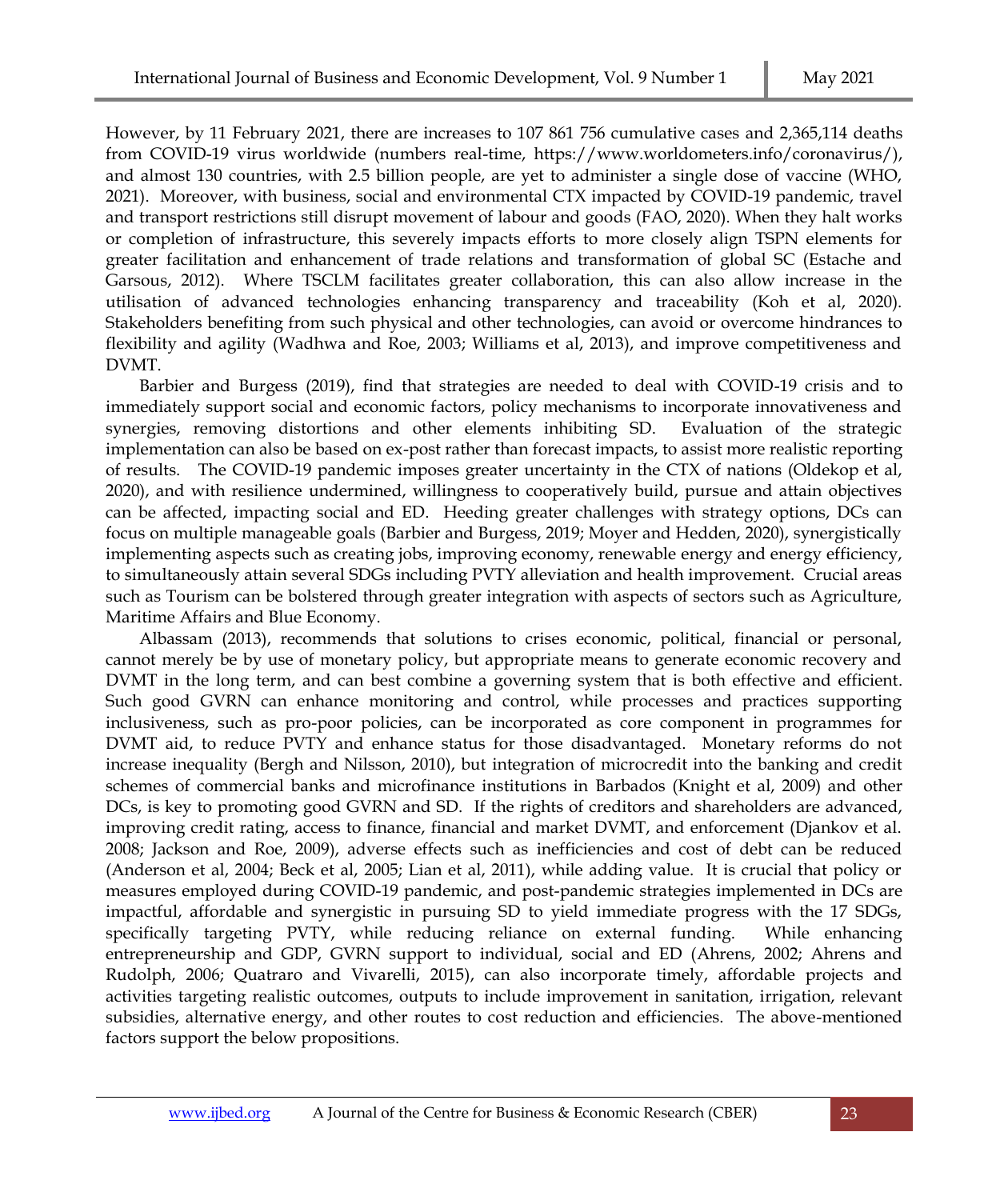Proposition 4a: The relationship between GVRN and DVMT, expressed in proposition 1, is impacted by the environment CTX, so that the effect of GVRN on DVMT declines if impacts from the environment CTX both internal and external, are significantly negative.

Proposition 4b: COVID-19 pandemic elements moderate the effects of TSCLM on the GVRN-DVMT relationship, and therefore PVTY levels, and this impact is affected more by CTX factors in DCs.

## **3.6 Summary**

This section focused on review of literature, revealing the below research gaps:

- Processes crucial to good GVRN enhancing DVMT and reducing PVTY in contemporary times, are under-researched
- There is sparse research on GVRN activities supporting PVTY alleviation outcomes
- TSCLM influences incorporating agility contributing to GVRN beneficial to DVMT outcomes are underexplored
- Literature is sparse on TSCLM capabilities supporting GVRN and DVMT in dynamic context of DCs incorporating global pandemic.
- SD processes and practices for PVTY eradication in DCs context incorporating COVID-19 global pandemic are still underexplored

These revelations underpin the aims including:

1 to reduce gaps in the theoretical framework regarding the GVRN-TSCLM-DVMT relationships incorporating cooperative tenets and PVTY

2 to enhance theory regarding TSCLM processes supporting GVRN and DVMT, beneficial to PVTY measurement and eradication, from viewpoint of OLT and INST combined to enhance understanding of phenomena or relationships promoting value

3 to improve practice contributing to effective SD, especially innovative and relevant TSCLM elements necessary for academics, practitioners and other stakeholders to attain crucial outcomes in DCs or other contexts hitherto underexplored.

Literature and gaps enabled derivation of theoretical perspectives OLT and INST, combined, framework to Figure 1 Conceptual Model, with associated Figure 2, Table 1 and Table 2 (Governance-TSCLM-Development Interactions, Implementation and Outcomes), supporting answers to the research question

'What is the effect of TSCLM on the relationship between GVRN and DVMT and how does this impact poverty in CTX with COVID-19 crisis?'

This research is necessary to develop theory (Smith and Hitt, 2007), and TSCLM as enabler to SD and PVTY alleviation in DCs or other underexplored CTX, and support to strategies and outcomes flexible and agile to remove COVID-19 pandemic negative impacts. These elements can assist decision making or outputs, to sustain outcomes targeted or attainable. The next section presents conclusions, highlighting contributions with implications and directions for further research.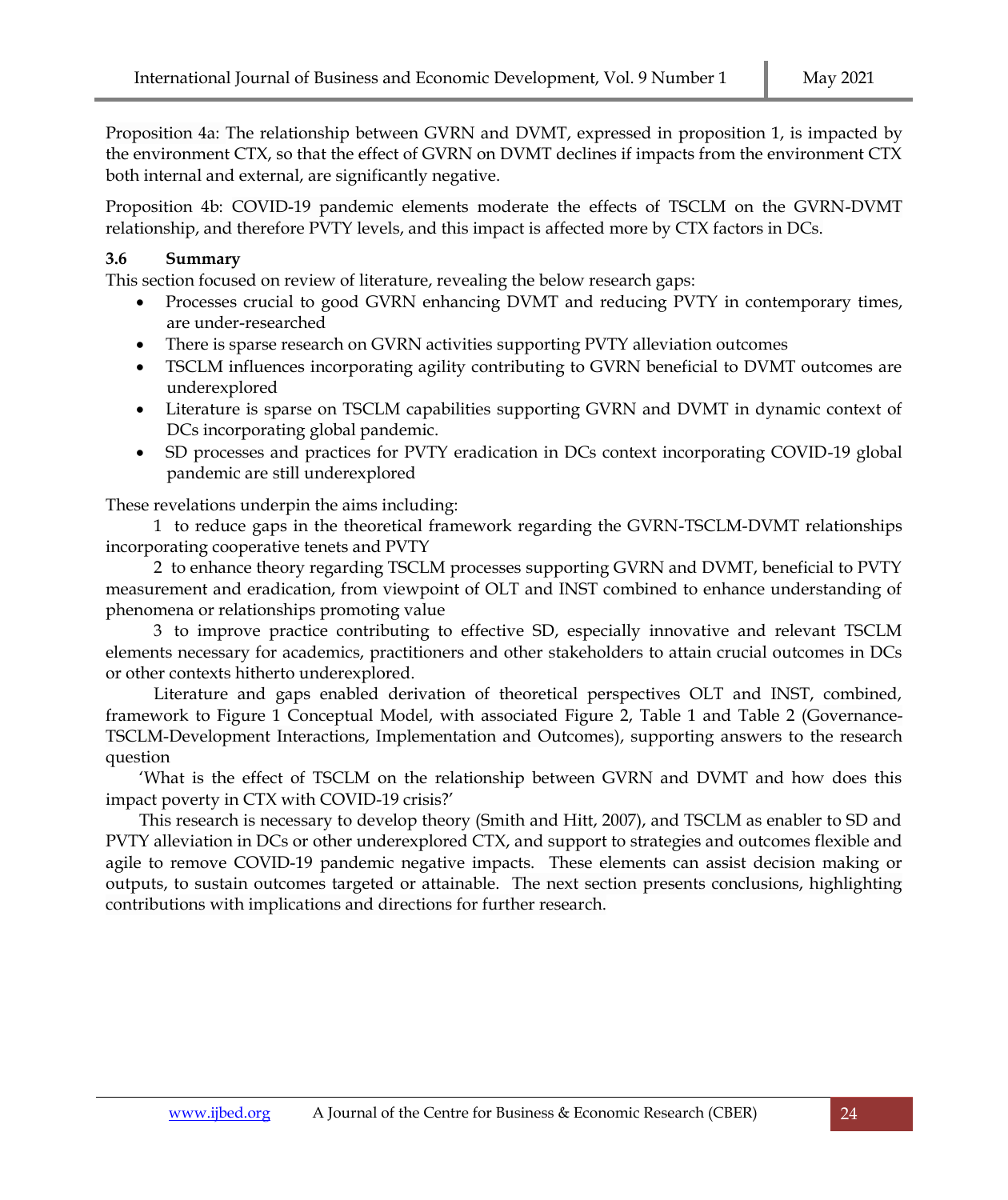| <b>Elements</b>                                          | From                                                                    | Towards                                                                                                                                                                                         | <b>Supporting</b>                                                                                                                                                                                                                                                       | Main                                                                                                  | Gaps                                                                 |
|----------------------------------------------------------|-------------------------------------------------------------------------|-------------------------------------------------------------------------------------------------------------------------------------------------------------------------------------------------|-------------------------------------------------------------------------------------------------------------------------------------------------------------------------------------------------------------------------------------------------------------------------|-------------------------------------------------------------------------------------------------------|----------------------------------------------------------------------|
|                                                          |                                                                         |                                                                                                                                                                                                 | Literature                                                                                                                                                                                                                                                              | <b>Themes</b>                                                                                         |                                                                      |
| Strategies and<br>Policy                                 | $\odot$ Political<br>decision<br>processes                              | $\bullet$ Multiple<br>interactions                                                                                                                                                              | Richev et al. 2010:<br>Vivarelli, 2013<br>Ouatraro & Vivarelli.<br>2015                                                                                                                                                                                                 | Networking<br>Innovativeness                                                                          | Poverty                                                              |
| Interface of<br>Policy<br>Planning and<br>Implementation | $\circ$ Separation<br>$\circ$ Information                               | $\bullet$ Interaction<br>$\bullet$ Integration<br>$\bullet$ Collaboration                                                                                                                       | Bourgon, 2007<br>Goldberg & Pavenik,<br>2007<br>Cao & Zhang, 2011                                                                                                                                                                                                       | Networking<br>Market<br>Dynamics                                                                      | Agility                                                              |
| Principles                                               | <b>Acquiescence</b>                                                     | $\bullet$ Results<br>within<br>law/guidelines<br>$\bullet$ Networking                                                                                                                           | Christopher $\&$<br>Townhill, 2001<br>Misangyi et al, 2014;<br>UN, 2020                                                                                                                                                                                                 | Control                                                                                               | Poverty<br>Flexibility                                               |
| <b>Exercise</b> of<br>Discretion                         | $\circ$ Based on<br>rules                                               | Accountability<br>constraints                                                                                                                                                                   | Smith, 2007; UN,<br>2020<br>DeNeve & Sachs,<br>2020<br>Anand & Sen, 2000                                                                                                                                                                                                | Accountability<br>Stability                                                                           | <b>TSCLM</b><br>Flexibility<br>Agility                               |
| Role of<br>Government or<br>Governance                   | $\circ$ Legislation<br>$\circ$ Representing<br>interests of<br>citizens | $\bullet$ Deliberation<br>$\bullet$ Capacity and<br>Integrity<br>$\bullet$ Advance<br>public good<br>$\bullet$ Realize<br>public interest<br>$\bullet$ Promote<br>discussion and<br>integration | Williamson, 1999:<br>Kilpatrick & Factor,<br>2000; Ahrens, 2002<br>Jreisat, 2004; Adger,<br>2006: Smith, 2007<br>Ahrens & Rudolph,<br>2006<br>Bevir, 2012;<br>Misangyi et al, 2014<br>Karim et al 2013;<br>Raue & Wieland,<br>2015<br>Rukanova et al, 2020;<br>UN, 2020 | Capabilities,<br>Quality<br>Stability,<br>Partnerships<br>Responsibility<br>Institutional<br>Dynamics | <b>TSCLM</b><br>Inclusiveness<br>Unanimity<br>Flexibility<br>Agility |
| Role of<br><b>Business</b>                               | ⊖Production<br>$\circ$ Services                                         | Responsibility                                                                                                                                                                                  | Geroski &<br>Schwalbach, 1991<br>Klepper, 1997; Harps<br>& Hansen, 2000<br>Pisani & Pagan, 2004;<br>Jaumotte et al, 2013                                                                                                                                                | Corporate,<br>Market<br>Quality, SCM                                                                  | Integration<br>Poverty                                               |
| Individual<br>Involvement                                | $\odot$ Individual<br>and<br>special interest<br>○Legal being<br>rights | $\bullet$ Rights and<br>responsibilities<br>as member of<br>community<br>$\bullet$ Common<br>(shared)<br>interests                                                                              | UNDP, 2001; Porto,<br>2006<br>Fawcett & Magnan,<br>2002<br>del Rio-Chanona et al,<br>2020                                                                                                                                                                               | Interactions                                                                                          | Integration<br>Poverty                                               |
| Societal<br>Involvement                                  | $\circ$ Non-<br>interference<br>⊙Compliance                             | $\bullet$ Participation<br>$\bullet$ Co-<br>production and<br>distribution                                                                                                                      | Granovetter, 1985,<br>Sen. 1992<br>Adger, 2006; Fawcett<br>et al, 2011<br>Fawcett & Magnan,<br>2002<br>Jaumotte et al, 2013<br>Sumner et al, 2020                                                                                                                       | Social<br>Relations<br>Institutions<br>Poverty.<br>Exclusion<br>Vulnerabilities                       | <b>TSCLM</b><br>Inclusiveness<br>Agility                             |
| Context<br>Factors                                       | <b>OUncertainty</b>                                                     | $\bullet$ Risk<br>Mitigation,<br>$\bullet$ Networking                                                                                                                                           | Audretsch, 1995;<br>Skipper & Hanna,<br>2009                                                                                                                                                                                                                            | Pandemic<br>Agility<br>TSCLM                                                                          | Collaboration                                                        |

Table 2: Governance-TSCLM-Development Interactions, Implementation and Outcomes Sources: Adapted from Bourgon (2007)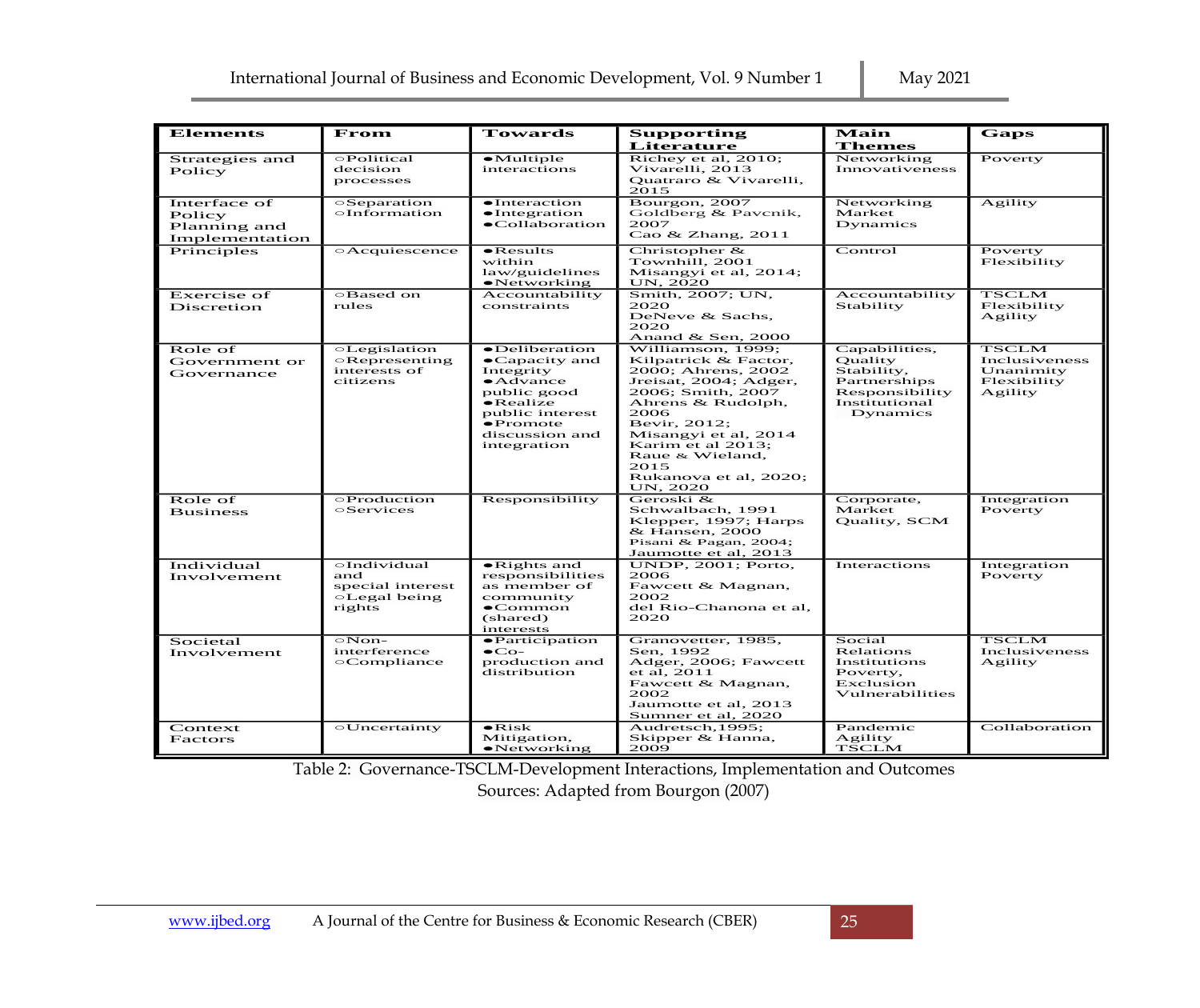## **4. Conclusions**

This paper examines aspects of GVRN-TSCLM-DVMT relationships and interlinkages, CTX factors and COVID-19 global pandemic, and impact of these on individuals, firms and nations, highlighting PVTY reduction especially in DCs. It establishes novel foundations from which to better understand these relationships, evaluating elements, and answering the research question of 'What is the effect of TSCLM on the relationship between GVRN and DVMT and how does this impact PVTY in CTX with COVID-19 crisis?'. The literature reveals GVRN as safeguarding and advancing human rights, being a means to DVMT and PVTY reduction (Williamson, 1999; Smith, 2007; Bevir, 2012; Karim et al, 2013; Stoker, 2018; Rukanova et al, 2020). In GVRN processes, firms and individuals face constraints from institutional and CTX elements but determine best configurations and utility of resources and capabilities (Penrose, 1959; Schleifer and Vishny, 1997; Drori et al, 2006; Quatraro and Vivarelli, 2015). Collaborating with stakeholders and mechanisms, they reduce risks and attain goals (Smith, 2007; Misangyi et al, 2014; Pettit et al, 2019). However, pre-existing and current vulnerabilities are still being experienced by DCs, especially lacking successful progress towards SDGs (Winters et al, 2004; DeNeve and Sachs, 2020; Moyer and Hedden, 2020; Saadat et al, 2020; Sumner et al, 2020; UN, 2020). COVID-19 global pandemic impacts GVRN and all aspects of SD, disruptions significantly risky, and restrictions affecting systems supporting TSCLM (Cucinotta and Vanelli, 2020; Ivanov, 2020). Stakeholders need appropriate, flexible strategies involving agility, collaboration, IT, NWG, management and alignment of key resources and capabilities (Skipper and Hanna, 2009). Models of GVRN include a market approach, contrasted with more collaborative approaches (Humphrey and Schmidt, 2002; Bingham et al, 2005; Verner and Alda, 2004; Nee, 2005; Goldberg and Pavcnik, 2007; Asaduzzaman and Virtanen, 2018). Christopher and Towill (2001) provide an agile SCM model, while Prahalad and Hammond (2002), concentrate on models for PVTY alleviation, supporting DVMT (UNDP, 2003), and capabilities expansion. The literature also reveals appropriateness of combining OLT (March 1991; Argote and Miron-Spektor, 2011) and INST (DiMaggio and Powell 1983; Palmer and Biggart. 2002; Goldberg and Pavcnik, 2007; Scott, 2005; 2008a), contributing crucially to analysis and enhancing understanding of interrelationships, interactions and outcomes. This section presents implications including contributions, limitations and directions for further research.

## **4.1 Implications**

Implications are that TSCLM applied as an enabler to enhance GVRN-DVMT relationships, improves theory on GVRN, and supports GVRN systems that need to be robust, with good balance of exploration and exploitation elements, dealing well with change. This is also supported by Duit and Galaz (2008), and Ahrens and Rudolph (2006). New insights provided highlight the impact of GVRN on TSCLM systems, individuals and organisations, involving planning, choices, resource usage and outcomes, including duration, spread and degree of resources commitment. This is reinforced by the first proposition. By incorporating flexibility complemented with agility to enhance synchronisation in planning and DVMT systems and related outcomes, stakeholders in DCs can better organise and respond in dynamic CTXs. This is supported by theory and practice (Sager, 1990; Sanchez, 1995; Christopher and Towill, 2001; Wadhwa and Roe, 2003[; Reichhart](https://www.emerald.com/insight/search?q=Andreas%20Reichhart) and [Holweg, 2](https://www.emerald.com/insight/search?q=Matthias%20Holweg)007), and enhances literature on GVRN and TSCLM.

Heeding Richey et al (2010), elements discerned from GVRN and TSCLM models incorporating DVMT are better related, and means for reducing PVTY in DCs, complement greater considerations to improve understanding about key factors in GVRN. Strategic configurations incorporate diverse factors such as entrepreneurship, risks, responsibilities, flexibility, agility and timeliness, impacting cooperative and integrative measures, progress with these, and success levels associated with outcomes (Min et al, 2005; Fawcett et al, 2011; Tracey and Phillips, 2011; Koellinger and Thurik, 2012; Williams et al, 2013; WHO, 2020b). Highlighted in Figure 1 and Proposition 2, these impact effectiveness and efficiencies in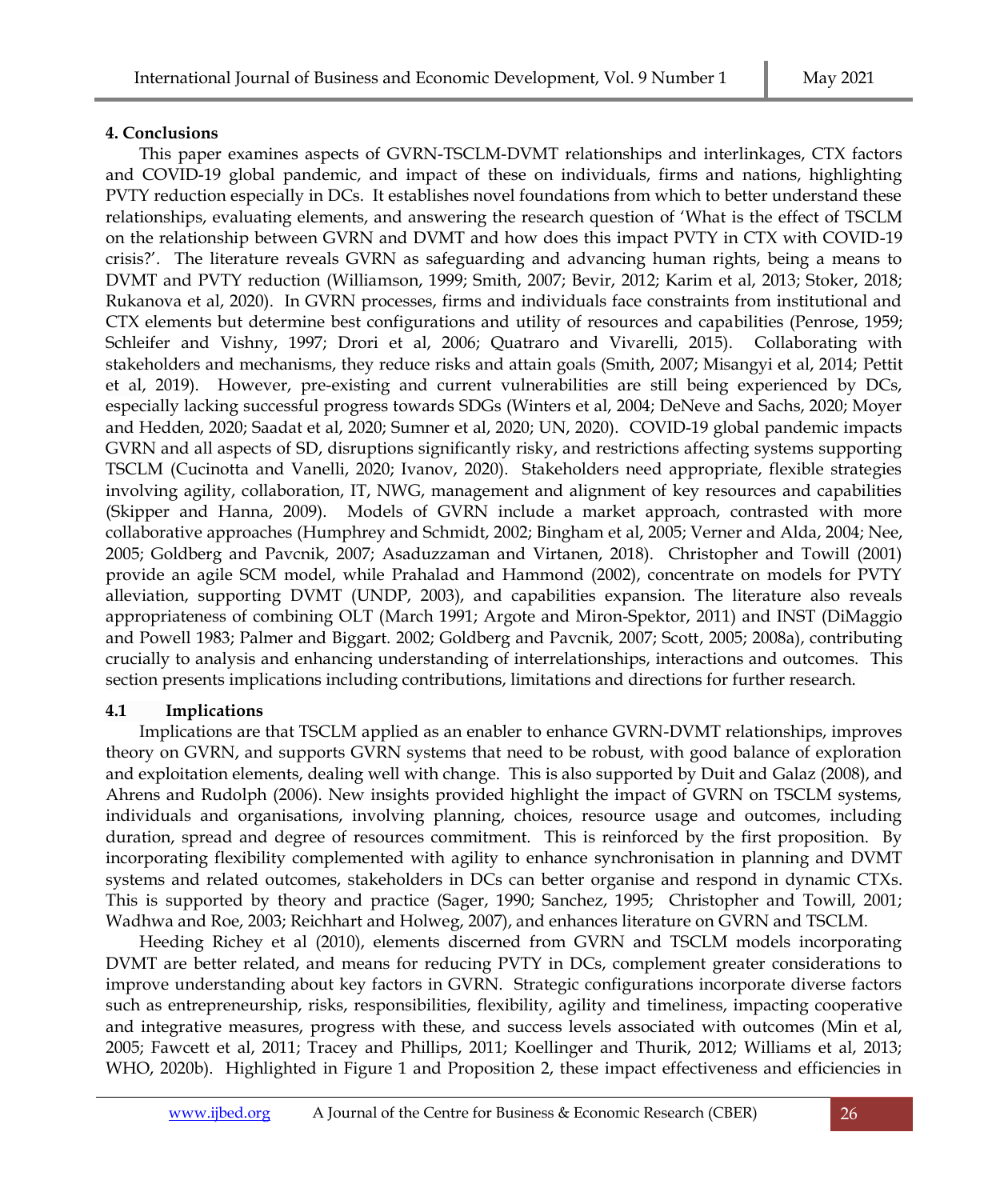policy implementation, influencing attainment of DVMT. This includes fostering new firms, jobs, competition and growth, supported in theory and practice (Naudé, 2010; Dejardin, 2011; Klapper et al, 2010; Malchow-Møller et al, 2011; Koellinger and Thurik, 2012), crucial focus on SDGs and pillars of SD (OECD, 2001; CEC, 2001).

Heeding OLT (March 1991; Argote and Miron-Spektor, 2011) and INST, the third proposition recognizes interconnections to better balance facilitating and limiting factors (Goldberg and Pavcnik, 2007; Richey et al, 2010), impacting GVRN, TSCLM, DVMT and PVTY. Institutions can improve processes to more positively support efforts of individuals and firms influencing progress environmentally, socially and economically (Lehtonen, 2004; Tate et al, 2010). By promoting LNG individual, group and organisation-wide, networks supporting TSCLM, can become more comprehensive nexus accentuating agility, flexibility and performance (Li, 2014), for TSCLM can assist the management of concentration and configurations involved with GVRN and NWG. This allows resources availability and outcomes to be positively maintained, for better performance, the flexibility and risk management supporting PVTY eradication. This enhances INST. Firms that intend to improve upstream and downstream aspects of SC, can better heed crucial internal and external interactions, and seek to rectify gaps in LNG, knowledge and experience (Khan, 2007; [Reichhart and](https://www.emerald.com/insight/search?q=Andreas%20Reichhart) [Holweg,](https://www.emerald.com/insight/search?q=Matthias%20Holweg) 2007; Tate et al, 2010). Cao and Zhang (2011), support these, as most appropriate cooperative measures and configurations can be attained to advantageously augment capacity, use of resources and transfer of capabilities. Where goals incorporate enhanced outcomes at levels individual, organisational, national and international, interrelationships concerning supplier and distribution networks, and interaction of stakeholders, are crucial to enhancing LNG and performance (Tate et al, 2010; Argote and Miron-Spektor, 2011). This adds to OLT.

CTX factors incorporating COVID-19 pandemic, impact GVRN and strategic elements, resources and capabilities, and these effects the GVRN-TSCLM-DVMT relationships and outcomes. Elements and interrelationships are emphasised in Figure 1 Model, key impacts supported in Table 1 Comparison of Types of Governance most relevant to GVRN-TSCLM-DVMT relationships. The theoretical, practical and managerial implications incorporated, allow individuals, executives, practitioners and researchers to better understand how TSCLM can best enable DVMT diverse ranges including opportunities and attainments, reduce PVTY and sustain well-being. Literature supports focus on reducing vulnerabilities (Green and Hulme, 2005 Fellowes, 2006; Ravillion, 2018; del Rio-Chanona et al, 2020; He et al, 2020; Loske, 2020). Consequently, instituting capabilities, individuals and organisations can pursue DVMT choices considering cooperative means, while heeding GVRN and other structures to eliminate PVTY and enhance sustainability (Anand and Sen, 2000; World Bank, 2015; 2016; El Ghak et al, 2018; del Rio-Chanona et al, 2020). GVRN can be improved, incorporating better strategic planning and goals that are clearer to enhance capabilities and resources available for effective implementation to better mitigate COVID-19 pandemic disaster elements. Heeding CTX, and with stakeholder involvement and awareness enhanced, options and accountabilities can be clarified, and recovery efficiently attained, securing longterm SD. This is crucial, supported by literature (Audretsch et al, 2006; Nakagawa and Shaw, 2004; Smith and Wenger, 2007; Aguilera and Jackson, 2010; Free and Hecimovic, 2020), and enhances theory on SD.

The closely integrated collaboration of firms (Skjoett-Larsen et al, 2003), allows significant efficiency effects through SCM and related initiatives, and proactive sharing of information and relations assist synchronisation (Ballou et al, 2000; Harps and Hansen, 2000; Kilpatrick and Factor, 2000; Jagdev and Thoben, 2001; Fawcett and Magnan, 2002), and enhanced value. Table 2 supports these elements that improve theory and practice in NWG and TSCLM, as internal and external network features can sustain capabilities enhancement. SC integration combining internal, inter-organisational and external elements, necessitates DVMT of new capabilities and social norms, and progress in terms of management and attainments to support change in the long term. Wong et al (2011) and Alfalla-Luque et al (2013) support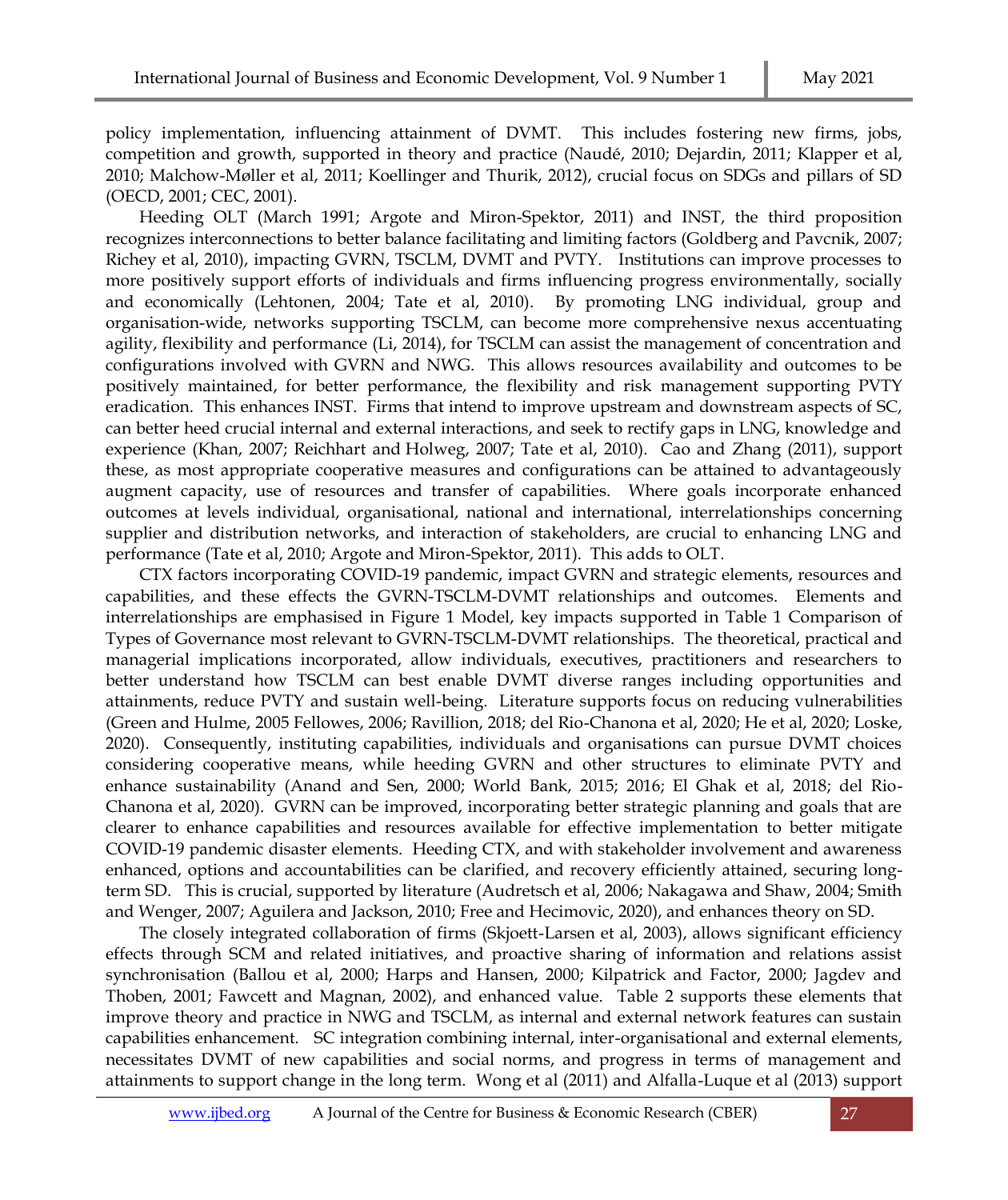this. However, with COVID-19 epidemic outbreak disrupting globally in the long term, jeopardising performance and prospects for individuals and organisations, SC risks are higher. This is held by literature (Ivanov, 2020; Sharma et al, 2020) and Proposition 4. Sustainable advantages can be achieved, however, focusing more on minimising cost, meeting requirements, and efficient integration of stakeholders supporting strategic management and associated techniques and technologies, crucial to flexibility in SC (Martin, 2011; Li, 2014; Novillo et al, 2017; Anca, 2019; Koh et al, 2020). These elements augment theory on SCM and LGS capabilities.

GVRN enhancement of decision making regarding LGS and NWG, supports innovation, flexibility and accessibility of materials and infrastructure, to minimise risks and SC disruptions (Beamon, 1998; Cantwell, 2009; Skipper and Hanna, 2009; Aterido et al, 2011; Estache and Garsous, 2012; Mann, 2012), critical to SC securing advantages and transformation globally. This improves theory on TSCLM. The supporting capability agility crucially sustains structures, systems, LGS processes and mindsets (Christopher and Towill, 2001; Nichter and Goldmark, 2009; Claessens and Yurtoglu, 2013), beneficial to GVRN-TSCLM-DVMT interrelationships. This assist alleviating the gap whereby these relationships can be better integrated, especially in DCs. Individuals and firms who usefully engage collaboration, can by incorporating quality, improve availability and accessibility of capabilities and resources to boost TSCLM system enhancing GVRN. In dynamic CTX such as DCs, stakeholders in GVRN can spur efforts to improve mindsets, eradicate PVTY and bolster SD, but to capitalise on favourable outcomes, there is a need to heed and remove hindrances (Putnam, 1993; UNDP, 2000; Wagle, 2000; EMA, 2020; Gasmi et al, 2020; Zambrano-Monserrate et al, 2020). These elements, supported too by other literature (Sen, 1992; 1999; Christopher and Towill, 2001; Hulme and Shepard, 2003; Adger, 2006; Aterido et al, 2011), and Table 2, highlight necessity of this research to advance theory, as recognised by Smith and Hitt (2007).

This research specifically sought to fill gaps in literature whereby current theories on the GVRN-DVMT relationship, mediated by agility afforded through TSCLM, beneficial to well-being, is sparse. It is a good starting point to build theory as it examines existing literature applicable to GVRN, TSCLM and DVMT, but discerns no theory or conceptual model integrating these with cooperative tenets. As aspects of WGI are interrelated (Kaufmann and Kraay, 2002), elements of models relevant to GVRN-TSCLM-DVMT relationships are closely examined, especially with tenets of cooperation incorporating NWG. This allows understanding and application to be enhanced concerning how agility and flexibility are advantageous to strategic factors generating innovation, management and outcome elements (Audretsch, 1995; Agarval and Audretsch, 2001; Christopher and Towill, 2001; Jones and Coviello, 2005; Todeva and Knoke, 2005). These diffuse, combining internal and external interactions beneficial to key stakeholders and DVMT. This is supported by literature (Christopher and Towill, 2001; Wadhwa and Roe, 2004; Gao, 2005; [Reichhart a](https://www.emerald.com/insight/search?q=Andreas%20Reichhart)nd [Holweg,](https://www.emerald.com/insight/search?q=Matthias%20Holweg) 2007), and Proposition 3. This research acknowledges similarities in elements of GVRN involved with DVMT, but emphasises differences between types of market and collaborative, while heeding how they support value-chain, SC, LGS and risk management interconnected with PVTY alleviation. Moreover, the interrelations can foster resilience, supported in literature (Ballet et al, 2003; Olate, 2003; Lehtonen, 2004; Torres and Momsen, 2004). Elements also contribute to entrepreneurship, management, and practice in retail and other businesses. Current responses tend to impair networks and restrict trade, demand, labour and mobility (Luke and Rodrigue, 2008; Aloi et al, 2020; Ivanov, 2020; Loske, 2020). Individuals or firms can align with SCs developing complex processes involving satisfying requirements of customers (Anca, 2019), decisions or actions to minimise costs, maximise quality and sustain competitiveness. Despite avenues for cooperation and improving quality in dimensions of GVRN in DCs (Varshney, 1993; Smith, 2007), externalities, conditionality and coercion impacting, can hinder good GVRN, limiting progress. This research need, highlighted in literature (Winters et al, 2004; Smith and Hitt, 2007), supports requirements for DCs and underexplored contexts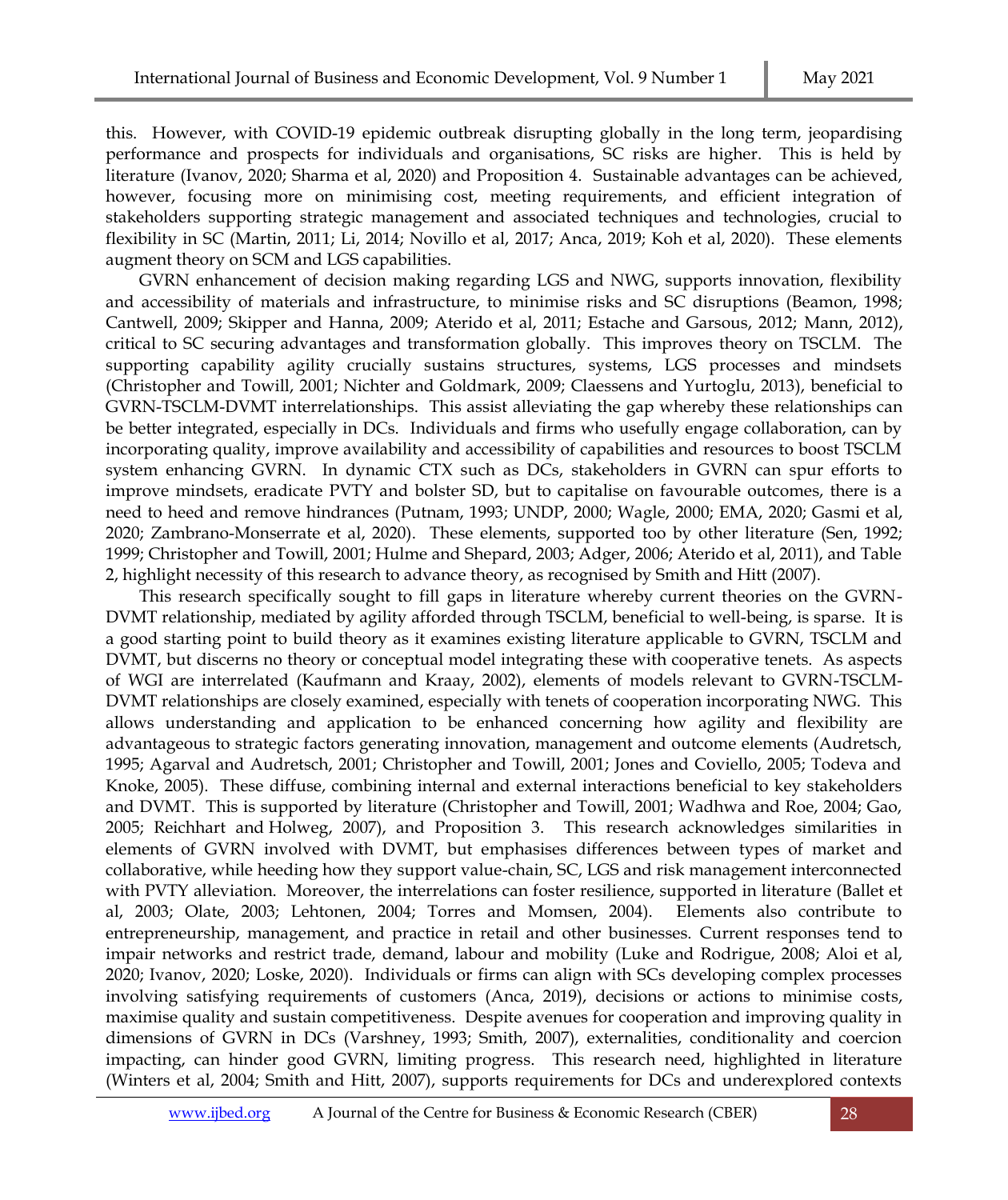still facing unsustainable PVTY levels presenting risks and limitations in systems needing greater flexibility and agility. This research novel value surrounds analysis of GVRN characterised in DCs with individuals and organisations looking to progress through strategies agile and flexible to advance DVMT outcomes, especially PVTY eradication; fulfilling requirements to corroborate current findings, effects and results in novel areas, organisations, and contexts underexplored.

## **4.2 Limitations and Avenues for Further Research**

Impacting limitations or constraints include time, financial and other scare resources, connections or conditions. This paper concentrated on upstream and downstream activities of TSCLM, highlighting internal and external collaborations and agility as it examined how TSCLM mediates the relationship between GVRN and DVMT. To further determine the extent of the GVRN-TSCLM-DVMT relationships, the model can be more closely investigated empirically, such as can advance more the analysis of impacts and causalities experienced in context with COVID-19, and the level of success or failure with related strategies. Individuals, groups involved in SMEs, or large firms, can be involved in the sample used, either separately or in combination. Individuals and firms in retail or distribution aspects of business can be utilised singly or in combination. A qualitative study and descriptive research (Churchill and Iacobucci, 2005), can involve successful cases and semi-structured questionnaires, permitting the crucial issues selected to be studied in depth (Patton, 1990), the cases (Yin, 2013) revealing how individuals and/or firms choose activities and networks that are cooperative (Gao, 2005). A small number of firms can be utilised for intense study of responses. For data analysis, Miles and Huberman (1994) approach can be utilised, to maintain validity, reliability and triangulation in data collection. Relevant quantitative approach with appropriate techniques such as structured equations modeling can be utilised. This research examined market and collaborative types of GVRN approaches. Other GVRN approaches can be further studied and contrasted. In assessing entrepreneurship aspects (Rauch et al, 2009), Covin and Slevin (1989) questionnaire can be adapted and administered, including more dimension choices and means for assessment, context elements and incorporating flexibility and agility impacts on GVRN and DVMT factors (Christopher and Towill, 2001; Yang, 2014), including PVTY. Although INST viewpoint helps to better understand strategies and practices to be better embraced in SCM (Kauppi, 2013), other theoretical perspectives can be employed. Future investigations can use approaches quantitative or qualitative or combination investigating individuals or institutions in developed and DCs and globally (Balarabe Kura, 2012).

## **References**

Adger, W.N. (2006). Vulnerability. *Global environmental change*, *16*(3), 268-281.

- Agarwal, R & Audretsch, D. B. (2001). Does entry size matter? The impact of the life cycle and technology on firm survival. *The Journal of Industrial Economics*, *49*(1), 21-43.
- Aguilera, R. V & Jackson, G. (2010). Comparative and international corporate governance. *The Academy of Management Annals*, 4(1), 485-556.
- Ahmed, F., Ahmed, N.E., Pissarides, C & Stiglitz, J. (2020). Why inequality could spread COVID-19. *The Lancet Public Health*, 5(5), Article e240.
- Ahrens, J. (2002). *Governance and Economic Development - A Comparative Institutional Approach.* Cheltenham, Edward-Elgar Publications.
- Ahrens, J & Rudolph, P. M. (2006). The importance of governance in risk reduction and disaster management. *Journal of contingencies and crisis management*, *14*(4), 207-220.
- Akoten, J. E., Sawada, Y & Otsuka, K. (2006). The determinants of credit access and its impacts on micro and small enterprises: The case of garment producers in Kenya. *Economic development and cultural change*, *54*(4), 927-944.
- Albassam, B.A. (2013). The Relationship Between Governance and Economic Growth During Times of Crisis, *European Journal of Sustainable Development*, 2(4), 1-18.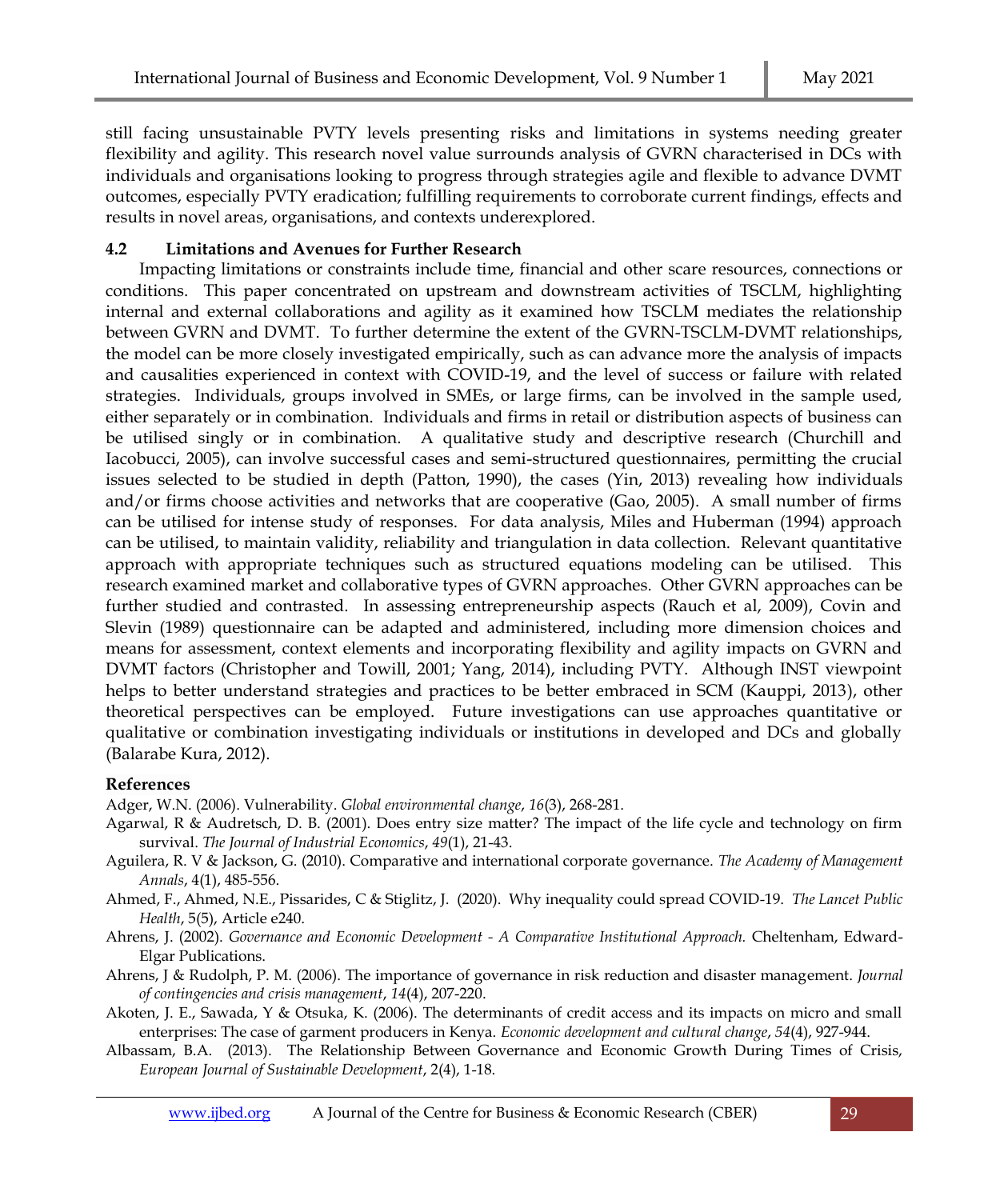- Alfalla-Luque, R & Medina-López, C. (2009). Supply Chain Management: Unheard of in the 1970s, core to today's company. *Business History*, *51*(2), 202-221.
- Alfalla-Luque, R., Medina-Lopez, C & Dey, P. K. (2013). Supply chain integration framework using literature review. *Production Planning & Control*, *24*(8-9), 800-817.
- Aloi, A., Alonso, B., Benavente, J., Cordera, R., Echániz, E., González, F., Ladisa, C., Lezama-Romanelli, R., López-Parra, Á., Mazzei, V & Perrucci, L. (2020). Effects of the COVID-19 lockdown on urban mobility: empirical evidence from the City of Santander (Spain). *Sustainability*, 12(9), 3870.
- Amorós, J. E & Cristi, O. (2008). Longitudinal analysis of entrepreneurship and competitiveness dynamics in Latin America. *International Entrepreneurship and Management Journal*, *4*(4), 381-399.
- Amorós, J.E & Cristi, O. (2011). Poverty and entrepreneurship in developing countries. *The dynamics of entrepreneurship: evidence from global entrepreneurship monitor data*, 209-230.

Anand, S & Sen, A. (2000). Human development and economic sustainability. *World development*, *28*(12), 2029-2049.

- Anca, V. (2019). Logistics and supply chain management: An overview. *Studies in Business and Economics*, *14*(2), 209- 215.
- Anderson, R.C., Mansi, S.A & Reeb, D.M. (2004). Board Characteristics, Accounting Report Integrity, and the Cost of Debt, Journal of Accounting and Economics, 37(3): 315-342.
- Argote, L & Miron-Spektor, E. (2011). Organisational learning: From experience to knowledge. *Organization Science, 22* , 1123–1137.
- Artuc, E., Cull, R., Dasgupta, S., Fattal, R., Filmer, D., Giné, X., Jacoby, H., Jolliffe, D., Kee, H.L., Klapper, L & Kraay, A. (2020). Toward Successful Development Policies: Insights from Research in Development Economics. [Policy](https://ideas.repec.org/s/wbk/wbrwps.html)  [Research Working Paper Series](https://ideas.repec.org/s/wbk/wbrwps.html) *9133*, The World Bank.
- Asaduzzaman M & Virtanen P. (2018). Governance Theories and Models. In: Farazmand A. (eds) *Global Encyclopedia of Public Administration, Public Policy, and Governance*. Springer. Cham.
- Asaduzzaman, M., Kaivo-oja, J., Stenvall, J & Jusi, S. (2016). Strengthening Local Governance in Developing Countries: Partnership as an Alternative Approach. *Public Organization Review*, 16, 335-356.
- Aterido, R., Hallward-Driemeier, M & Pagés, C. (2011). Big constraints to small firms' growth? Business environment and employment growth across firms. *Economic Development and Cultural Change*, *59*(3), 609-647.
- Audretsch, D.B. (1995). Innovation, growth and survival. *International journal of industrial organization*, *13*(4), 441-457.
- Audretsch, D. B., Keilbach, M. C & Lehmann, E. E. (2006). *Entrepreneurship and economic growth*. Oxford, Oxford University Press.
- Babbie, E. (2010). *The Practice of Social Research*. Wadsworth: Cengage Learning.
- Balarabe Kura, S. Y. (2012). Qualitative and Quantitative Approaches to the Study of Poverty: Taming the Tensions and Appreciating the Complementarities. *Qualitative Report*, *17*, 34.
- Ballet, J., Dubois, J.L & Mahieu, F.R. (2003). Le développement socialement durable: un moyen d'intégrer capacités et durabilité. Paper Presented at the Third Conference on the Capability Approach, University of Pavia, 6–9 September 2003.
- Ballou, R., Stephen, M & Makherjee, A. (2000). New managerial challenges from supply chain opportunities, *Industrial Marketing Management*, 29(1), 7-18.
- Barbier, E.B & Burgess, J.C. (2019). Sustainable Development Goal Indicators: Analyzing Trade-offs and Complementarities. *World Development*, 122, 295-305.
- Baumol, W. J. (1990). Sir John versus the Hicksians, or theorist malgré lui? *Journal of Economic Literature*, 1708-1715.
- Beamon, B.M. (1998). Supply chain design and analysis: Models and methods. *International Journal of Production Economics*, *55*(3), 281-294.
- Barr, A.M. (1998). Enterprise performance and the functional diversity of social capital. Working paper number 65. *Centre for the Study of African Economies*, University of Oxford.
- Beck, T., Levine, R & Loayza, N. (2000). Finance and the Sources of Growth. *Journal of Financial Economics*, 58, 261-300.
- Beck, T., Demirguc-Kunt, A & Levine, R. (2005). SMEs, growth, and poverty: cross-country evidence. *Journal of economic growth*, *10*(3), 199-229.
- Berger, P.L & Luckmann, T. (1967). *The social construction of reality*. London: Allen Lane.
- Bergh, A & Nilsson, T. (2010). Do liberalization and globalization increase income inequality? *European Journal of political economy*, *26*(4), 488-505.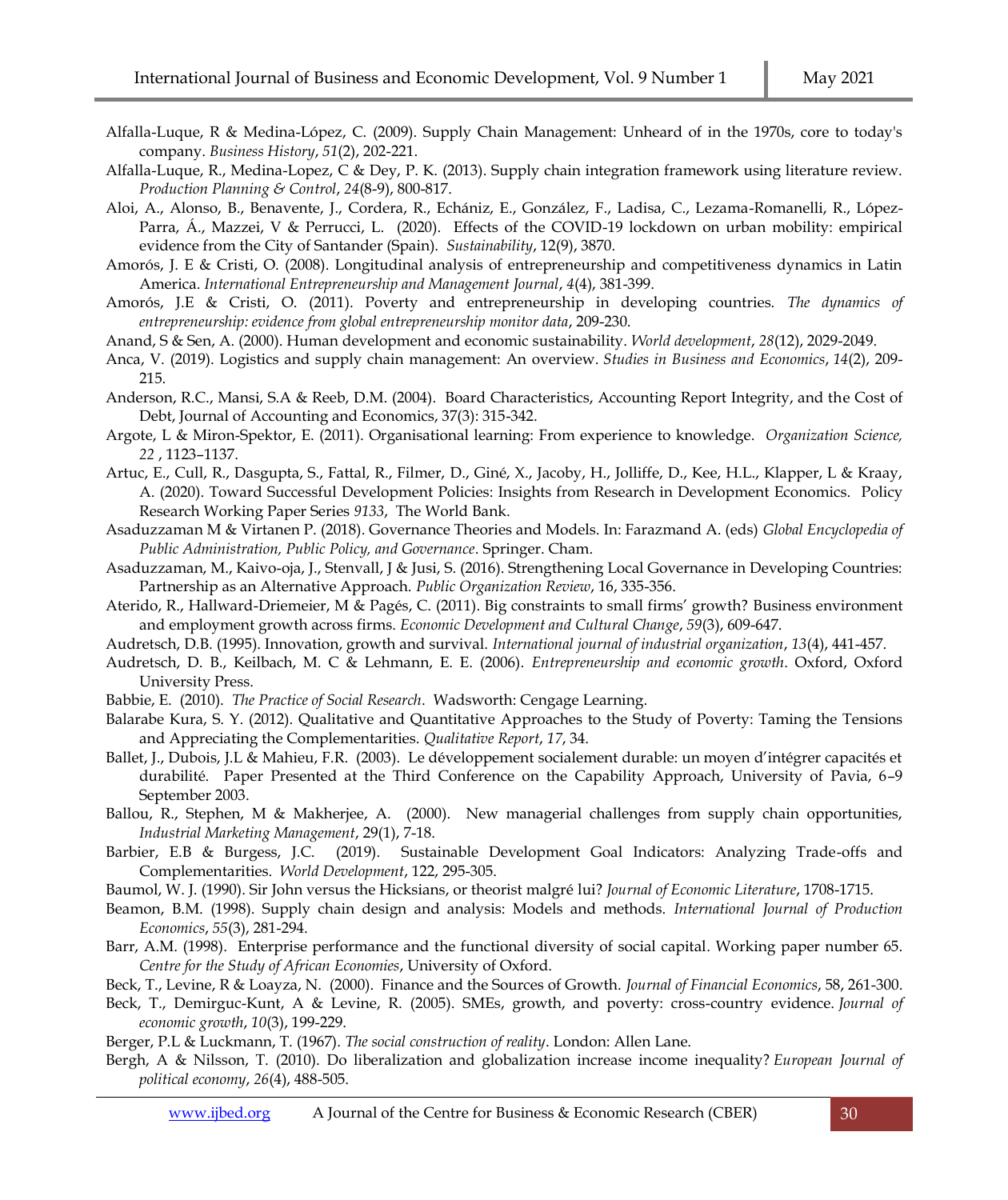Best, J. (2013). Redefining Poverty as Risk and Vulnerability: shifting strategies of liberal economic governance. *Third World Quarterly*, *34*(1), 109-129.

Bevir, M. (2012). *Governance: A very short introduction*. Oxford, Oxford University Press.

Bigsten, A., Collier, P., Dercon, S., Fafchamps, M., Gauthier, B., Gunning, J.W., Oduro, A., Oostendorp, R., Patillo, C., Söderbom, M & Teal, F. (2003). Credit constraints in manufacturing enterprises in Africa. *Journal of African Economies*, *12*(1), 104-125.

Bingham, L.B., Nabatchi, T & O'leary, R. (2005). The new governance: Practices and processes for stakeholder and citizen participation in the work of government. *Public Administration Review*, *65*(5), 547-558.

- Björkman, I. (1990). Foreign direct investment: An organisational learning perspective. *Finnish Journal of Business Economics,* 4, 271-294.
- Boddy, C.R. (2016). Sample size for qualitative research. *Qualitative Market Research: An International Journal*, 19 (4), 426-432.

Bourgon, J. (2007). Responsive, responsible and respected government: towards a New Public Administration theory. *International Review of Administrative Sciences*, *73*(1), 7-26.

Brugmann, J & Prahalad, C. K. (2007). Cocreating business's new social compact. *Harvard Business Review*, 85(2): 80-90.

- Burgelman, R.A. (1983). Corporate entrepreneurship and strategic management: Insights from a process study. *Management science*, *29*(12), 1349-1364.
- Cao, M & Zhang, Q. (2011). Supply chain collaboration: Impact on collaborative advantage and firm performance. *Journal of operations management*, *29*(3), 163-180.

Cantwell, J. (2009). Location and the multinational enterprise. *Journal of International Business Studies*, 40, 35-41.

- CDB. (2020).<https://www.caribank.org/about-us>
- Christopher, M & Towill, D. (2001). An integrated model for the design of agile supply chains. *International Journal of Physical Distribution & Logistics Management, 31(4), 235-246*.
- Churchill, G.A & Iacobucci, D. (2005). *Marketing research methodological foundations*. Mason, Ohio: Thomson, South-Western.
- Claessens, S & Laeven, L. (2003). Financial development, property rights, and growth. *The Journal of Finance*, *58*(6), 2401-2436.

Claessens, S & Yurtoglu, B. B. (2013). Corporate governance in emerging markets: A survey. *Emerging markets review*, *15*, 1-33.

- Collier, P. (2007). *The Bottom Billion: Why the Poorest Countries Are Failing and What Can Be Done About It*? Oxford, Oxford University Press.
- Commission of the European Communities (CEC), 2001. A sustainable Europe for a better world: a European Union Strategy for Sustainable Development. Communication from the Commission (Commission's proposal to the Gothenburg European Council). COM(2001)264 final.

Creswell, J.W. (1998). [Qualitative research and design: Choosing among five traditions. Thousand Oaks, CA: Sage.](https://books.google.co.in/books?id=EbogAQAAQBAJ&printsec=frontcover&dq=Qualitative+research+and+design+Creswell&hl=en&sa=X&ei=jBpnVZmNHc2WuATRvoPICA&ved=0CB0Q6AEwAA#v=onepage&q=Qualitative%20research%20and%20design%20Creswell&f=false)

Cucinotta, D & Vanelli, M. (2020). WHO Declares COVID-19 a Pandemic? *Acta Bio Medica Atenei Parmensis*, *91*(1), 157- 160.

Cumberbatch, S. (2020). High-risk warning. Midweek Nation, *The Nation Newspaper of Barbados*, 9 September 2020.

- Dacin, M. T., Goodstein, J., & Scott, W. R. (2002). Institutional theory and institutional change: introduction to the special research forum. *Academy of Management Journal*, *45*, 45-54.
- Deaton, A. (1997). *The analysis of household surveys. Microeconomic analysis for development policy*, Washington D.C., The World Bank.
- Deaton, A. (2003). *Measuring Poverty in a Growing World (or Measuring Growth in a Poor World*), NBER Working Paper 9822.
- Delgado, M., Ketels, C., Porter, M. E & Stern, S. (2012). *The determinants of national competitiveness* (No. w18249). National Bureau of Economic Research.
- del Rio-Chanona, R. M., Mealy, P., Pichler, A., Lafond, F & Farmer, D. (2020). Supply and demand shocks in the COVID-19 pandemic: An industry and occupation perspective. *Oxford Review of Economic Policy*, *36*(1), S94-S137.

De Neve, J.E & Sachs, J. (2020). Sustainable development and human well-being. In *World Happiness Report 2020. E*ds Helliwell, J. et al. New York, Sustainable Development Solutions Network.

Desai, V. (2009). *Dynamics of entrepreneurial development and management* (pp. 119-134). Himalaya Publishing House.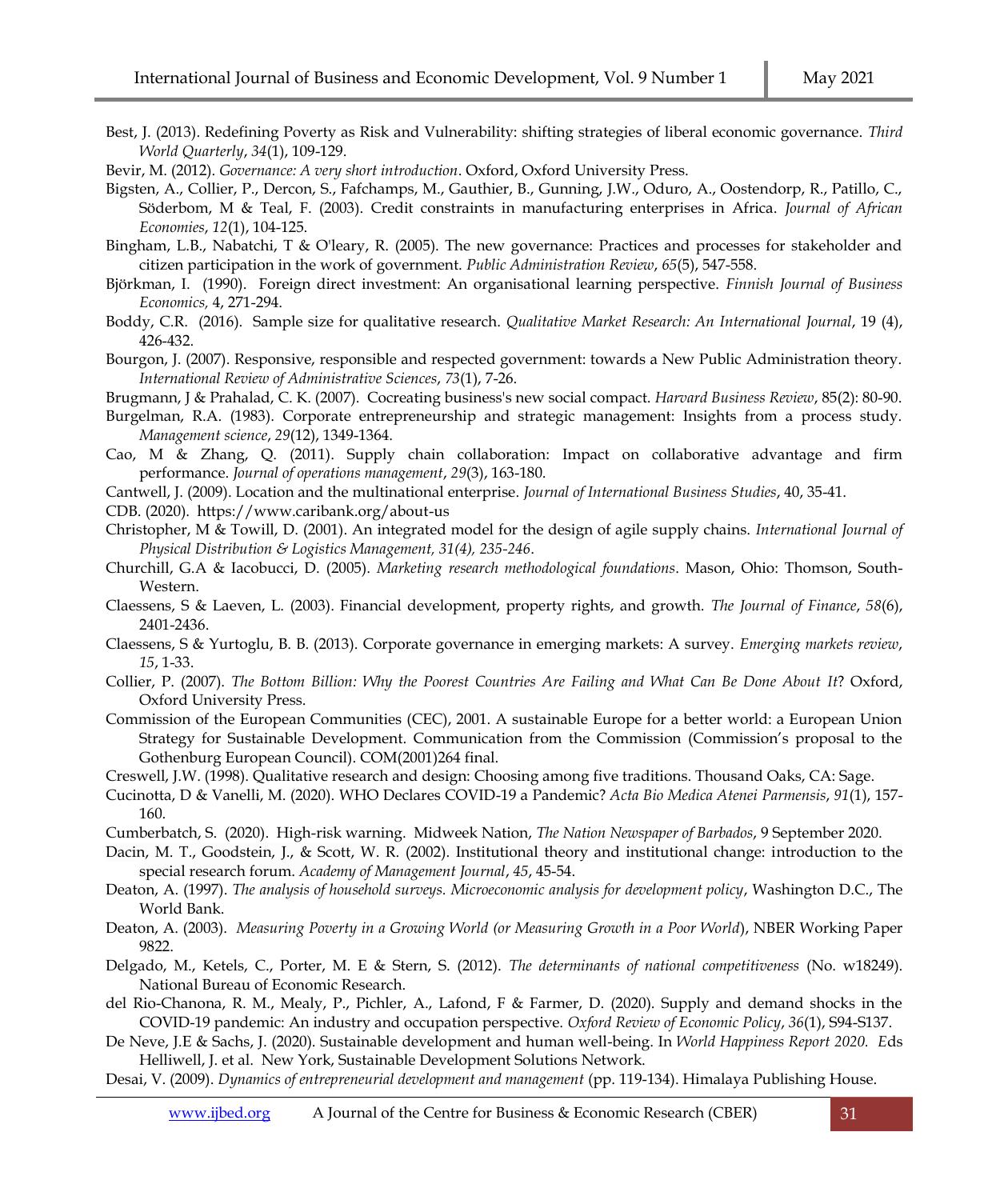- DFID. (2007). *Governance, development and democratic politics. DFID's work in building more effective states*. London, Department for International Development.
- DiMaggio, P., & Powell, W. W. (1983). The iron cage revisited: Collective rationality and institutional isomorphism in organisational fields. *American Sociological Review*, 48(2), 147-160.
- Dejardin, M. (2011). Linking net entry to regional economic growth. *Small Business Economics*, *36*(4), 443-460.
- Djankov, S., Qian, Y., Roland, G & Zhuravskaya, E. (2006). Entrepreneurship in China and Russia Compared, *Journal of the European Economic Association*, 4, 352-65.
- Drori, G. S., Meyer, J. W., & Hwang, H. (2006). *Globalization and organisation: world society and organisational change*. New York: Oxford University Press.
- Duit, A & Galaz, V. (2008). Governance and complexity emerging issues for governance theory. *Governance*, *21*(3), 311-335.
- Eagly, A. H., Johannesen-Schmidt, M. C & Van Engen, M. L. (2003). Transformational, transactional, and laissez-faire leadership styles: a meta-analysis comparing women and men. *Psychological Bulletin*, 129(4), 569.
- Early, L & Scott, Z. (2010). Assessing the evidence of the impact of governance on development outcomes and poverty reduction.
- Eisenhardt, K. M & Martin, J. A. (2000). Dynamic capabilities: what are they? *Strategic management journal*, *21*(10‐11), 1105-1121.
- El Ghak, T., Zarrouk, H & Aloulou, M. (2018). Causes of Poverty Reduction: Re-Examining the Evidence. *International Journal of Advances in Management, Economics and Entrepreneurship*. 5(1), 1-25.
- Elsbach, K. D. (2002). Intraorganisational institutions. In J. A. C. Baum (Ed.), *The blackwell companion to organizations*. Oxford: Blackwell.
- Estache, A & Garsous, G. (2012). The impact of infrastructure on growth in developing countries. Economic Notes. Note 1. *International Finance Corporation.*
- European Centre for Disease Prevention and Control (ECDC). (2020). *Vaccines and treatment of COVID-19*. EU, ECDC.
- European Medicines Agency (EMA). (2020). *Treatments and vaccines for COVID-19 2020* [09/06//20].
- Available from[: https://www.ema.europa.eu/en/humanregulatory/overview/public-health-threats/](https://www.ema.europa.eu/en/humanregulatory/overview/public-health-threats/) coronavirusdisease-covid-19/treatmentsvaccines-covid-19.
- Fabbe-Costes, N & Jahre, M. (2009). Integrated and flexible project supply chains and networks-Developing a research platform. In *Proceedings of the 25th Industrial Marketing and Purchasing Group Conference (IMP-conference)*, *Marseilles, France,* September*,* pp 3-5.
- Fabbe-Costes, N., Jahre, M & Roussat, C. (2009). Supply Chain Integration: The role of third-party providers, *International Journal of Productivity and Performance Management*. . 58(1), 71-91.
- FAO. (2020). COVID-19 and rural poverty: Supporting and protecting the rural poor in times of pandemic: *FAO's component of the Global COVID-19 Humanitarian Response Plan*. Rome.
- Fawcett, S.E & Magnan, G.M. (2002). The rhetoric and reality of supply chain integration. *International Journal of Physical Distribution & Logistics Management, 32(5), 339-361.*
- Fawcett, S. E & Magnan, G. M. (2004). Ten guiding principles for high-impact SCM. *Business Horizons*, *47*(5), 67-74.
- Fawcett, S. E., Wallin, C., Allred, C., Fawcett, A. M & Magnan, G. M. (2011). Information technology as an enabler of supply chain collaboration: a dynamic‐capabilities perspective. *Journal of Supply Chain Management*, *47*(1), 38-59.
- Fellowes, M. (2006). *From Poverty, Opportunity: Putting the Market to Work for Lower Income Families*. Washington, DC: The Brookings Institute.
- Florida, R., Mellander, C & King, K. (2015). *The global creativity index 2015*. Martin Prosperity Institute.
- Fogel, K., Lee, K & McCumber, W. (2011). Institutional impact on the outreach and profitability of microfinance organisations. In Handbook of Research on Innovation and Entrepreneurship (pp. 119–133). Cheltenham, UK, Edward Elgar Publishing.
- Free, C & Hecimovic, A. (2020). Global supply chains after COVID-19: the end of the road for neoliberal globalisation? *Accounting, Auditing & Accountability Journal*. *SSRN 3681352*.
- Fritsch, M & Mueller, P. (2007). The persistence of regional new business formation-activity over time–assessing the potential of policy promotion programs. *Journal of Evolutionary Economics*, *17*(3), 299-315.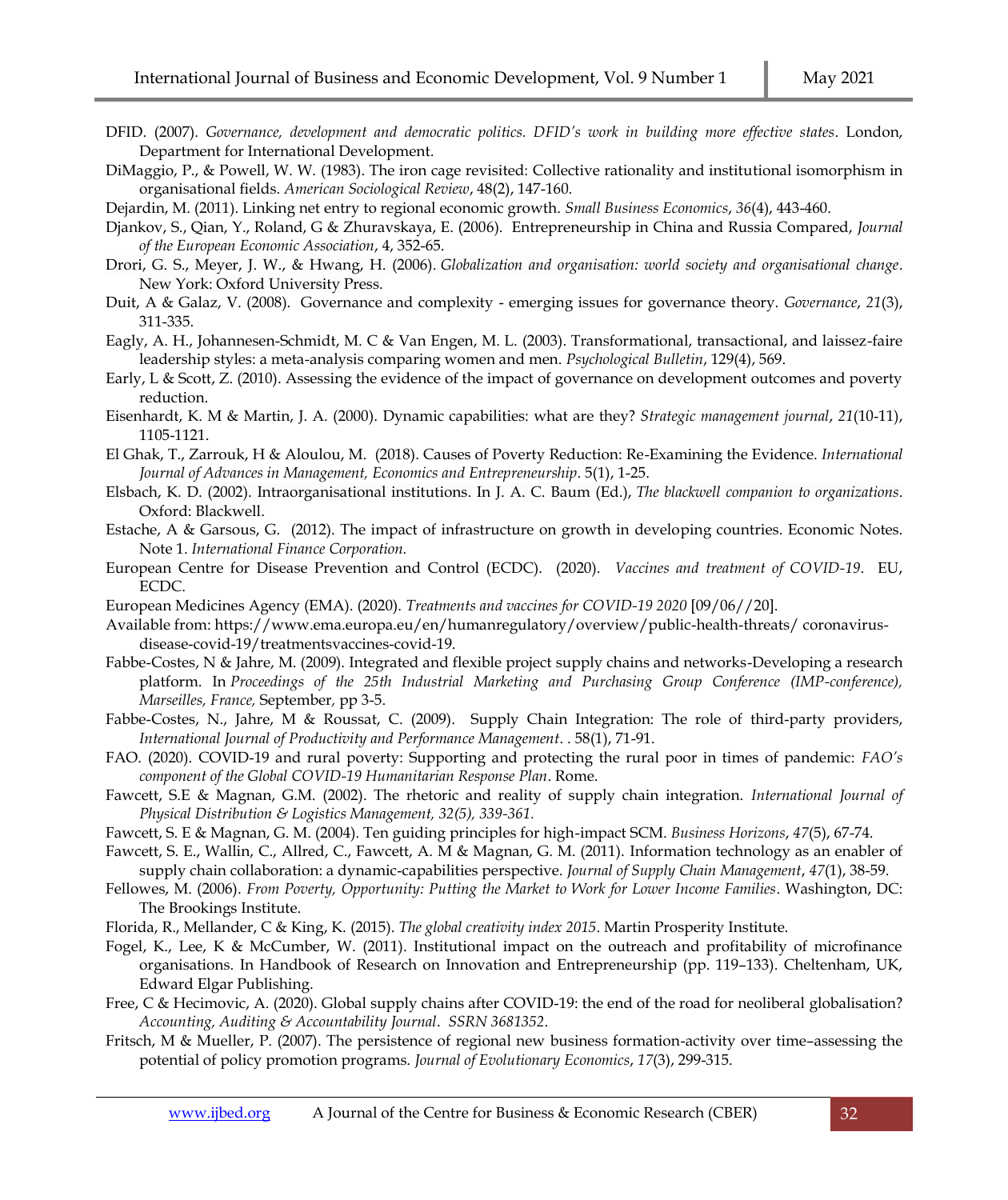- Fuchs, V. (1965). Towards a theory of poverty, In V. Fuchs (Ed.), *The Concept of Poverty*. Washington, DC: The Chamber of Commerce of the United States.
- Gallie, D & Paugam, S. (eds) (2000). *Welfare Regimes and the Experience of Unemployment in Europe*. Oxford: Oxford University Press.
- Gao, T. (2005). Foreign direct investment and growth under economic integration. *Journal of International Economics*, 67(1), 157-174.
- Gao, Y & Hafsi, T. (2015). Government intervention, peers' giving and corporate philanthropy: Evidence from Chinese private SMEs. *Journal of Business Ethics*, *132*(2), 433-447.
- Gash, A. (2016). Collaborative governance In *Handbook on Theories of Governance*. Cheltenham, UK, Edward Elgar Publishing.
- Gasmi, A., Noor, S., Tippairote, T., Dadar, M., Menzel, A & Bjørklund, G. (2020). Individual risk management strategy and potential therapeutic options for the COVID-19 pandemic. Clinical Immunology, 108409.
- Geletkanycz, M. A & Hambrick, D. C. (1997). The external ties of top executives: Implications for strategic choice and performance. *Administrative Science Quarterly*, 42(4), 654-681.
- Geroski, P & Schwalbach, J. (Eds.). (1991). *Entry and market contestability*. Oxford, Basil Blackwell.
- Ghosh, A & Fedorowicz, J. (2008). The role of trust in supply chain governance. *Business Process Management Journal,*  14(4), 453-470.
- Goedhuys, M & Sleuwaegen, L. (2010). High-growth entrepreneurial firms in Africa: a quantile regression approach. *Small Business Economics*, *34*(1), 31-51.
- Goldberg, P.K & Pavcnik, N. (2003). The Response of the Informal Sector to Trade Liberalisation, *Journal of Development Economics*, 72, 463-496.
- Goldberg, P.K & Pavcnik, N. (2004). Trade, Inequality, and Poverty: What Do We Know? Evidence from Recent Trade Liberalisation Episodes in Developing Countries, *Brookings Trade Forum* 2004, 223-269.
- Goldberg, P.K & Pavcnik, N. (2007). Distributional effects of globalisation in developing countries. *Journal of economic Literature*, *45*(1), 39-82.
- Granovetter, M. (1985). Economic action and social structure: The problem of embeddedness. *American journal of sociology*, *91*(3), 481-510.
- Green, M & Hulme, D. (2005). From correlates and characteristics to causes thinking about poverty from a chronic poverty perspective. *World Development*, 33(6), 867-879.
- Grindle, M. S. (2004). Good enough governance: poverty reduction and reform in developing countries. *Governance*, *17*(4), 525-548.
- Hallgren, M. (2012). The construction of research questions in project management. *International Journal of Project Management,* 30, 804-816.
- Hammarberg, K., Kirkman, M & de Lacey, S. (2016). Qualitative research methods: when to use them and how to judge them. *Human reproduction*, *31*(3), 498-501.
- Hansen, L. G. (2013). Transport and Logistics as Network Competencies in a Localised Industrial. *Transport Developments and Innovations in an Evolving World*, 191.
- Harps, L & Hansen, L. (2000). The haves and the have nots: Supply chain practices for the new millenium. *Inbound Logistics Journal*, *75*(1), 114.
- He, P., Sun, Y., Zhang, Y & Li, T. (2020). COVID–19's impact on stock prices across different sectors An event study based on the Chinese stock market. *Emerging Markets Finance and Trade*, *56*(10), 2198-2212.
- Hillman, A. J., Cannella, A. A & Paetzold, R. L. (2000). The resource dependence role of corporate directors: Strategic adaptation of board composition in response to environmental change. *Journal of Management studies*, 37(2), 235- 256.
- Hitt, M. A. (2011). Relevance of strategic management theory and research for supply chain management. *Journal of Supply Chain Management*, *47*(1), 9-13.
- Hulme, D & Shepard, A. (2003). Conceptualizing chronic poverty. *World Development*, 31(3), 403-423.
- Humphrey, J., & Schmitz, H. (2002). Developing country firms in the world economy: Governance and upgrading in global value chains (*INEF Report No. 61*). Duisburg: University of Duisburg.
- Hyden, G. (2014). Governance, development and poverty eradication. UNDP. http://social. un. org/index/LinkClick. aspx.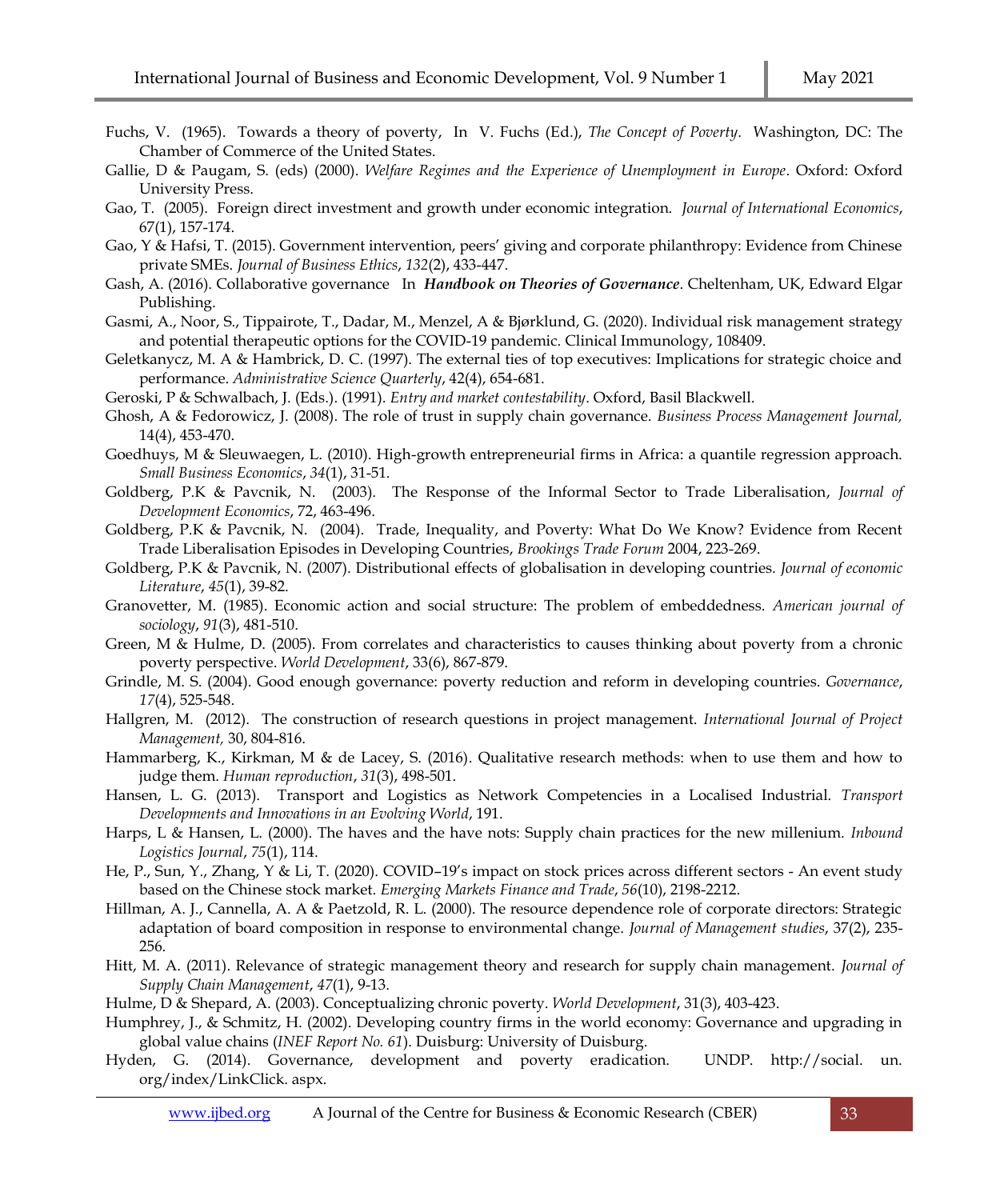Ibrahim, M. M & Damasceno, A. (2012). Hypertension in developing countries. *The Lancet*, *380*, 611-619.

- Ihrig, J & Moe, K. S. (2004). Lurking in the Shadows: The Informal Sector and Government Policy. Journal of Development Economics, 73, 541–57.
- IILS. (1996). Social Exclusion and anti-poverty strategies A synthesis of findings of the research project on the patterns and causes of social exclusion and the design of policies to promote integration. Geneva: International Institute for Labour Studies (IILS).
- ILO. (1976). *Meeting Basic Needs: Strategies for Eradicating Mass Poverty and Unemploymen*t, Geneva: International Labour Organization (ILO).
- Ivanov, D. (2020). Predicting the impacts of epidemic outbreaks on global supply chains: a simulation-based analysis on the coronavirus outbreak (COVID-19/SARS-CoV-2) case, *Transportation Research Part E: Logistics and Transportation Review*, 136, 101922
- Ivanov, D., Sokolov, B & Dolgui, A. (2014). The Ripple Effect in Supply Chains: Trade-off Efficiency-Flexibility-Resilience in Disruption Management. *International Journal of Production Research*, 52(7), 2154–172.
- Jackson, H.E & Roe, M. J. (2009). Public and private enforcement of securities laws: Resource-based evidence. *Journal of financial economics*, *93*(2), 207-238.
- Jagdev, H.S. and Thoben, K.-D. (2001). Anatomy of enterprise collaboration, *Production Planning and Control*, 12(5), 437-51.
- Jarocki, L. (2014). One solution for project success. *PMI White Paper*, September 2014.
- Jaumotte, F., Lall, S & Papageorgiou, C. (2013). Rising income inequality: technology, or trade and financial globalisation? *IMF Economic Review*, *61*(2), 271-309.
- Jeanty, G. C & Hibel, J. (2011). Mixed methods research of adult family care home residents and informal caregivers. *The Qualitative Report*,16(3), 635-56.
- Jia, M & Zhang, Z. (2014). Donating money to get money: The role of corporate philanthropy in stakeholder reactions to IPOs. *Journal of Management Studies*, *51*(7), 1118-1152.
- Jones, M.V & Coviello, N.E. (2005). Internationalisation: Conceptualizing an entrepreneurial process of behavior in time, *Journal of International Business Studies*, 36, 284-303.
- Jreisat, J. (2004). Governance in a globalizing world. *International journal of public administration*, *27*(13-14), 1003-1029.
- Karim, K., Zouhaier, H & Adel, B. H. (2013). Poverty, governance and economic growth. *Journal of Governance and Regulation*, *2*(3), 19-24.
- Kaufmann, D & Kraay, A. (2002). Growth without governance. *Economia,* 3 (1), 169–229.
- [Kauppi, K.](https://www.emerald.com/insight/search?q=Katri%20Kauppi) (2013). Extending the use of institutional theory in operations and supply chain management research: Review and research suggestions, [International Journal of Operations & Production Management,](https://www.emerald.com/insight/publication/issn/0144-3577) 33(10), 1318- 1345.
- Kerr, W & Nanda, R. (2011). Financing constraints and entrepreneurship In Audretsch D, Falck O, Heblich S (Eds) Handbook on research on innovation and entrepreneurship, Edward Elgar Publishing.
- Khan, M.H. (2007). Governance, economic growth and development since the 1960s. *DESA Working Paper*, 54, New York, UNDESA.
- Khine, K., Olugbode, M & Petracci, B. (2017). Can board gender diversity promote corporate social performance? *Corporate Governance: The International Journal of Business in Society*, *17*(5), 789–802.
- Kilpatrick, J & Factor, R. (2000). Logistics in Canada survey: tracking year 2000 supply chain issues and trends. *Materials Management and Distribution*, *45*(1), 16-20.
- Klapper, L., Amit, R & Guillén, M. F. (2010). Entrepreneurship and Firm Formation Across Countries in *International Differences in Entrepreneurship, 4,* 129-158. University of Chicago Press.
- Klepper, S. (1997). Industry life cycles. *Industrial and corporate change*, *6*(1), 145-182.
- Knight, T., Hossain, F & Rees, C. J. (2009). Microfinance and the commercial banking system: perspectives from Barbados. *Progress in Development Studies*, *9*(2), 115-125.
- Koellinger, P. D & Roy Thurik, A. (2012). Entrepreneurship and the business cycle. *Review of Economics and Statistics*, *94*(4), 1143-1156.
- Koh, L., Dolgui, A & Sarkis, J. (2020). Blockchain in transport and logistics–paradigms and transitions, *International Journal of Production Research*, 7, 2054-2062.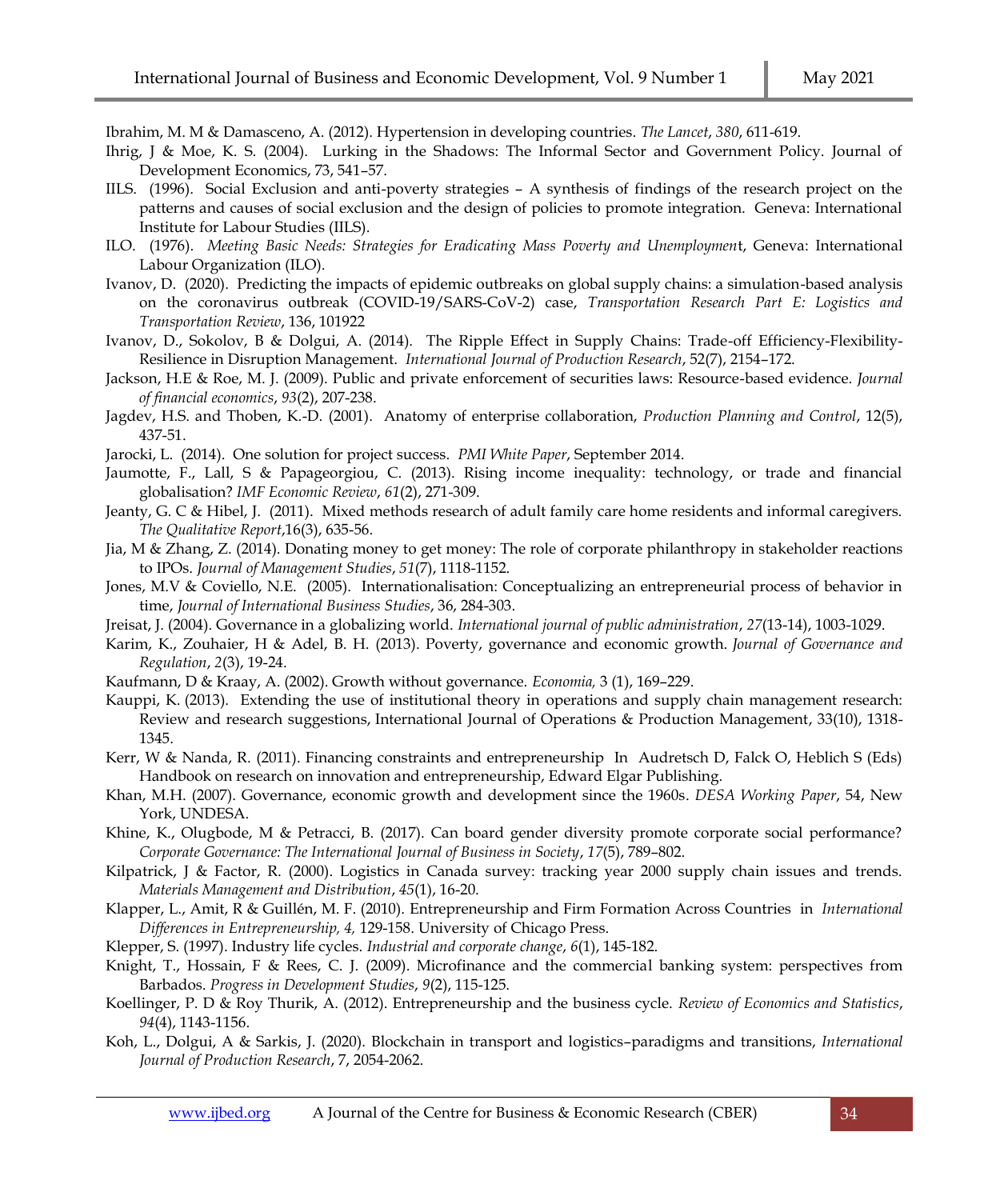- Kozel, V & Parker, B. (2000). Integrated approaches to poverty assessment in India. In Michael Bamberger, ed., *Integrating quantitative and qualitative research in development projects*, 59-68. Washington, D.C, World Bank.
- Kuivalainen, O., Puumalainen, K., Sintonen, S & Kylaheido, K. (2010). Organisation capabilities and the internationalization of small and medium-sized information and communications technology firm. *Journal of International Entrepreneurship,* 8(2), 135-155.
- Labelle, R., Francoeur, C & Lakhal, F. (2015). To regulate or not to regulate? Early evidence on the means used around the world to promote gender diversity in the boardroom. *Gender, Work & Organization*, *22*(4), 339-363.
- Lehtonen, M. (2004). The environmental–social interface of sustainable development: capabilities, social capital, institutions. *Ecological economics*, *49*(2), 199-214.
- Lerner, R. M. (2007). Developmental science, developmental systems, and contemporary theories of human development. In W Damon and R M Lerner (Eds), Theoretical Models of Human Development, *Handbook of child psychology*, *1-17*. Hoboken, NJ: Wiley.
- Lévesque, M & Shepherd, D. A. (2004). Entrepreneurs' choice of entry strategy in emerging and developed markets. *Journal of Business Venturing*, *19*(1), 29-54.
- Li, L. (2014). *Managing Supply Chain and Logistics, Competitive Strategy for a Sustainable Future*, Singapore, World Scientific Publishing Company.
- Lian, Y., Sepehri, M & Foley, M. (2011). Corporate cash holdings and financial crisis: an empirical study of Chinese companies. *Eurasian Business Review*, *1*(2), 112-124.
- Ligthelm, A.A. (2011). An analysis of entrepreneurship variation in small (informal) business sustainability in South Africa. In *ICSB World Conference Proceedings* (p. 1). International Council for Small Business (ICSB).
- Loader, B. (Ed.). (1997). *The governance of cyberspace: Politics, technology and global restructuring*. Psychology Press.
- Loske, D. (2020). The impact of COVID-19 on transport volume and freight capacity dynamics: An empirical analysis in German food retail logistics. *Transportation Research Interdisciplinary Perspectives*, *6*, 100165.
- Luke, T.C & Rodrigue, J. P. (2008). Protecting public health and global freight transportation systems during an influenza pandemic. *American journal of disaster medicine*, *3*(2), 99-107.
- Lukka, K. (2003). The constructive research approaches. In Ojala, L. and Hilmola, O-P. (eds.) *Case study research in logistics*. Publications of the Turku School of Economics and Business Administration, Series B 1: (2003) 83-101.
- Luo, Y & Tung, R. L. (2007). International expansion of emerging market enterprises: A springboard perspective. *Journal of International Business Studies*, 38(4), 481-498.
- Malchow-Møller, N., Schjerning, B & Sørensen, A. (2011). Entrepreneurship, job creation and wage growth. *Small Business Economics*, *36*(1), 15-32.
- Maloney, W. (2004). Informality Revisited. World Development, 32: 1159–78.
- Mann, C. (2012). Supply chain logistics, trade facilitation and international trade: A macroeconomic policy view. *Journal of Supply Chain Management*, 48 (3), 7– 14.
- March, J.G. (1991). Exploration and Exploitation in Organizational Learning. *Organization Science,* 2 (1), 71–87.
- Martin, C. (2011). *Logistics and Supply Chain Management: creating value-adding networks*, Edinburgh, Pearson Education.
- McKenzie, D.J. (2005) Measuring inequality with asset indicators. *Journal of Population Economics* 18, 229–260.
- McNulty, T., Zattoni, A & Douglas, T. (2013). Developing corporate governance research through qualitative methods: A review of previous studies. *Corporate Governance: An International Review*, 21(2), 183-198.
- Miles, M.B & Huberman, A.M. (1994). *Qualitative Data Analysis: An Expanded Source Book*. Thousand Oaks, CA: Sage.
- Miles, M. B., Huberman, A. M & Saldaña, J. (2014). *Qualitative Data Analysis: A Methods Sourcebook*, Thousand Oaks, CA: SAGE Publications, Ltd.
- [Min, S.,](https://www.emerald.com/insight/search?q=Soonhong%20Min) [Roath, A.S.,](https://www.emerald.com/insight/search?q=Anthony%20S.%20Roath) [Daugherty, P.J.,](https://www.emerald.com/insight/search?q=Patricia%20J.%20Daugherty) [Genchev, S.E.,](https://www.emerald.com/insight/search?q=Stefan%20E.%20Genchev) [Chen, H.,](https://www.emerald.com/insight/search?q=Haozhe%20Chen) [Arndt, A.D.](https://www.emerald.com/insight/search?q=Aaron%20D.%20Arndt) and [Glenn Richey, R.](https://www.emerald.com/insight/search?q=R.%20Glenn%20Richey) (2005), Supply chain collaboration: what's happening? [The International Journal of Logistics Management,](https://www.emerald.com/insight/publication/issn/0957-4093) 16(2), 237-256.
- Misangyi, V. F., & Acharya, A. G. (2014). Substitutes or complements? A configurational examination of corporate governance mechanisms. *Academy of Management Journal*, *57*(6), 1681-1705.
- Moore, M. (2001). Political Underdevelopment: What causes 'bad governance'. *Public Management Review*, *3*(3), 385- 418.
- Moyer, J.D & Hedden, S. (2020). Are we on the right path to achieve the sustainable development goals? *World Development*, 127(104749).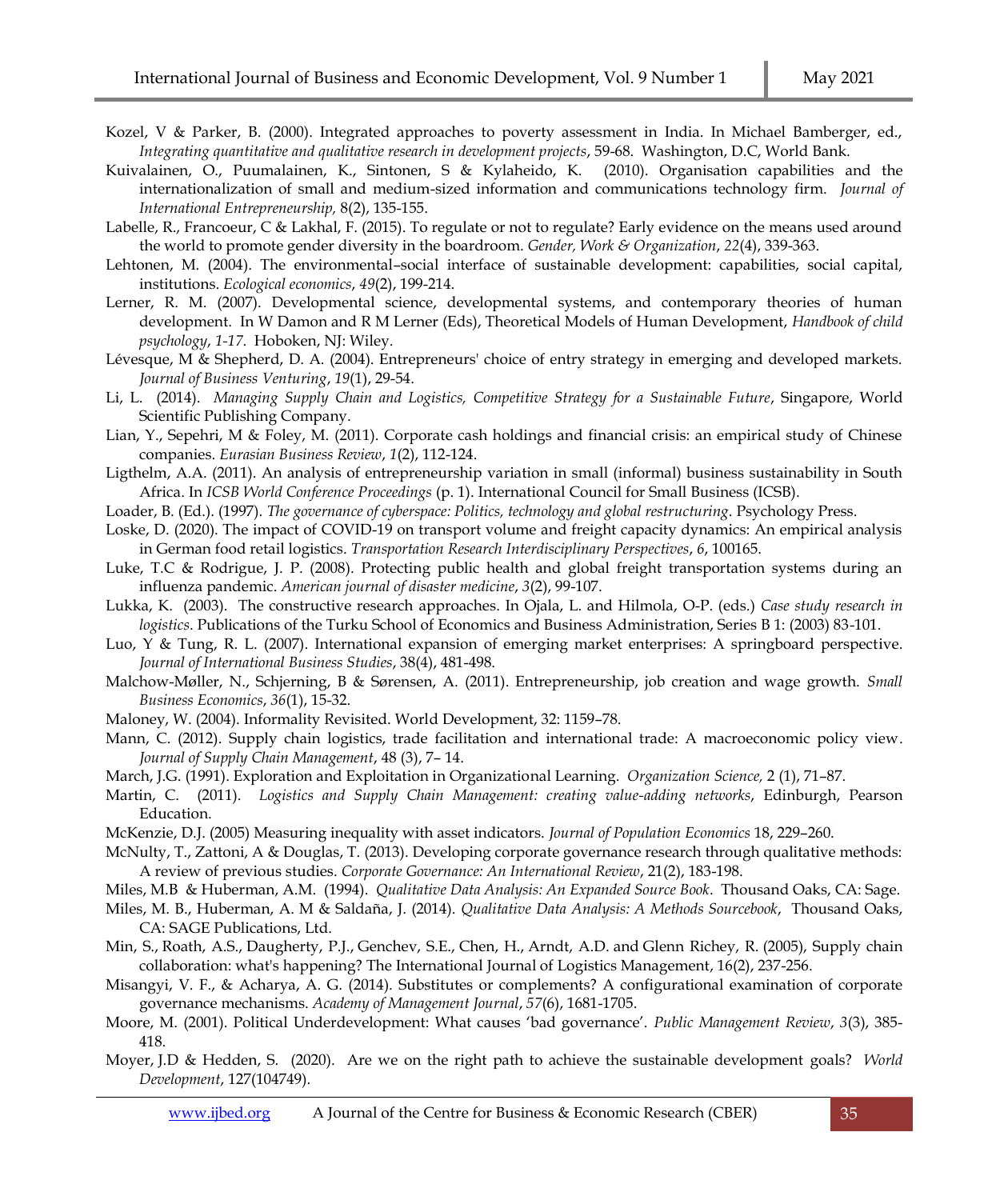- Muffels, R & Fouarge D. (2001). Social Exclusion and Poverty: Definition, Public Debate and Empirical Evidence in the Netherlands. In *Social exclusion and European policy*, edited by Mayes D.G., Berghman J. & Salais R., Northampton, MA: Edward Elgar, pp. 93-124.
- Muttakin, M. B., Khan, A & Subramaniam, N. (2015). Firm characteristics, board diversity and corporate social responsibility: Evidence from Bangladesh. *Pacific Accounting Review, 27*(3), 353–372.
- Nagpal, P. (2004). Use of Transaction Cost Economics Framework to Study IT Sourcing: Over-Application or Under-Theorising. *Sprouts: Working Papers on Information Environments, Systems and Organizations*, *4*(2), 98-110.
- Nagpal, T & Rose, R. (2014). *Message, Method, and Messenger: Literature Survey*, Research Report, Urban Institute.
- Nakagawa, Y & Shaw, R. (2004). Social capital: A missing link to disaster recovery. *International Journal of Mass Emergencies and Disasters*, *22*(1), 5-34.
- Naude, W.A. (2004) The effects of policy, institutions and geography on economic growth in Africa: An econometric study based on cross-section and panel data. *Journal of International Development,* 16, 821–849.
- Naudé, W. (2010). Entrepreneurship, developing countries, and development economics: new approaches and insights. *Small business economics*, *34*(1), 1.
- Naudé, W. (2011). Entrepreneurship is not a binding constraint on growth and development in the poorest countries. *World Development*, *39*(1), 33-44.
- Nee, V. (2005). The new institutionalisms in economics and sociology. *The handbook of economic sociology*, *2*, 49-74.
- Nichter, S & Goldmark, L. (2009). Small firm growth in developing countries. *World development*, *37*(9), 1453-1464.

North, D.C. (1991). Institutions. *Journal of economic perspectives*, *5*(1), 97-112.

- Novillo Villegas, S. M & Haasis, H. D. (2017). Supply chain flexibility and SMEs internationalisation: A conceptual framework. In *Digitalisation in Supply Chain Management and Logistics: Smart and Digital Solutions for an Industry*  4.0 Environment. Proceedings of the Hamburg International Conference of Logistics (HICL), 23, 195-212.
- OECD. (2001). *Sustainable Development: Critical Issues*. Paris, OECD.
- Olate, R. (2003). *Local Institutions, Social Capital and Capabilities: Challenges for Development and Social Intervention in Latin America*. Draft Paper Presented at the Professor Douglass North PhD Seminar, Center for New Institutional Social Sciences, Washington University in St. Louis, 29 October.
- Oldekop, J.A., Horner, R., Hulme, D., Adhikari, R., Agarwal, B., Alford, M., Bakewell, O., Banks, N., Barrientos, S., Bastia, T & Bebbington, A.J. *(2020).* COVID-19 and the case for global development. *World Development,* 134, 105044.
- Oliver, C. (1997). Sustainable competitive advantage: Combining institutional and resource-based views, *Strategic Management Journal*, 18(9), 697-713
- Orrù, M., Biggart, N. W & Hamilton, G. G. (1991). Organisational isomorphism in East Asia. In W. W. Powell, & P. J. DiMaggio (Eds.), *The new institutionalism in organizational analysis*. Chicago: University of Chicago Press.
- Palmer, D. A & Biggart, N. W. (2002). Organisational institutions. In J. A. C. Baum (Ed.), *The blackwell companion to organizations*. Oxford: Blackwell.
- Pan, X., Chen, X & Ning, L. (2018). The roles of macro and micro institutions in corporate social responsibility (CSR). *Management Decision*, 56(5), 955-971.
- Patton, M.Q. (1990). *Qualitative Evaluation and Research Methods*. Newbury Park, CA: Sage Publications, Inc.
- Peng, M. W. (2002). Towards an institution-based view of business strategy. *Asia Pacific Journal of Management*, 19(2-3), 251-267.
- Penrose, E. T. (1959). *The Theory of the Growth of the Firm*. New York: John Wiley.
- Pettit, T. J., Croxton, K. L & Fiksel, J. (2019). The evolution of resilience in supply chain management: a retrospective on ensuring supply chain resilience. *Journal of Business Logistics*, *40*(1), 56-65.
- Pisani, M.J & Pagán, J. A. (2004). Sectoral selection and informality: A Nicaraguan case study. *Review of development economics*, *8*(4), 541-556.
- Ponte, S. (2008). Developing a 'vertical' dimension to chronic poverty research: Some lessons from global value chain analysis. *Working Paper, #111*, Chronic Poverty Research Center.
- Porter, M. (1990). *The Competitive Advantage of Nations*. New York, Free Press.
- Porter, M.E. (2001). The value chain and competitive advantage. In *Understanding Business Processes*, Barnes, D (Ed). London, UK, Routledge. 50–66.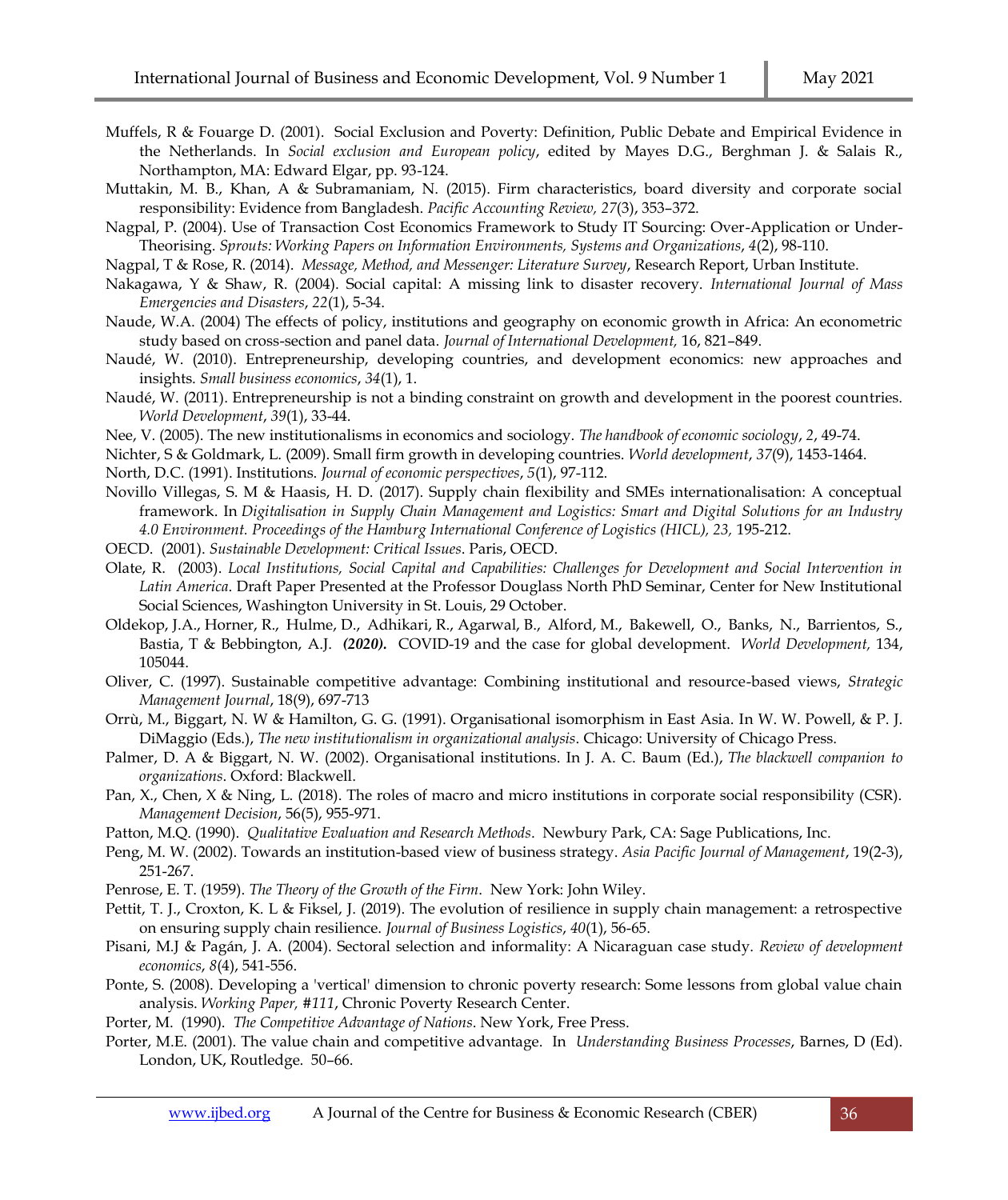- Porto, G. (2006). Using Survey Data to Assess the Distributional Effects of Trade Policy, *Journal of International Economics,* 70, 140-160.
- Post, C., Rahman, N & Rubow, E. (2011). Green governance: Boards of directors' composition and environmental corporate social responsibility, *Business & Society*, 50(1), 189–223.
- Prahalad, C. K & Hammond, A. (2002). Serving the world's poor, profitably. Harvard Business Review, 80(9): 48-57.
- Prater, E., Biehl, M & Smith, M. A. (2001). International supply chain agility ‐ Tradeoffs between flexibility and uncertainty. *International journal of operations & production management*.
- Premand, P., Brodmann, S., Almeida, R., Grun, R & Barouni, M. (2012). *Entrepreneurship training and self-employment among university graduates: evidence from a randomized trial in Tunisia*. Washington, DC, The World Bank.
- Purushothaman, M., Tower, G., Hancock, R & Taplin, R. (2000). Determinants of corporate social reporting practices of listed Singapore companies. Pacific Accounting Review, 12(2): 101-133.
- Putnam, R. (1993). Making Democracy Work: Civic Traditions in Modern Italy. Princeton, NJ: Princeton University Press.
- Quatraro, F & Vivarelli, F. (2015). Drivers of entrepreneurship and post-entry performance of newborn firms in developing countries. *World Bank Research Observer*, Oxford University Press (OUP), 30 (2), 277-305.
- Ramgutty-Wong, A. (2000). CEO attitudes toward women managers in corporate Mauritius. *Women in Management Review, 15*(4), 184–193.
- Rauch, A., Wiklund, J., Lumpkin, G. T & Frese, M. (2009). Entrepreneurial orientation and business performance: An assessment of past research and suggestions for the future. *Entrepreneurship theory and practice*, *33*(3), 761-787.
- Raue, J.S & Wieland, A. (2015). The interplay of different types of governance in horizontal cooperations: A view on logistics service providers, *The International Journal of Logistics Management*, 26(2), 401-423.
- Ravallion, M., Jolliffe, D & Margitic, J. (2018). [Social Protection and Economic Development: Are the Poorest Being](https://ideas.repec.org/p/nbr/nberwo/24665.html)  [Lifted-Up or Left-Behind?,](https://ideas.repec.org/p/nbr/nberwo/24665.html) [NBER Working Papers](https://ideas.repec.org/s/nbr/nberwo.html) *24665*, National Bureau of Economic Research, Inc.
- [Reichhart, A &](https://www.emerald.com/insight/search?q=Andreas%20Reichhart) [Holweg, M.](https://www.emerald.com/insight/search?q=Matthias%20Holweg) (2007). Creating the customer-responsive supply chain: a reconciliation of concepts, [International Journal of Operations and Production Management,](https://www.emerald.com/insight/publication/issn/0144-3577) 27(11), 1144-1172.
- Richey, R.G., Skipper, J. B & Hanna, J. B. (2009). Minimizing supply chain disruption risk through enhanced flexibility. *International Journal of Physical Distribution & Logistics Management*.
- Richey Jr, R.G., Roath, A. S., Whipple, J. M & Fawcett, S. E. (2010). Exploring a governance theory of supply chain management: barriers and facilitators to integration. *Journal of business logistics*, *31*(1), 237-256.
- Rodrik, D. (2009). The New Development Economics: We Shall Experiment, but How Shall We Learn? In Cohen J. & Easterly W. (Eds.), *What Works in Development? Thinking Big and Thinking Small,* 24-47. Brookings Institution Press.
- Roland, G. (2004). Understanding institutional change: fast-moving and slow-moving institutions. *Studies in Comparative International Development*, *38*, 109–131.
- Rolle, J. D., Billy, I., Acevedo, R & Kisato, J. (2016). Preparing Students for Entrepreneurship Careers. *American International Journal of Humanities and Social Science*, *2*(6).
- Rolle, J & Kisato, J. (2019). The future of work and entrepreneurship for the underserved. *The Business & Management Review*, *10*(2), 224-234.
- Ruef, M & Scott, W. R. (1998). A multidimensional model of organisational legitimacy: hospital survival in changing institutional environments. *Administrative Science Quarterly*, *43*, 877–904.
- Rukanova, B., Zuiderwijk-van Eijk, A., Das, M., Tan, Y. H & Männistö, T. (2020). Collective Data Analytics Capability Building Processes: A Governance Model. In *Proceedings of Ongoing Research, Practitioners, Workshops, Posters, and Projects of the International Conference EGOV-CeDEM-ePart 2020*. Digital Government Society.
- Saadat, S., Rawtani, D & Hussain, C. M. (2020). Environmental perspective of COVID-19. *Science of The Total Environment*, 728, 138870.
- Sager, T. (1990). Notions of Flexibility in Planning-related Literature. *Nordic Institute for Studies in Urban and Regional Planning*. NORDPLAN, 1990:5.
- Sanchez, R. (1995). Strategic flexibility in product competition. *Strategic Management Journal,* 16, 135-159.
- Schneider, F & Enste, D. H. (2000). Shadow economies: Size, causes, and consequences. *Journal of Economic Literature*, 38(1), 77-114.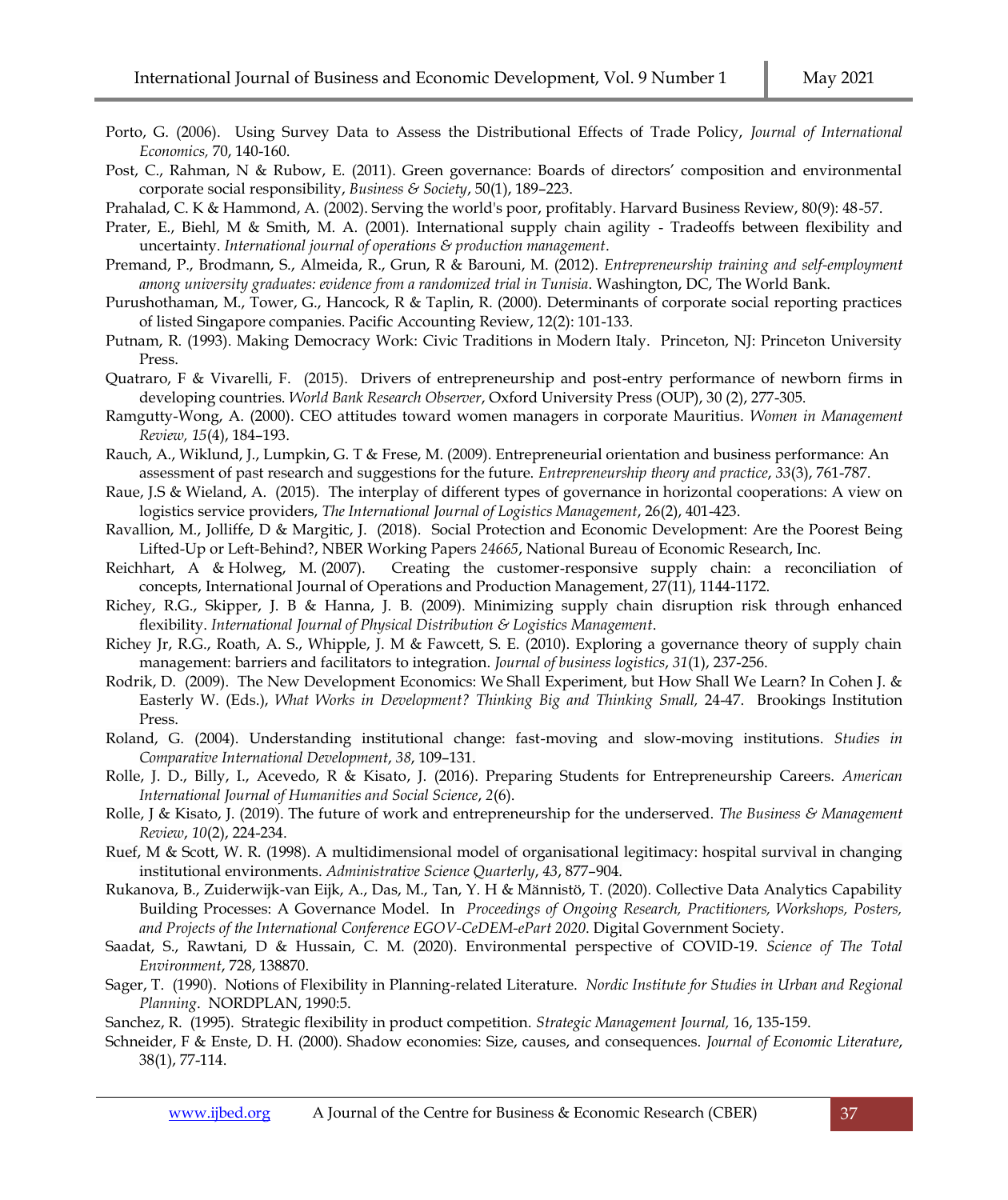- Scott, W. R. (2005). Institutional theory: Contributing to a theoretical research program. *Great minds in management: The process of theory development*, *37*(2), 460-484.
- Scott, W. R. (2008a). *Institutions and organizations: ideas and interests* (3rd ed.). Thousand Oaks, CA: Sage.
- Scott, W.R. (2008b). Approaching adulthood: the maturing of institutional theory. *Theory and Society,* 37(5), 427-442.
- Sen, A. (1992). *Inequality Re-examined*. Cambridge, MA: Harvard University Press.

Sen, A. (1999). *Development as Freedom*. New York: Anchor Books.

- Sharma, H. B., Vanapalli, K. R., Cheela, V. S., Ranjan, V. P., Jaglan, A. K., Dubey, B., Goel, S & Bhattacharya, J. (2020). Challenges, opportunities, and innovations for effective solid waste management during and post COVID-19 pandemic. *Resources, Conservation and Recycling*, *162*, 105052.
- Shleifer, A & Vishny, R. W. (1997). A survey of corporate governance. *The journal of finance*, *52*(2), 737-783.
- [Skipper, J.B &](https://www.emerald.com/insight/search?q=Joseph%20B.%20Skipper) [Hanna, J.B.](https://www.emerald.com/insight/search?q=Joe%20B.%20Hanna) (2009). Minimizing supply chain disruption risk through enhanced flexibility, [International Journal of Physical Distribution & Logistics Management](https://www.emerald.com/insight/publication/issn/0960-0035)*,* 39(5), 404-427.
- Skjoett-Larsen, T., Thernøe, C & Andresen, C. (2003). Supply chain collaboration. *International journal of physical distribution & logistics management*, 33(6), 531-549.

Smith, B.C. (2007). *Good governance and development*. London, Palgrave and McMillan.

- **Smith, K.G & Hitt, M.A. (Eds.). (2007).** *Great minds in management: the process of theory development***. New York: Oxford University Press.**
- Smith, G. P & Wenger, D. (2007). Sustainable disaster recovery: Operationalising an existing agenda. In *Handbook of disaster research* (pp. 234-257). Springer, New York, NY.
- Sonobe, T., Akoten, J. E & Otsuka, K. (2011). The growth process of informal enterprises in sub-Saharan Africa: a case study of a metalworking cluster in Nairobi. *Small Business Economics*, *36*(3), 323-335.
- Spencer, J.W & Gomez, C. (2004). The relationship among national institutional structures, economic factors, and domestic entrepreneurial activity: A multicountry study, **[Journal of Business Research](https://www.researchgate.net/journal/0148-2963_Journal_of_Business_Research)**, 57(10), 1098-1107.

Stoker, G. (2018). Governance as theory: five propositions. *International Social Science Journal*, 68 (227-228), 15-24.

- Stone, W & Hughes, J. (2002). *Measuring social capital: towards a standardised approach*. Paper Presented at the 2002 Australasian Evaluation Society International Conference, Wollongong, Australia, October/November.
- Sumner, A., Ortiz-Juarez, C & Hoy, E. (2020). *Precarity and the pandemic: COVID-19 and poverty incidence, intensity, and severity in developing countries* (No. wp-2020-77). World Institute for Development Economic Research (UNU-WIDER).
- Tang, L & Liu, H. (2011). Leveraging social media networks for classification. *Data Mining and Knowledge Discovery*, *23*(3), 447-478.
- Tate, W. L., Ellram, L. M., & Kirchoff, J. F. (2010). Corporate social responsibility reports: a thematic analysis related to supply chain management. *Journal of supply chain management*, *46*(1), 19-44.

[Todeva, E](https://www.emerald.com/insight/search?q=Emanuela%20Todeva) [& Knoke, D.](https://www.emerald.com/insight/search?q=David%20Knoke) (2005). Strategic alliances and models of collaboration[, Management Decision,](https://www.emerald.com/insight/publication/issn/0025-1747) 43(1), 123-148.

Torres, R & Momsen, J. H. (2004). Challenges and potential for linking tourism and agriculture to achieve pro-poor tourism objectives. *Progress in Development Studies*, *4*(4), 294-318.

Tracey, P & Phillips, N. (2011). Entrepreneurship in Emerging Markets. *Management* 

*International Review*. 51(1), 23-39.

- United Nations (UN). (2020). *Shared Responsibility, Global Solidarity: Responding to the socio-economic impacts of COVID-19*. UN Secretary General, New York, March 2020.
- https://www.un.org/sites/un2.un.org/files/sg\_report\_socioeconomic\_impact\_of\_covid19.pdf
- UNDP. (2000). *Overcoming Human Poverty: United Nations Development Programme Poverty Report 2000*. New York: United Nations Development Programme (UNDP).
- UNDP. (2003).,*Human Development Report 2003: Millennium Development Goals – A Compact Among Nations to End Human Poverty*, New York, Oxford University Press.
- Van de Walle, S & Bouckaert, G. (2007). Perceptions of productivity and performance in Europe and the United States. *International Journal of Public Administration,* 30 (11), 1123–1140.
- Van Praag, C. M & Versloot, P. H. (2007). What is the value of entrepreneurship? A review of recent research. *Small business economics*, *29*(4), 351-382.
- Varshney, A. (1993). *Beyond urban bias.* London, Frank Cass and Routledge.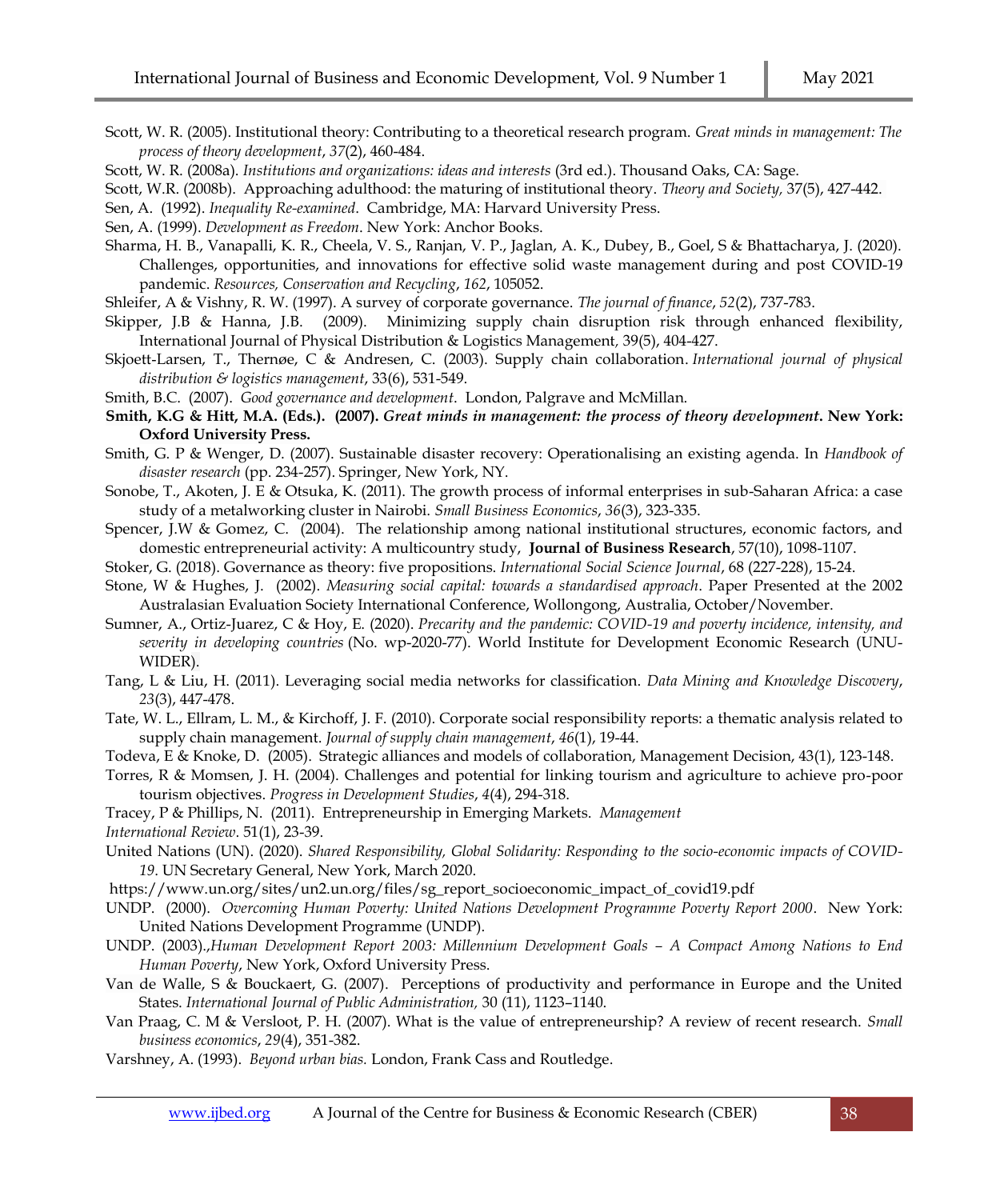- Verner, D & Alda, E. (2004). Youth at risk, social exclusion, and intergenerational poverty dynamics: a new survey instrument with application to Brazil. *Policy Research Working Paper Series*, No. 3296. Washington, DC: World Bank.
- Vivarelli, M. (2004). Are All the Potential Entrepreneurs So Good? Small Business Economics, 23, 41-9.
- Vivarelli, M. (2012). *Drivers of entrepreneurship and post-entry performance: microeconomic evidence from advanced and developing countries*. Washington, DC, The World Bank.
- Vivarelli, M. (2013). Is Entrepreneurship Necessarily Good? Microeconomic Evidence from Developed and Developing Countries, *Industrial and Corporate Change*,.22, 1453-95.
- Wadhwa, S and Roe, K.S. (2003). Flexibility and Agility for Enterprise Synchronisation: Knowledge and Innovation Management Towards Flexagility, *Studies in Informatics and Control*, 12 (2), 1-28.
- Wagle. U. (2000). The policy science of democracy: The issues of methodology and citizen participation, *Policy Sciences*, 33(2), 207-223.
- Wennekers, S., Van Wennekers, A., Thurik, R & Reynolds, P. (2005). Nascent entrepreneurship and the level of economic development. *Small business economics*, *24*(3), 293-309.
- White, G. (1997). Civil society, social exclusion and poverty alleviation, In C. Gore & J Figueiredo (Eds.), Social Exclusion and Anti-Poverty Policy: A Debate – Research Series 110. Geneva: International Institute for Labour Studies (IILS).
- Williams, T., Worley, C.D & Lawler, E. E. (2013). The agility factor. *Strategy and Business*.

Columbia Business School.

- Williamson, O. E. (1979). Transaction-cost economics: the governance of contractual relations. *The journal of Law and Economics*, *22*(2), 233-261.
- Williamson, O.E. (1985). *The Economic Institutions of Capitalism: Firms, Markets, Relational*
- *Contracting*, The Free Press, New York, NY.
- Williamson, O.E. (1998). Transaction Cost Economics: How It Works, Where It is Headed. *De Economist,* 146, 23–58.
- Williamson O.E. (1999). Strategy research: governance and competence perspectives. *Strategic Management Journal,*  20(12), 1087–1108*.*
- Winters, L.A., McCulloch, N & McKay, A. (*2004).* Trade Liberalization and Poverty: The Evidence So Far. *Journal of Economic Literature,* 42 (1): 72-115.
- Wong, C. W., Lai, K. H & Cheng, T. C. E. (2011). Value of information integration to supply chain management: roles of internal and external contingencies. *Journal of Management Information Systems*, *28*(3), 161-200.
- Woolcock, M. (2001). The place of social capital in understanding social and economic outcomes. The contribution of Human and Social Capital to Sustained Economic Growth and Well-Being. *International Symposium Report*. Human Resources Development Canada (HRDC) and OECD. Chapter 5, pp. 65–88
- Woolcock, M & Narayan, D. (2000). Social capital: Implications for development theory, research, and policy. *The world bank research observer*, *15*(2), 225-249.
- World Bank. (2001). *World Development Report 2000/2001: Attacking Poverty*. Oxford: Oxford University Press.
- World Bank. (2013). *Global financial development report 2014: Financial inclusion* (Vol. 2). Washington, DC, World Bank Publications.
- World Bank. (2015). *World Development Report 2015: Mind, Society, and Behavior*. Washington, DC: World Bank.
- World Bank. (2016). *World Development Indicators, 2016*. Washington, DC, International Bank for Reconstruction and Development/The World Bank.
- World Bank. (2020). *World Development Indicators: Sustainable energy for all*. Washington, DC, International Bank for Reconstruction and Development/The World Bank.
- World Health Organisation (WHO). (2020a). *Draft landscape of COVID-19 candidate vaccines* [Internet]. Geneva: WHO; 2020 [updated 31 July 2020; cited 10 August 2020]. Available from:
- https://www.who.int/publications/m/item/draft-landscape-ofcovid-19-candidate-vaccines.
- WHO? (2020b). B*oost for global response to covid-19 as economies worldwide formally sign up to covax facility*. The World Health Organization. URL: (accessed 9.26.2020). Available from: [https://www.who.int/news-room/detail/21-](https://www.who.int/news-room/detail/21-09-2020-boost-for-global-response-to-covid-19-as-economies-worldwide-formally-sign-up-to-covax-facility) [09-2020-boost-for-global-response-to-covid-19-as-economies-worldwide-formally-sign-up-to-covax-facility](https://www.who.int/news-room/detail/21-09-2020-boost-for-global-response-to-covid-19-as-economies-worldwide-formally-sign-up-to-covax-facility)